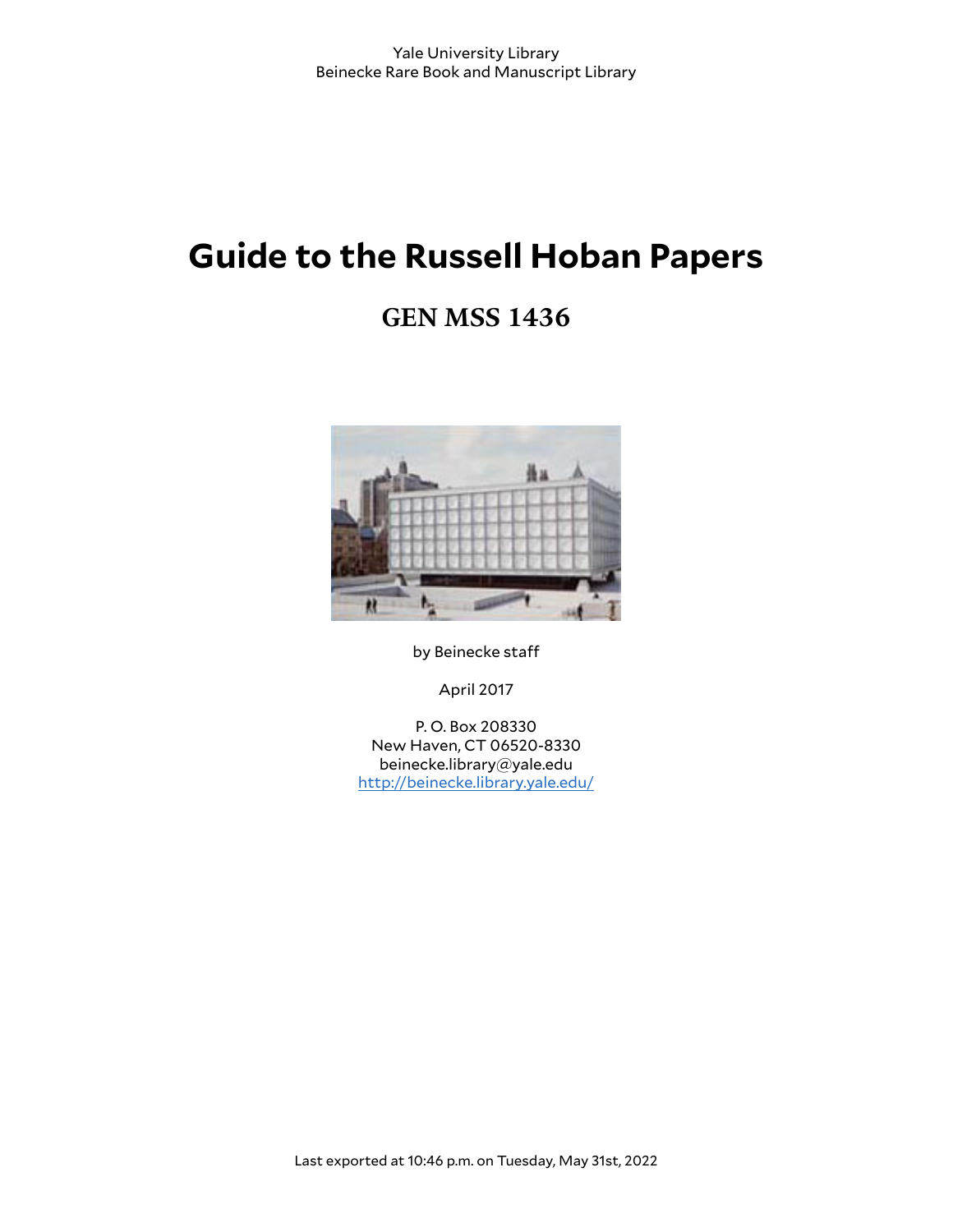# **Table of Contents**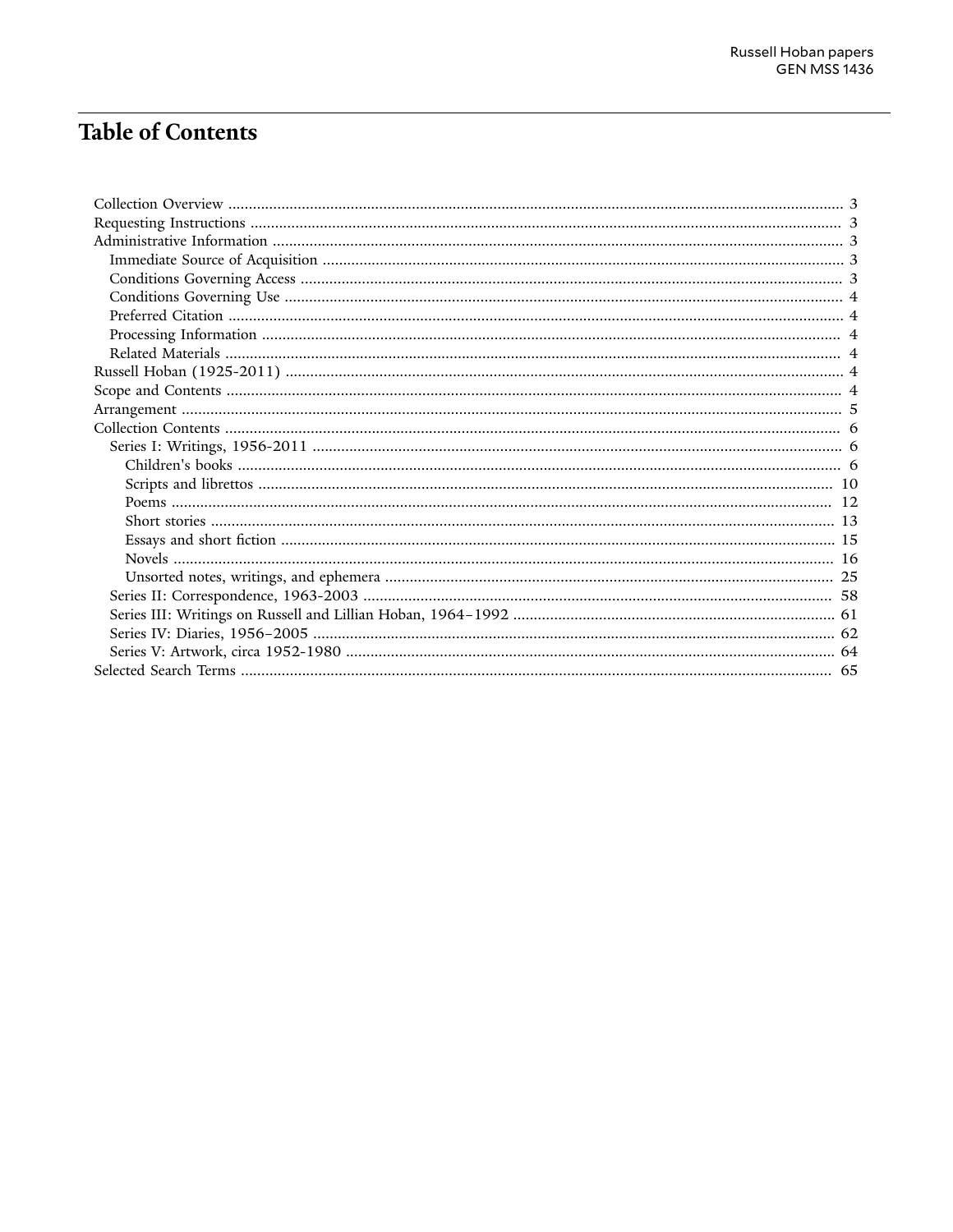## <span id="page-2-0"></span>**Collection Overview**

|                                  | <b>REPOSITORY:</b> Beinecke Rare Book and Manuscript Library<br>P.O. Box 208330<br>New Haven, CT 06520-8330<br>beinecke.library@yale.edu<br>http://beinecke.library.yale.edu/                                                                                                                                                                          |
|----------------------------------|--------------------------------------------------------------------------------------------------------------------------------------------------------------------------------------------------------------------------------------------------------------------------------------------------------------------------------------------------------|
| <b>CALL NUMBER: GEN MSS 1436</b> |                                                                                                                                                                                                                                                                                                                                                        |
|                                  | CREATOR: Hoban, Russell, 1925-2011                                                                                                                                                                                                                                                                                                                     |
|                                  | <b>TITLE:</b> Russell Hoban papers                                                                                                                                                                                                                                                                                                                     |
|                                  | <b>DATES:</b> circa 1952-2011                                                                                                                                                                                                                                                                                                                          |
|                                  | PHYSICAL DESCRIPTION: 30.17 linear feet (89 boxes) + 1 art                                                                                                                                                                                                                                                                                             |
| <b>LANGUAGE: English</b>         |                                                                                                                                                                                                                                                                                                                                                        |
|                                  | <b>SUMMARY:</b> The Russell Hoban Papers, which span from 1952 to 2011, contain writings<br>from throughout Russell Hoban's lifetime including novels, children's books,<br>poetry, and opera librettos. The papers also contain clippings, ephemera,<br>photographs, audiovisual materials, and electronic media related to Hoban's<br>life and work. |
|                                  | <b>ONLINE FINDING AID:</b> To cite or bookmark this finding aid, please use the following link: https://<br>hdl.handle.net/10079/fa/beinecke.rhoban                                                                                                                                                                                                    |

### <span id="page-2-1"></span>**Requesting Instructions**

To request items from this collection for use in the Beinecke Library reading room, please use the request links in the HTML version of this finding aid, available at [https://hdl.handle.net/10079/fa/beinecke.rhoban.](https://hdl.handle.net/10079/fa/beinecke.rhoban)

To order reproductions from this collection, please send an email with the call number, box number(s), and folder number(s) to [beinecke.images@yale.edu.](mailto:beinecke.images@yale.edu)

Key to the container abbreviations used in the PDF finding aid:

```
b. box
iffull item barcode
```
## <span id="page-2-2"></span>**Administrative Information**

### <span id="page-2-3"></span>**Immediate Source of Acquisition**

Purchased from Glenn Horowitz Bookseller, Inc. on the Jockey Hollow Fund and on the Edwin J. Beinecke Book Fund, 2016.

### <span id="page-2-4"></span>**Conditions Governing Access**

The materials are open for research.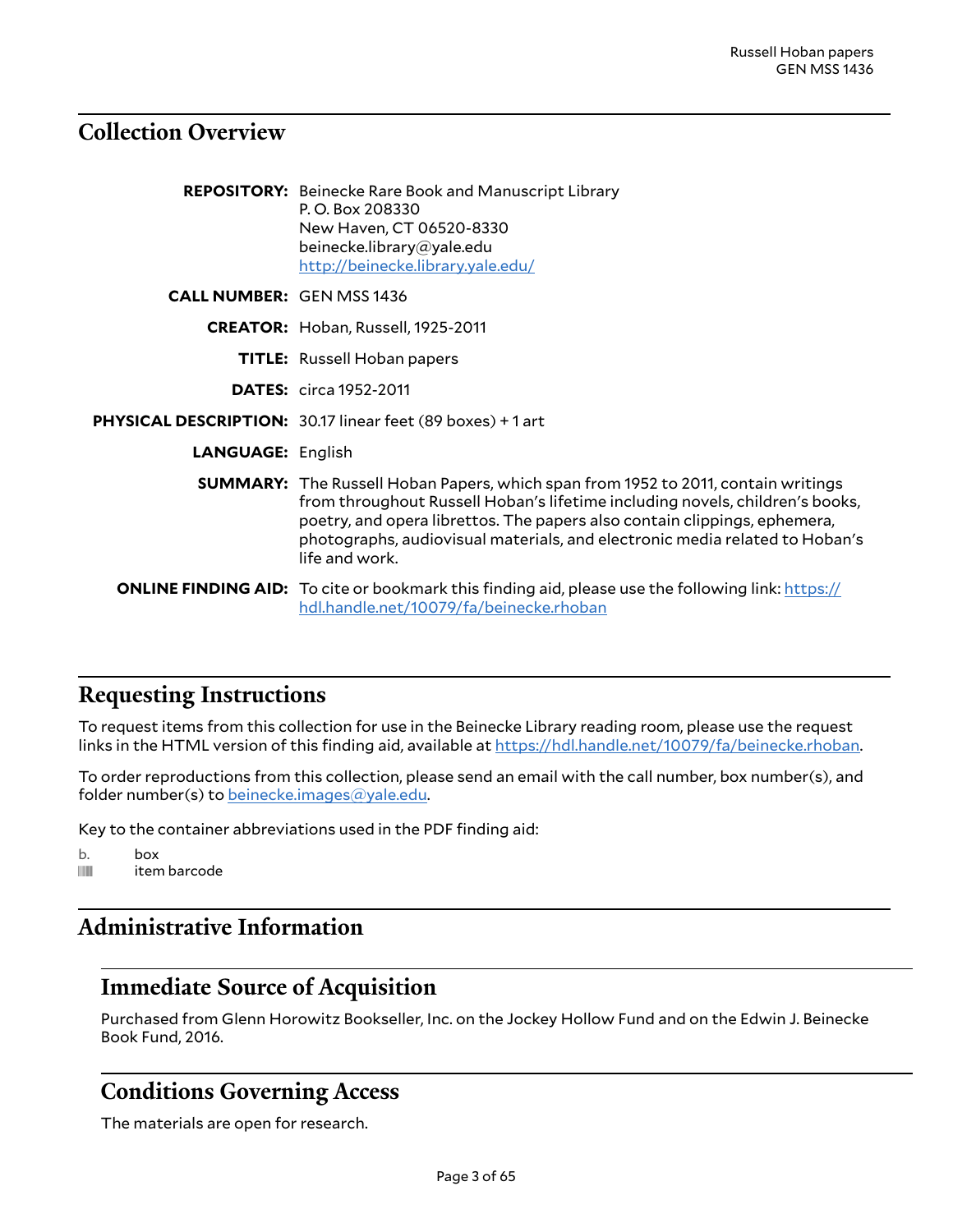Boxes 68, 74, 77, 86-87 (digital media): Restricted fragile material. Access copies of digital files may be requested. Consult Access Services for further information.

Boxes 69, 73, 78, 85 (audiovisual materials): Restricted fragile material. Reference copies may be requested. Consult Access Services for further information.

## <span id="page-3-0"></span>**Conditions Governing Use**

The Russell Hoban Papers is the physical property of the Beinecke Rare Book and Manuscript Library, Yale University. Literary rights, including copyright, belong to the authors or their legal heirs and assigns. For further information, consult the appropriate curator.

## <span id="page-3-1"></span>**Preferred Citation**

Russell Hoban Papers. General Collection, Beinecke Rare Book and Manuscript Library, Yale University.

## <span id="page-3-2"></span>**Processing Information**

Collections are processed to a variety of levels, depending on the work necessary to make them usable, their perceived research value, the availability of staff, competing priorities, and whether or not further accruals are expected. The library attempts to provide a basic level of preservation and access for all collections as they are acquired, and does more extensive processing of higher priority collections as time and resources permit.

This collection received a basic level of processing, including rehousing and minimal organization.

Information included in the Description of Papers note and Collection Contents section is drawn from information supplied with the collection and from an initial survey of the contents. Folder titles appearing in the contents list below are often based on those provided by the creator or previous custodian. Titles have not been verified against the contents of the folders in all cases. Otherwise, folder titles are supplied by staff during initial processing.

This finding aid may be updated periodically to account for new acquisitions to the collection and/or revisions in arrangement and description.

### <span id="page-3-3"></span>**Related Materials**

Russell Hoban Collection. Related materials: Lillian Hoban Papers (GEN MSS 1199). Beinecke Rare Book and Manuscript Library, Yale University.

## <span id="page-3-4"></span>**Russell Hoban (1925-2011)**

Russell Hoban (1925-2011) was an American author who wrote novels, poetry, operatic librettos, and children's books. Notably, he collaborated with illustrator and author Lillian Hoban, to whom he was married from 1944-1972, on the "Frances the Badger" children's books.

## <span id="page-3-5"></span>**Scope and Contents**

The collection consists of writings, drawings, posters, correspondence, other papers, and audiovisual materials related to the life and work of Russell Hoban. The writings and drawings document Hoban's career as a novelist, librettist, and children's book author including the Frances books he collaborated on with his former wife, Lillian Hoban.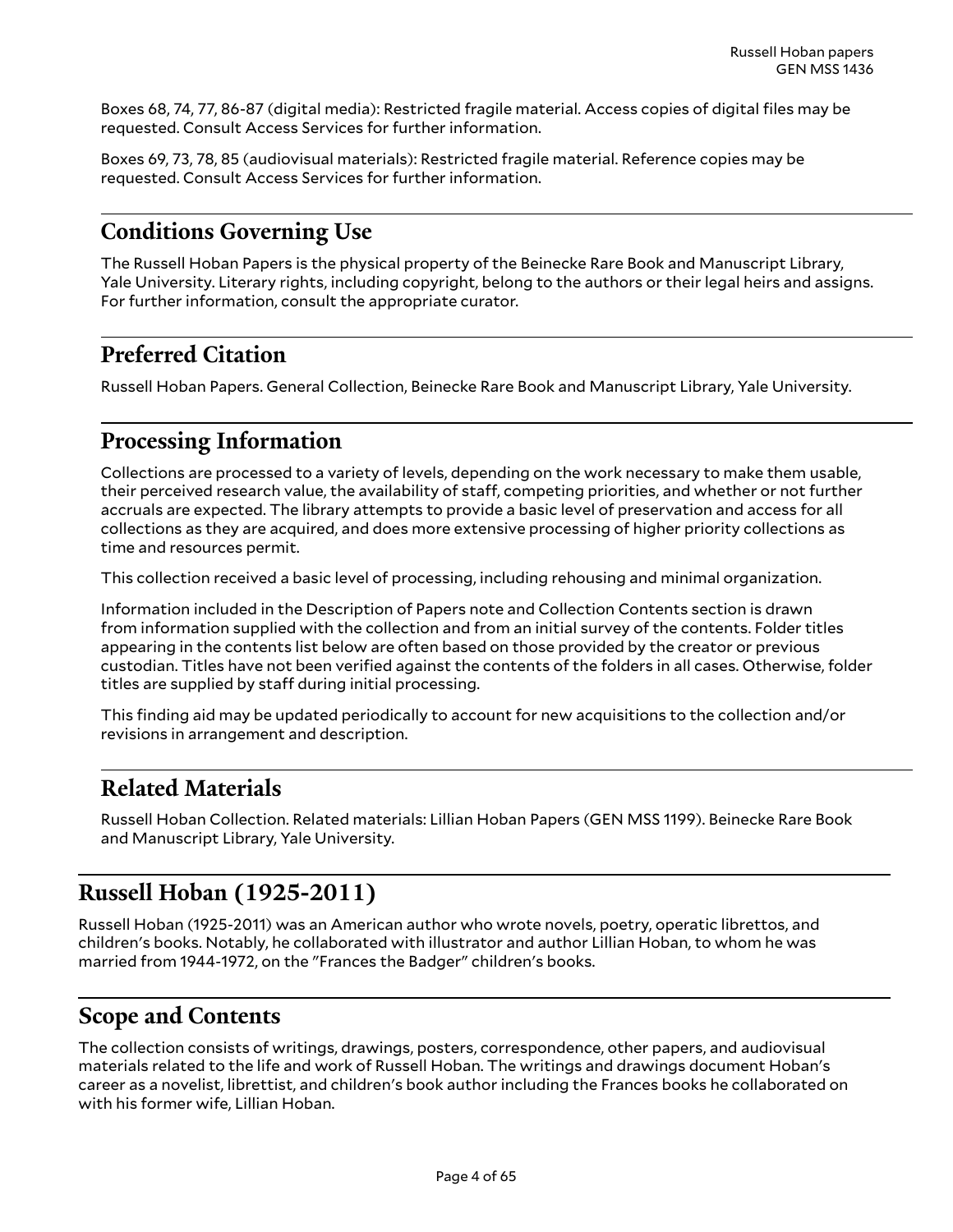### <span id="page-4-0"></span>**Arrangement**

Organized into five series: I. Writings, 1956-2011. II. Correspondence, 1963-2011. III.Writings on Russell and Lillian Hoban, 1964-2002. IV. Diaries, 1956-2005. V. Artwork, circa 1952-1980.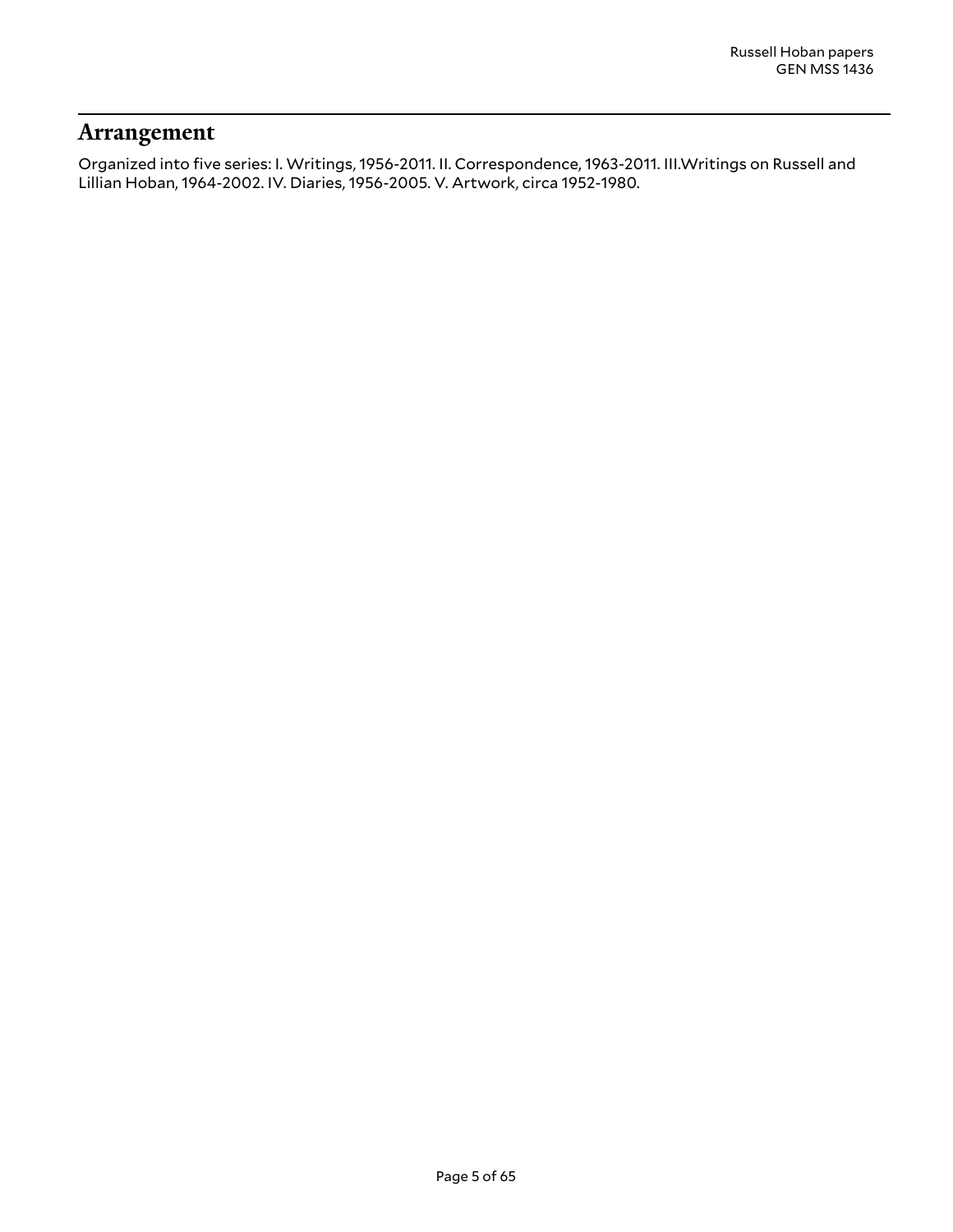## <span id="page-5-0"></span>**Collection Contents Series I: Writings, 1956-2011**

<span id="page-5-2"></span>Children's books

#### <span id="page-5-1"></span>*36.83 linear feet (79 boxes)*

Contains materials related to Russell Hoban's writings. Materials within this series are organized under seven headings: children's books, scripts and librettos, poems, short stories, essays and short fiction, novels, and unsorted notes, writings, and ephemera.

Materials within this series maintain the original physical organization found at time of acquisition with the exception of some oversized materials.

| b.1 | What Does it Do and How Does It Work?--original sketches | circa 1959      |
|-----|----------------------------------------------------------|-----------------|
| b.1 | What Does it Do and How Does It Work?--proof copy        | circa 1959      |
| b.1 | The Atomic Submarine--draft                              | circa 1960      |
| b.1 | The Atomic Submarine--draft                              | circa 1960      |
| b.1 | Drafts for Children's Books                              | circa 1963      |
| b.1 | The Mystery of the Wag-on-Mall                           | 1964            |
| b.1 | The Tin Prince                                           | 1964            |
| b.1 | <b>Television for Frances</b>                            | 1964            |
| b.1 | The Story of Hester Mouse--notes and drafts              | circa 1965      |
| b.1 | The Tin Bulldog & the Brown Sparrow                      | 1965            |
| b.1 | A Birthday for Frances                                   | 1967            |
| b.1 | Frances Stories--unfinished and unpublished              | 1967-1993       |
| b.1 | Three O'Clock Place--drafts, notes, and pictures         | circa 1967-1993 |
| b.1 | Claudia and the King of the Wood--early notes and drafts | circa 1968      |
| b.1 | Claudia and the King of the Wood--drafts                 | circa 1968      |
| b.2 | Claudia and the King of the Wood--drafts                 | circa 1968      |
| b.2 | Claudia and the King of the Wood--Chapters 1-7           | circa 1968      |
| b.2 | The Mole Family's Christmas                              | 1968            |
| b.2 | <b>Best Friends for Frances</b>                          | 1968            |
| b.2 | A Thread to Find--unpublished children's book and notes  | 1968            |
| b.2 | Paul and His Father--unpublished stories                 | 1968            |
| b.2 | A Thread to Find--unpublished draft                      | 1968            |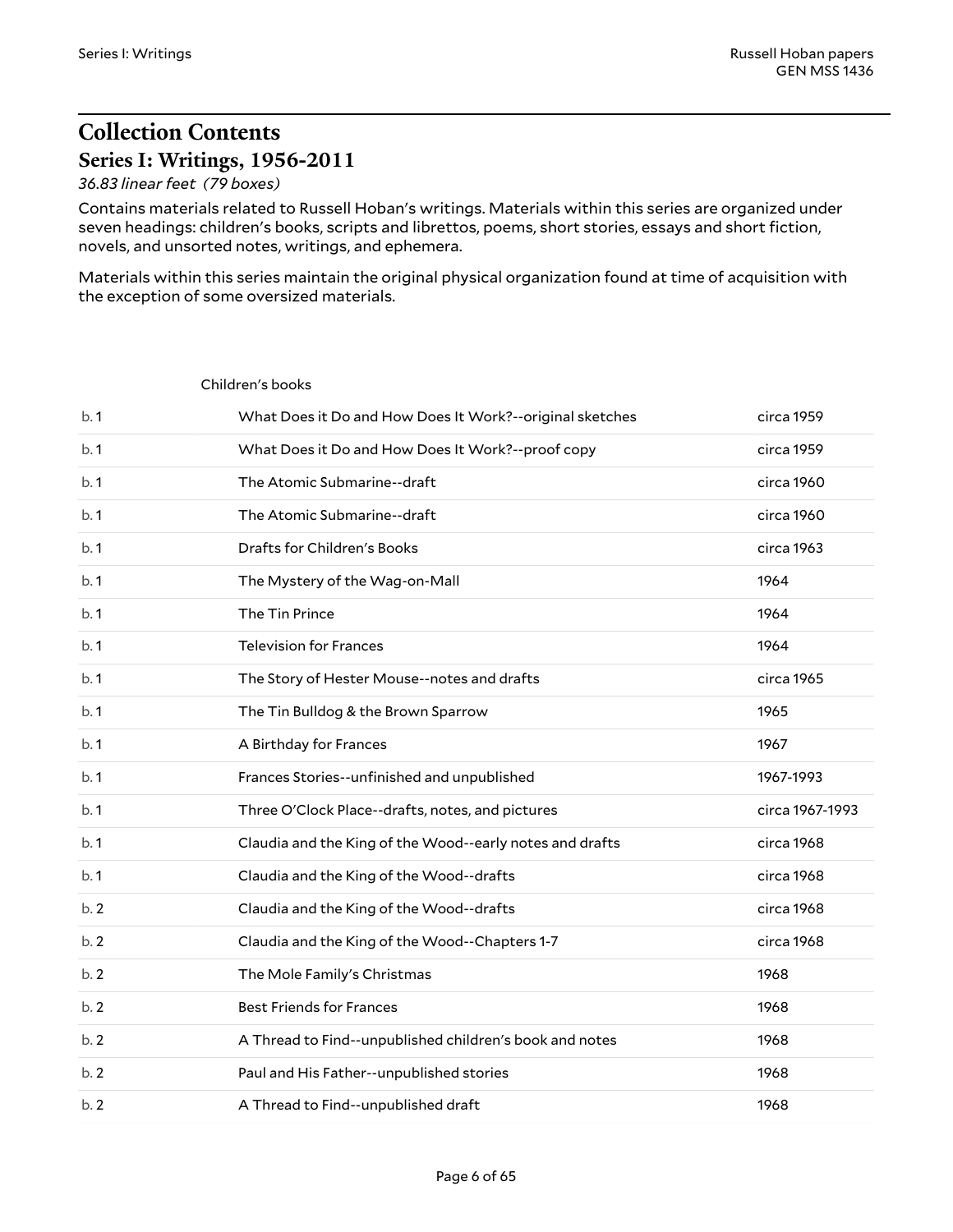| b.2 | Harvey Muskrat's Motorboat                                                              | 1968       |
|-----|-----------------------------------------------------------------------------------------|------------|
| b.2 | Dinner at Alberta's                                                                     | 1969       |
| b.2 | A Bargain for Frances                                                                   | 1969       |
| b.2 | Emmett Otter's Jug-Band                                                                 | 1969       |
| b.2 | A Bargain for Frances                                                                   | 1969       |
| b.2 | The Golden Grasshopper                                                                  | circa 1970 |
| b.2 | Dinner at Alberta's                                                                     | 1970       |
| b.2 | David Whale--drafts                                                                     | 1970-1971  |
| b.2 | Egg Thoughts and other Frances Songs                                                    | 1970-1972  |
| b.2 | The Sea-Thing Child                                                                     | 1971       |
| b.2 | Letitia Rabbit's String Song                                                            | 1970       |
| b.2 | The Sea-Thing Child--draft                                                              | 1971       |
| b.2 | La Corona and the Tin Frog                                                              | 1971       |
| b.2 | How Tom Beat Captain Najork--draft                                                      | 1971       |
| b.2 | Victorian Inventions postcard--inspiration for Captain Najork                           | 1971       |
| b.2 | David Whale and the Kraken--drafts                                                      | 1971       |
| b.3 | Letitia Rabbit's String Song                                                            | 1971       |
| b.3 | David Whale and the Kraken                                                              | circa 1971 |
| b.3 | The Sea-Thing Child--drafts and pictures                                                | 1972       |
| b.3 | The Fiddler Crab                                                                        | 1972       |
| b.3 | Unpublished notes and drafts                                                            | circa 1973 |
| b.3 | Letitia Rabbit's String Song                                                            | circa 1973 |
| b.3 | <b>Blues for Frances</b>                                                                | 1973       |
| b.3 | How Tom Beat Captain Najork and His Hired Sportsmen; A Near Thing For<br>Captain Najork | circa 1974 |
| b.3 | 10 What?                                                                                | circa 1974 |
| b.3 | The Lemon-Pip Place                                                                     | 1974       |
| b.3 | The Dancing Tigers and Other Savage Stories                                             | 1974       |
| b.3 | The Dancing Tigers and Other Savage Stories                                             | 1974       |
| b.3 | The Twenty Elephant Restaurant                                                          | 1975       |
| b.3 | The Twenty Elephant Restaurant                                                          | 1975       |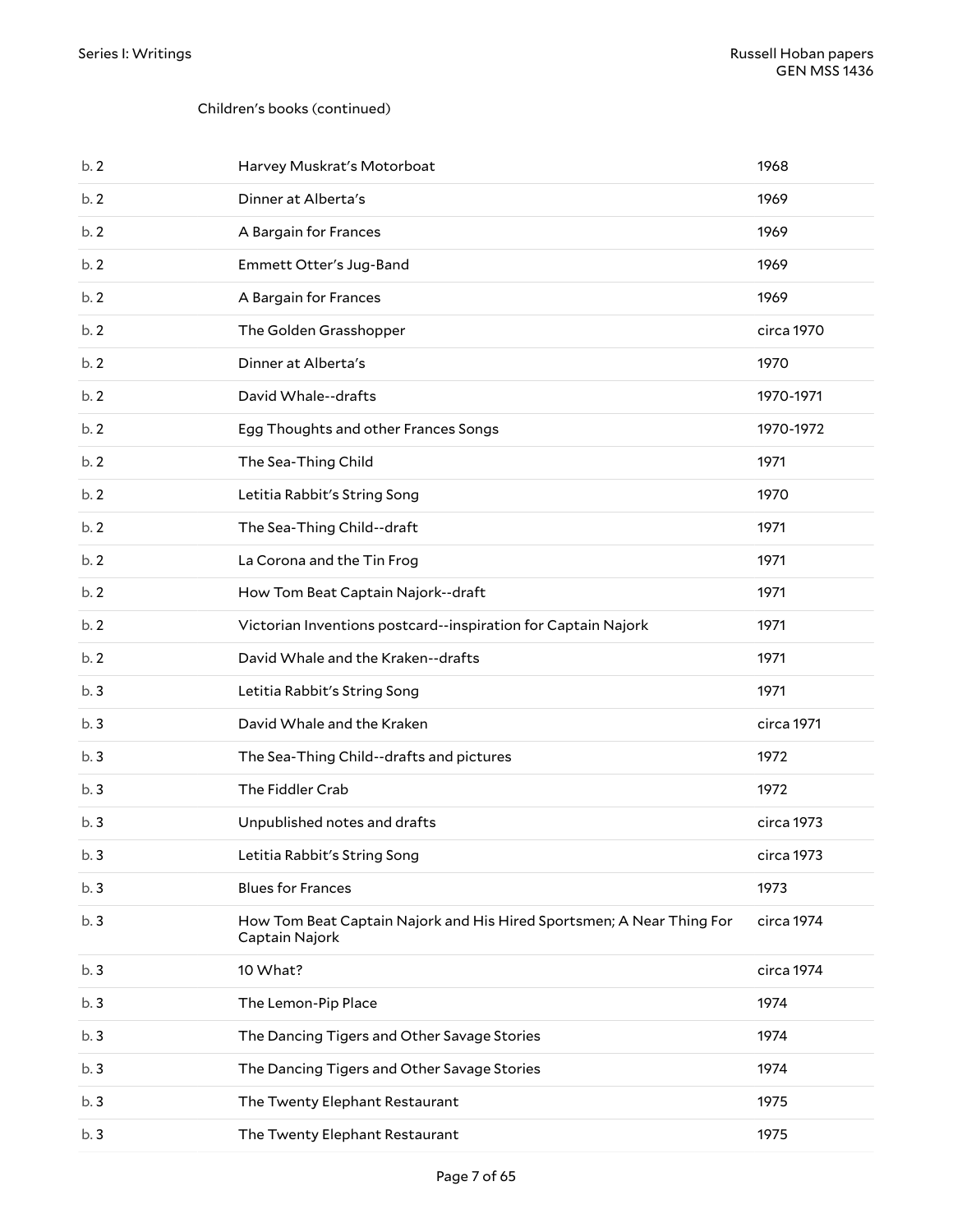| b.3  | The Svalomino Affair                              | 1975            |
|------|---------------------------------------------------|-----------------|
| b.3  | The Svalomino Affair                              | 1975            |
| b.3  | The Ghost of Baron Najork                         | 1975            |
| b.3  | Aunt Fidget Wonkham-Strong Najork's Monster Rally | 1975            |
| b.3  | <b>Bill Cats Little Brown Bottle</b>              | 1975            |
| b.3  | With Lego Through the Jungle                      | 1976            |
| b.3  | With Lego Through the Jungle                      | 1976            |
| b.3  | Arthur's New Power                                | 1976            |
| b.3  | Arthur's New Power                                | 1976            |
| b.3  | The Marzipan Pig--drafts                          | 1976            |
| b.3  | The Marzipan Pig                                  | 1976            |
| b.3  | Assorted handwritten notes                        | 1976            |
| b.3  | The Tisbury Toad--draft                           | 1977            |
| b.3  | Flat Cat--script                                  | 1977-1979       |
| b.4  | Four in the Morning--drafts                       | circa 1960-1963 |
| b. 4 | Four in the Morning--drafts                       | circa 1960-1963 |
| b.4  | Four in the Morning--drafts                       | circa 1960-1963 |
| b.4  | Four in the Morning--drafts                       | circa 1960-1963 |
| b.4  | The Mouse and His Child--screenplay               | undated         |
| b. 4 | Pun with Numbers                                  | undated         |
| b.4  | The Tisbury Toads                                 | undated         |
| b.4  | Numbering Around                                  | undated         |
| b.5  | Listening Lewis                                   | undated         |
| b.5  | Always Say Hello to the Twelfth Chinese Boy       | undated         |
| b.5  | Tom and the Time Tree                             | undated         |
| b.5  | Random notes and drafts for children's books      | undated         |
| b.5  | Tools--notes and drafts                           | undated         |
| b.5  | Emmet Otter's Jug-Band Christmas                  | undated         |
| b.5  | The Sling and the Flute                           | undated         |
| b.5  | Crazy Pony--proof copy                            | undated         |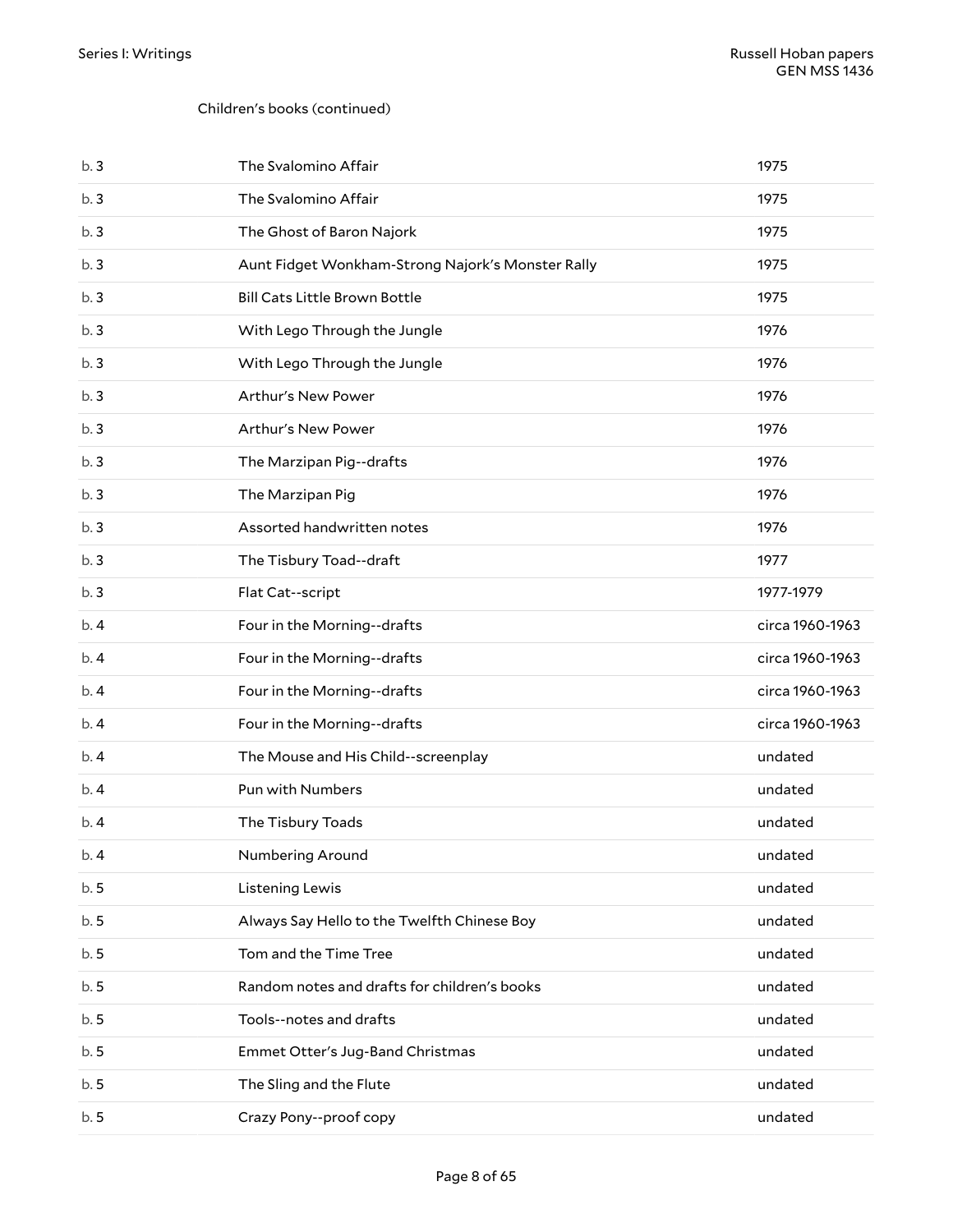| b.5 | Mr. Boor--handwritten draft                       | undated    |
|-----|---------------------------------------------------|------------|
| b.5 | The Sea-Thing Child--final print copy for reprint | 1999       |
| b.5 | Jim's Lion--drafts                                | 1998-2001  |
| b.5 | Trouble on Thunder Mountain                       | 1997       |
| b.5 | A Bed Time for the Scalybums                      | 1996       |
| b.5 | Jim and Hendryk--book/CD-ROM script               | 1996       |
| b.5 | A Bad Time for Scalybums                          | 1996       |
| b.5 | Mawners--children's poem                          | 1996       |
| b.5 | Monster film                                      | 1990       |
| b.5 | Jim Hedgehog and the Lonesome Tower               | circa 1990 |
| b.5 | Jim Hedgehog and the Pantomime Horse Dept.        | 1989       |
| b.5 | The Ups and Downs of Adam Mole                    | 1989       |
| b.5 | Adam Again/Adam Wolf                              | 1989       |
| b.5 | Jim Hedgehog's Strange Recorder                   | 1989       |
| b.5 | Jim Hedgehog artwork--exchange with Jane Nissen   | 1989       |
| b.5 | The Court of the Winged Serpent                   | 1989-1994  |
| b.5 | The Court of the Winged Serpent                   | 1989       |
| b.5 | The Secret of the Emerald Key                     | 1989       |
| b.5 | Jim Hedgehog's Midnight Saxophone                 | 1989       |
| b.5 | Jim Hedgehog's Supernatural Christmas             | 1989       |
| b.5 | The Boy in the Boat                               | 1988       |
| b.6 | Jim Hedgehog--drafts                              | 1988-1989  |
| b.6 | Jim Hedgehog's Supernatural Christmas             | 1988       |
| b.6 | Jim Hedgehog's Midnight Saxophone                 | 1988       |
| b.6 | Monsters--drafts                                  | 1987-1988  |
| b.6 | The Ghost Horse of Genghis Khan                   | 1987       |
| b.6 | The Sling and the Flute--drafts                   | 1987       |
| b.6 | The Water Flower                                  | 1982       |
| b.6 | Joram Vanderstander                               | 1981       |
|     |                                                   |            |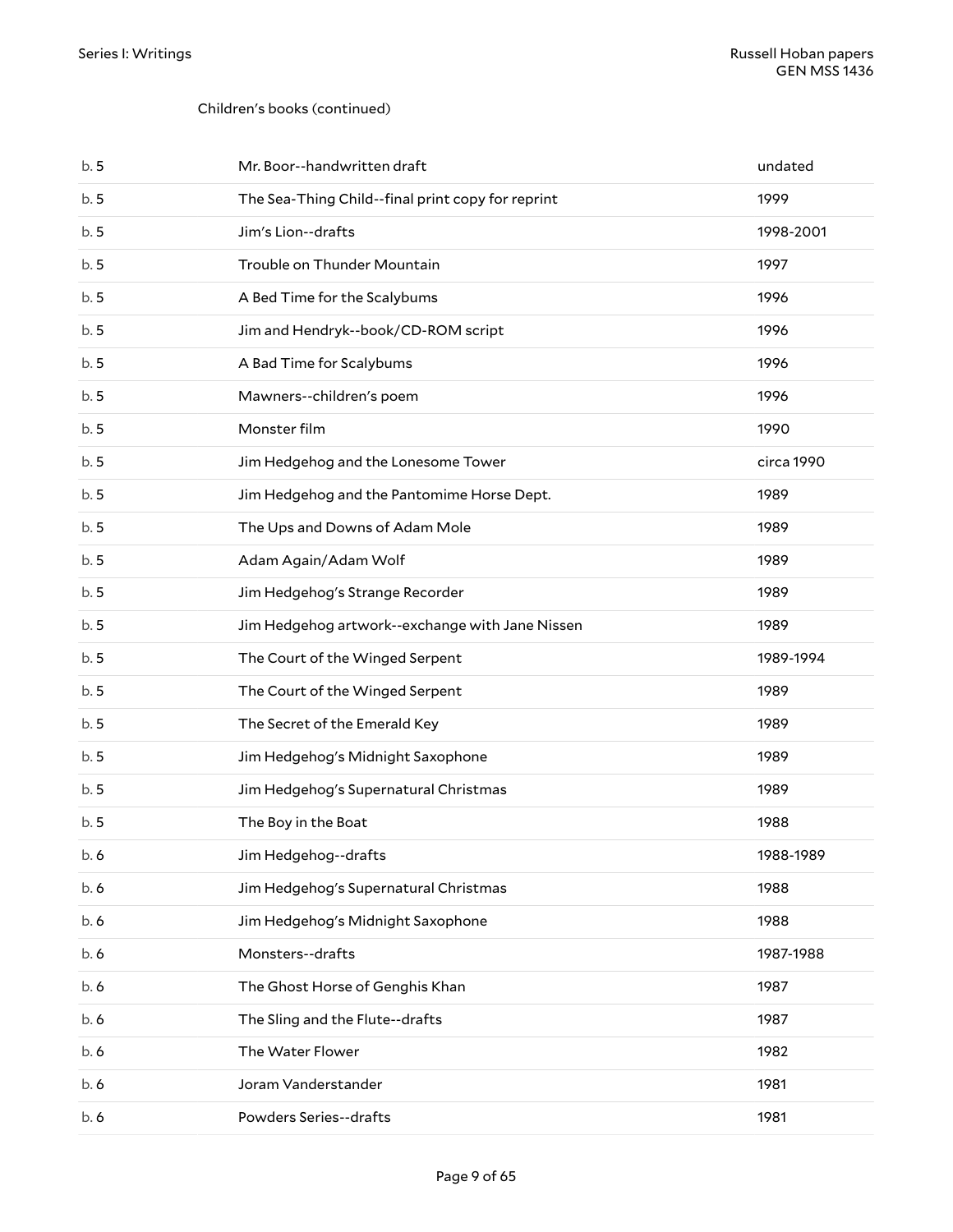<span id="page-9-0"></span>

| b.6   | They Come From Aargh!                                 | 1980       |
|-------|-------------------------------------------------------|------------|
| b. 6  | The Rain Door--drafts and notes                       | 1979       |
| b. 6  | Illustration notes for "The Great Fruit Gum Robbery"  | 1979       |
| b. 6  | The Ghost of Jimson Crow--drafts and notes            | 1979       |
| b. 6  | Serpent Tower--drafts and notes                       | 1979       |
| b. 6  | The Dancing Tiger--notes                              | ca. 1979   |
| b. 6  | Ace Dragon Ltd.                                       | 1978       |
| b. 6  | Turtle Diary: A Book at Bedtime                       | 1978       |
| b.7   | Mouse and His Child--notes and letter                 | ca. 1988   |
| b.7   | Miranda and Caliban--script, drafts, notes            | 1987       |
|       | Scripts and librettos                                 |            |
| b.7   | People of the Forest--libretto                        | 1985       |
| b.7   | People of the Forest--libretto, drafts, notes         | 1986       |
| b.7   | People of the Forest--libretto draft                  | 1984       |
| b.8   | Carrier Frequency--cuttings, photos, publicity        | 1985-1986  |
| b.8   | Carrier Frequency--play, notes, letters               | 1984-1999  |
| b. 8  | Come and Find Me--script drafts                       | 1980       |
| b. 8  | Cathexis--script                                      | 1979       |
| b.8   | The Lion of Jachin Boaz--script                       | 1976       |
| b.9   | Kleinzeit--script                                     | 1974       |
| b.9   | Mouse and His Child--screenplay by Carol Mon Pere     | 1975       |
| b. 9  | Kleinzeit--script                                     | circa 1974 |
| b.9   | Kleinzeit--screenplay                                 | circa 1974 |
| b. 9  | Kleinzeit--screenplay                                 | circa 1974 |
| b.10  | Kleinzeit--script                                     | circa 1974 |
| b. 10 | Saturday with Miss Daphne and Lemon Drops             | circa 1971 |
| b. 10 | The Mouse and His Child--adaptation by Tamsin Oglesby | 1990       |
| b. 10 | The Mouse and His Child--adaptation                   | 1990       |
| b. 10 | My Lost Noah's Ark--script                            | 2000       |
| b. 10 | By the River in the Mind--radio play                  | 1999       |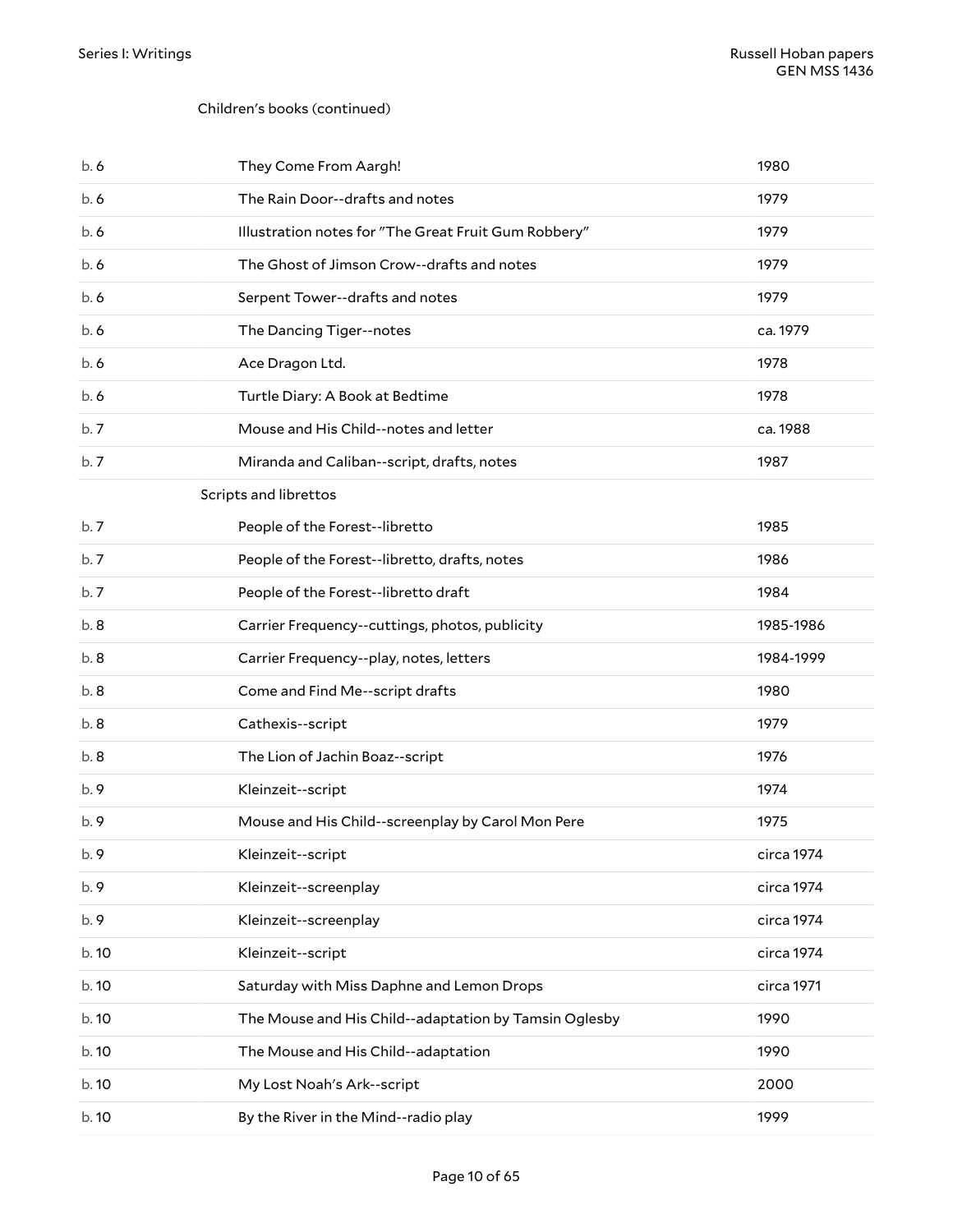### Scripts and librettos (continued)

| b.10  | How Tom Beat Captain Najork--screenplay                  | 1999       |
|-------|----------------------------------------------------------|------------|
| b.10  | Ariosto--script, notes                                   | 1997       |
| b. 10 | Gina Destina--script                                     | 1996       |
| b. 10 | The Second Mrs. Kong--libretto                           | 1996       |
| b.10  | Fantasia on a Departed Cavalier--libretto                | 1995       |
| b.11  | Ariosto--script, notes                                   | 1995       |
| b.11  | The Second Mrs. Kong--libretto, notes                    | 1994       |
| b.11  | The Second Mrs. Kong--reviews, cuttings, libretto, notes | 1994-1995  |
| b.11  | The Second Mrs. Kong--programs, letters, scores          | 1994       |
| b.11  | The Lion--screenplay                                     | 1993       |
| b.11  | It's a Long Way Anywhere--script                         | 1993       |
| b.11  | Mpingo--drafts, notes, letters                           | 1991-1992  |
| b.12  | The Vermeer Girl and Kong--drafts, notes, letters        | 1991       |
| b.12  | Some Episodes in the History of Miranda and Caliban      | 1990       |
| b.12  | Soonchild--stage play, drafts                            | 1990       |
| b.12  | Miranda and Caliban--libretto, notes                     | 1990       |
| b.12  | Soonchild--script, drafts                                | 1989-1990  |
| b.12  | The Marzipan Pig--screenplay                             | 1988       |
| b.13  | Riddley Walker--stageplay                                | 1986-1993  |
| b.13  | Program for Riddley Walker                               | 1986       |
| b.13  | The Hynd of the Wood photocopy                           | circa 1986 |
| b. 13 | Riddley Walker--stageplay, scripts                       | 1986       |
| b. 13 | Riddley Walker--stageplay                                | 1986       |
| b.13  | Riddley Walker--stageplay                                | 1986       |
| b. 14 | Riddley Walker--stageplay                                | 1986       |
| b. 14 | Riddley Walker--stageplay                                | 1986       |
| b. 14 | Riddley Walker--stageplay                                | 1986       |
| b. 14 | Riddley Walker--stageplay                                | 1986       |
| b. 15 | Riddley Walker--stageplay                                | 1986       |
| b. 15 | Riddley Walker--stageplay                                | 1986       |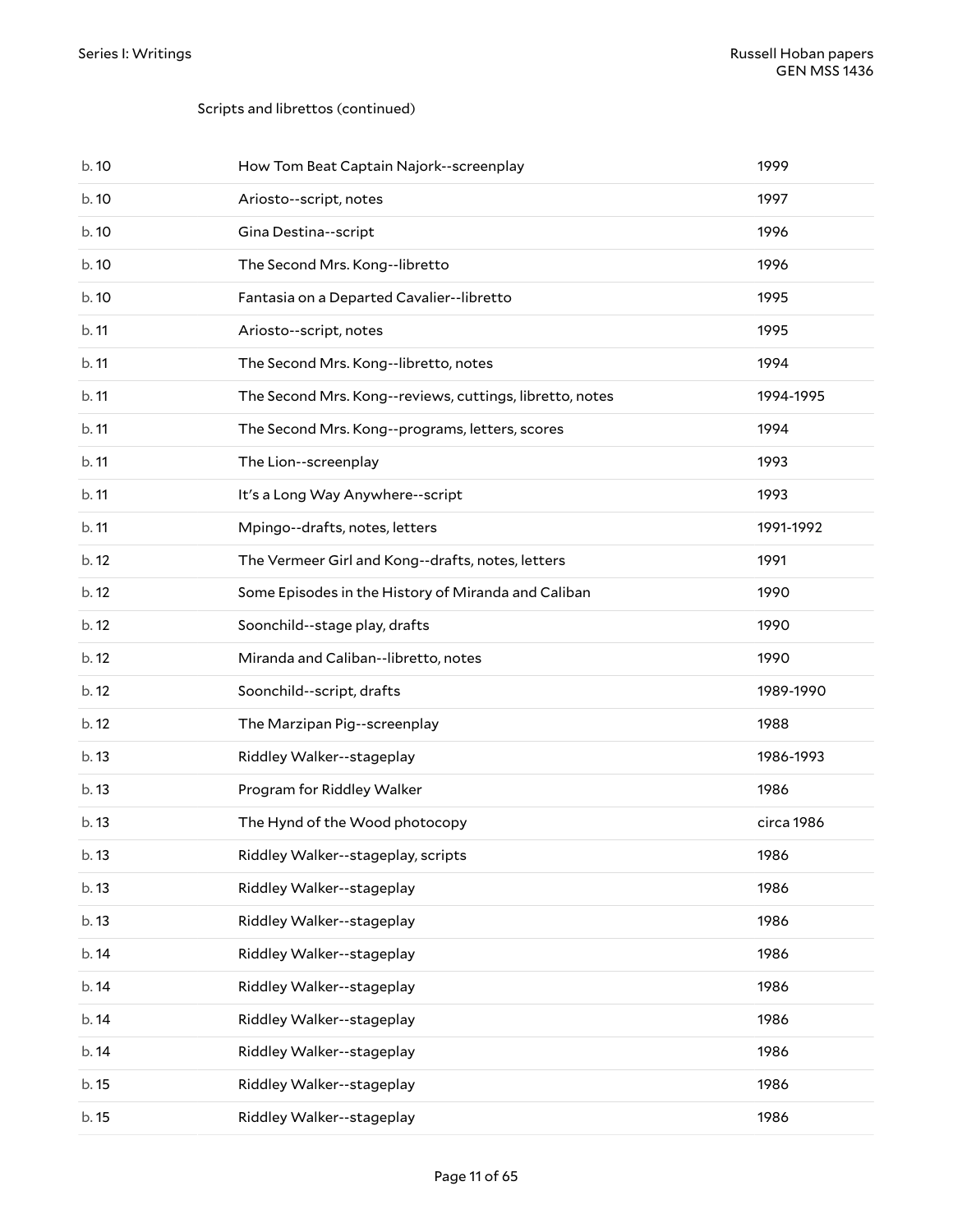### Scripts and librettos (continued)

<span id="page-11-0"></span>

| b. 15 | Riddley Walker--stageplay                            | 1986            |
|-------|------------------------------------------------------|-----------------|
| b. 15 | Riddley Walker--stageplay                            | 1986            |
| b. 15 | Riddley Walker--stageplay                            | 1986            |
|       | Poems                                                |                 |
| b. 19 | Dragons Made of Gingerbread and other poems          | undated         |
| b. 19 | Poems entitled "New Poems                            | 1996-2001       |
| b. 19 | Dragons poems                                        | 1994            |
| b. 19 | Orpheus, Eurydice, Hermes                            | 1984            |
| b. 19 | Seven Views of Zarmin poems                          | 1989            |
| b. 19 | The Space Voyage of Drlzi Nngh                       | 1983-1989       |
| b. 19 | On the Krung                                         | 1983            |
| b. 19 | Poetry and notes                                     | circa 1978      |
| b. 19 | I Could Win the Title and other poems                | 1972            |
| b. 19 | The Fountain Lady and other poems                    | 1972            |
| b. 19 | Notes for "Thames Where, Thames When"                | 1971            |
| b. 19 | The Ageing Lover and other poems                     | 1971            |
| b.19  | Egg Thoughts and other poems                         | 1970            |
| b. 19 | Poems and drafts                                     | 1970            |
| b. 19 | Mulberry Close poems                                 | circa 1970      |
| b. 19 | Admission: One Shilling and other poems              | 1969            |
| b. 19 | Poems on aging and wisdom                            | 1969            |
| b. 19 | King Ashurbanipal and other poems                    | 1968            |
| b. 19 | I Saw Two Stone Lions and other poems                | 1968            |
| b. 19 | Crazy John and other poems                           | 1967            |
| b. 19 | My Lost Noah's Ark--poem and notes                   | circa 1967      |
| b. 19 | London poem and notes                                | 1966-1967       |
| b. 19 | The Pedalling Man--poem and drafts                   | circa 1966-1978 |
| b. 20 | Poetry pre-1967 plus unused "Pedalling Man" material | circa 1966      |
| b. 20 | La Corona poems                                      | 1965            |
| b. 20 | Shuttered Windows and other poems                    | 1961-1962       |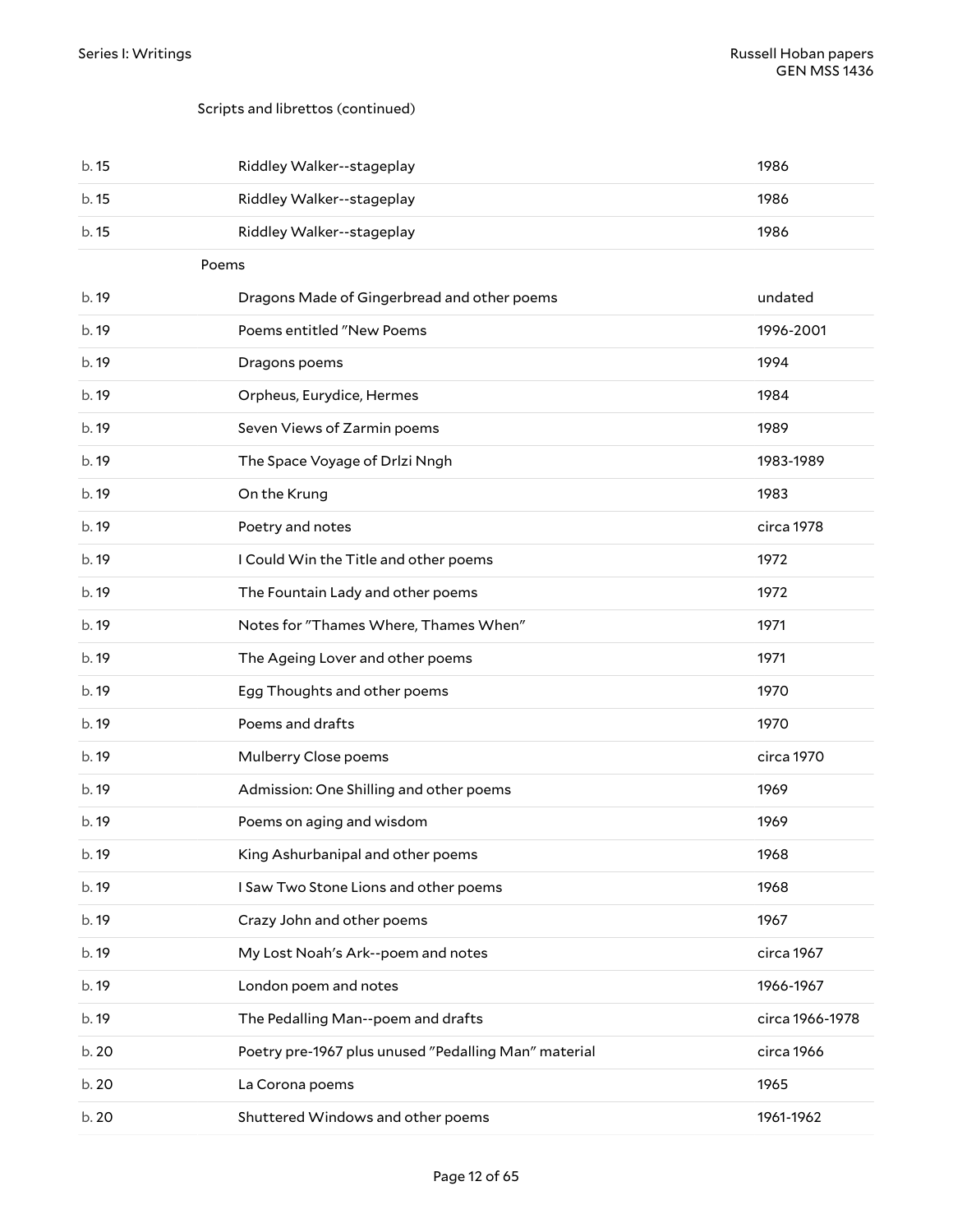#### <span id="page-12-0"></span>Poems (continued)

| b. 20 | Lost Moon and other poems                       | 1962-1965  |
|-------|-------------------------------------------------|------------|
|       | Short stories                                   |            |
| b.20  | The Truth Room--sketch                          | undated    |
| b. 20 | Message in a Klein Bottle                       | 2011       |
| b. 20 | My Trip with Arabella and other stories         | 2011       |
| b. 20 | Situation 37                                    | 2004       |
| b. 20 | Severine                                        | 1999       |
| b. 20 | When Crazy Horse                                | 1999       |
| b. 20 | Nightmare on Mount Caburn                       | 1998       |
| b. 20 | Out There                                       | 1998       |
| b. 20 | Like a Circle in a Spiral                       | 1997       |
| b. 20 | Metropolitan magazine featuring "Peepshow Love" | 1997       |
| b. 20 | Cuts                                            | 1996-1997  |
| b. 20 | The Wall at All Hallows                         | 1996       |
| b. 20 | Be Jubilant, My Feet                            | 1995       |
| b.20  | Man's Reach                                     | 1995       |
| b.20  | Busenello's Ritornello                          | 1995       |
| b. 20 | Dali Girl--story, score, drafts                 | 1994       |
| b. 20 | Eurydice's Return                               | 1994       |
| b. 20 | My Peepshow Love                                | 1993       |
| b.21  | Short story collection                          | 1993-1996  |
| b.21  | The Vermeer Girl and Kong                       | 1991       |
| b. 21 | Kong's Diary--sketch                            | 1991       |
| b. 21 | My Night with Leonie                            | 1991       |
| b. 21 | My Peepshow Love                                | circa 1991 |
| b. 21 | Kristal Grotte--story, notes                    | 1990       |
| b. 21 | There and Back                                  | 1990       |
| b. 21 | Moongoer's Christmas                            | 1989       |
| b. 21 | Last Rendezvous Zarmni                          | 1984       |
| b. 21 | The Fool's Tarot                                | 1989       |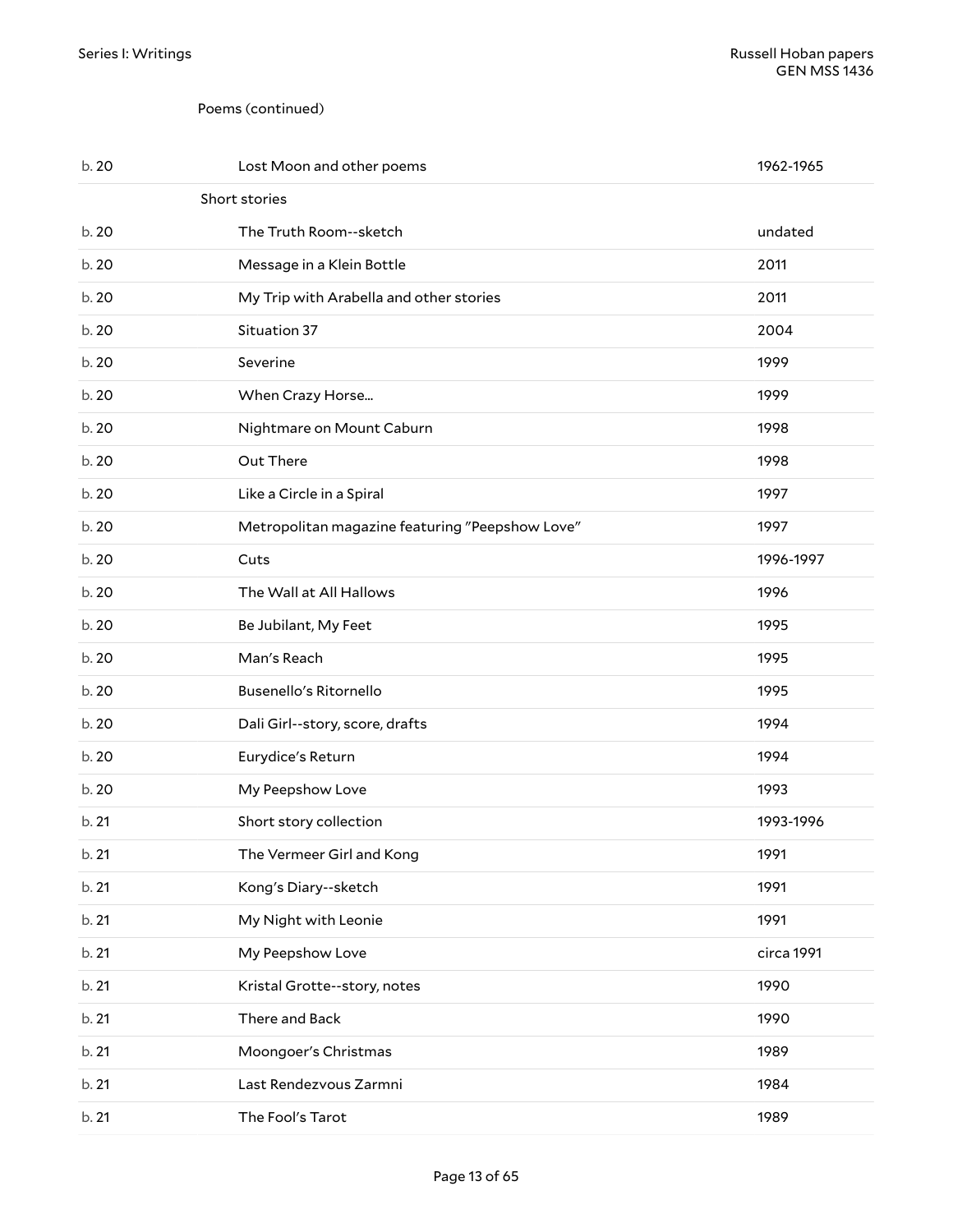#### Short stories (continued)

| b.21  | The Man with the Dagger--Granta version | 1988      |
|-------|-----------------------------------------|-----------|
| b.21  | Schwartz                                | 1988      |
| b.21  | Shadows of Yester--story, drafts        | 1988      |
| b.21  | The Jumble Stall/Owl Woman--early draft | 1988      |
| b.21  | Corpano--draft                          | 1987      |
| b.21  | Fugue                                   | 1987      |
| b.21  | Door--story, drafts                     | 1986      |
| b.21  | Dream Woman--notes, story               | 1985      |
| b.21  | Moongoer's Christmas                    | 1984      |
| b.21  | Orpheus and Eurydice--dialogue          | 1984      |
| b.21  | What the Bomb Said                      | 1984      |
| b.21  | <b>Blue Orpheus--fragments</b>          | 1984      |
| b. 22 | The Man with the Dagger--draft, story   | 1984      |
| b. 22 | Perseus and Fay Wray--sketch            | 1984      |
| b. 22 | Fan Freak--drafts                       | 1984      |
| b. 22 | Moongoer--drafts                        | 1983      |
| b. 22 | Your Place                              | 1983      |
| b. 22 | Show Me Yours                           | 1983      |
| b. 22 | Fragments of a Lament                   | 1983      |
| b. 22 | Moongoer--drafts                        | 1982-1983 |
| b.22  | The Treadmill Owls                      | 1980      |
| b. 22 | The Wincer Boise                        | 1980      |
| b. 22 | Various sketches                        | 1977-1985 |
| b. 22 | The No of Smoking                       | 1977      |
| b. 22 | Falling Through the Front               | 1977      |
| b. 22 | Jack of Windows                         | 1977      |
| b. 22 | Remember Still the Flowering            | 1976      |
| b. 22 | Noochivenska Nonsense Book              | 1975      |
| b. 22 | The Three-Story Pagoda                  | 1974      |
| b. 22 | Sea Stones                              | 1971      |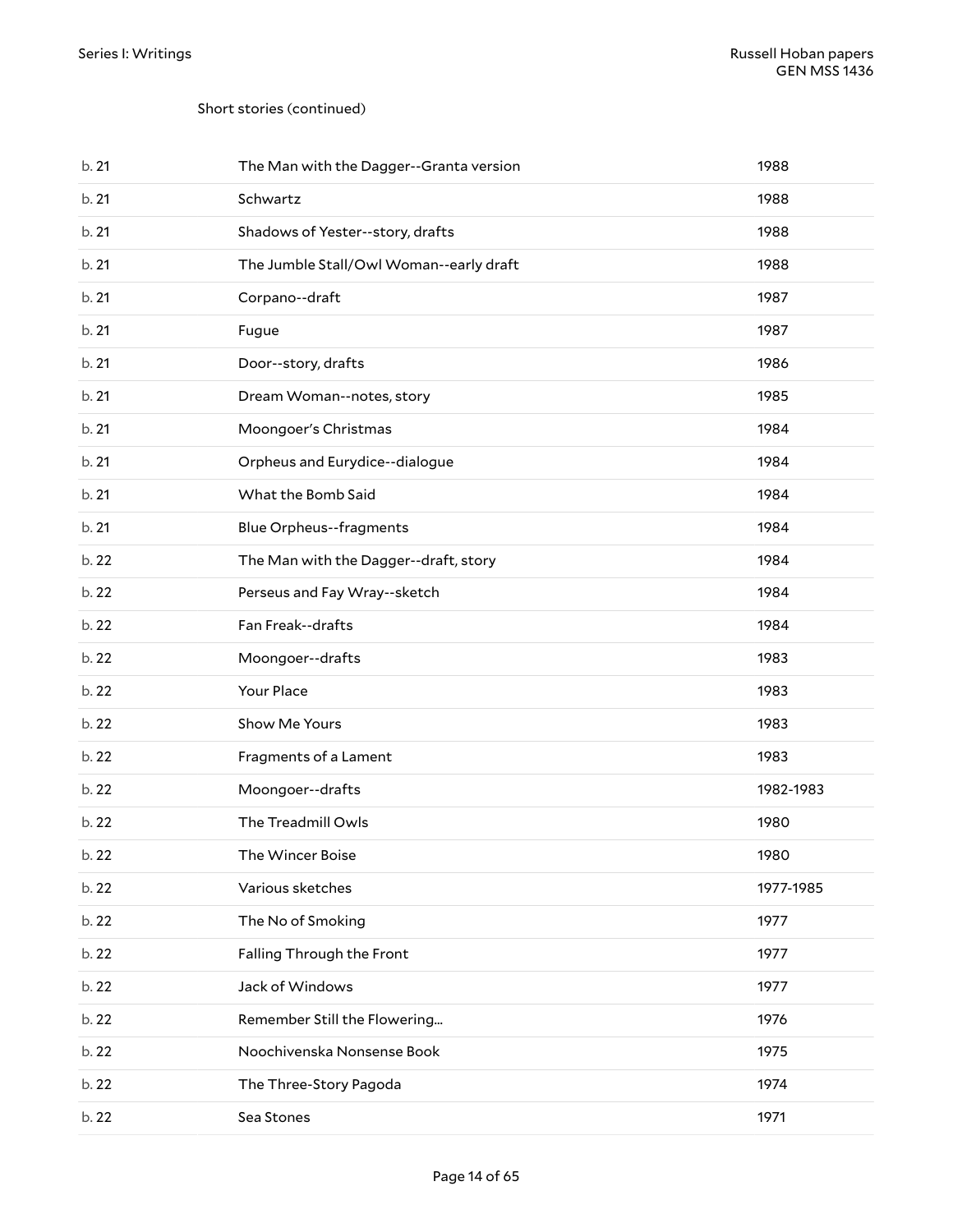#### Short stories (continued)

<span id="page-14-0"></span>

| b. 22 | The Drawing of the Heath                                         | 1970       |
|-------|------------------------------------------------------------------|------------|
| b. 22 | King Asurbanipal                                                 | 1968-1970  |
| b.22  | The Time Painter                                                 | circa 1968 |
| b.22  | The Tomboy--story, draft                                         | circa 1964 |
| b. 22 | The Brown Leather Bag--draft                                     | circa 1963 |
| b.22  | Dionysis at the Ball Park--notes, sketches                       | circa 1960 |
|       | Essays and short fiction                                         |            |
| b.24  | Meditation on Death                                              | undated    |
| b.24  | A Place to Be                                                    | undated    |
| b.24  | Various published essays                                         | undated    |
| b.24  | Introduction/foreword to Walter De La Mare's "Missing"           | 2006       |
| b.24  | Mnemosyne in the Underworld                                      | 1999       |
| b.24  | Opening address to the Walter De La Mare Society                 | 1998       |
| b.24  | Essay about Quentin Blake                                        | 1997       |
| b.24  | "Wilde Pomegranates" essay in Children's Literature in Education | 1996-1997  |
| b.24  | Partly Now, Partly Remembered                                    | 1996       |
| b.24  | Bury My Heart at Auschwitz                                       | 1995       |
| b.24  | On the Bearable Beastliness of Being                             | 1993       |
| b.24  | "1975"--essay about time, place, and Riddley Walker              | 1992       |
| b.24  | Essay on Walter De La Mare                                       | 1992       |
| b.24  | Draft of Walter De La Mare speech                                | 1992       |
| b. 24 | <b>Blighter's Rock</b>                                           | 1990       |
| b. 24 | On Unfinished Starts                                             | 1988       |
| b. 24 | Certain Obsessions, Certain Ideas--Granta version                | 1985       |
| b. 24 | Article on working with Impact Theatre Group                     | 1984       |
| b. 24 | I, That Was a Child                                              | 1984       |
| b. 24 | The Moment Under the Moment--essay, sketches                     | 1984-1991  |
| b. 24 | Talk on myth                                                     | 1983       |
| b. 24 | Essay on the radio and music                                     | 1983       |
| b. 24 | Footplacers, London Transport Owls, Wincer-Boise                 | 1981       |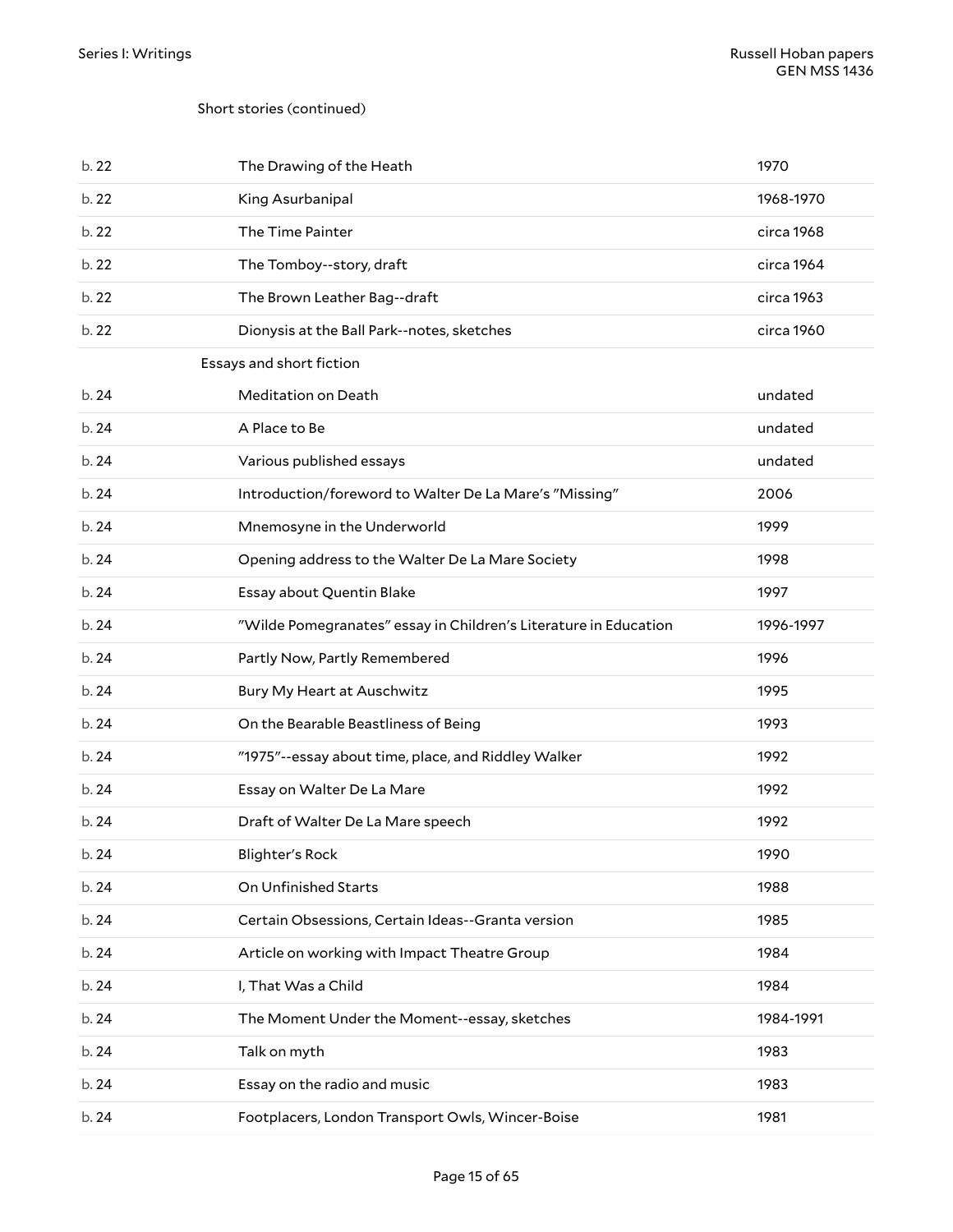#### Essays and short fiction (continued)

<span id="page-15-0"></span>

| b.24  | Footplacers, London Transport Owls, Wincer-Boise         | 1981       |
|-------|----------------------------------------------------------|------------|
| b.24  | Don Quixote essay                                        | 1980       |
| b.24  | A Little as Plaining about Riddley Walker                | 1980       |
| b.24  | Mnemosyne, Teen Taals, and Tottenham Court Road          | circa 1980 |
| b. 25 | Pan Lives, By the Way at the Inn, Portknockie            | 1979       |
| b. 25 | Grimm introduction                                       | 1976       |
| b.25  | Stories That Grew Up With Me                             | 1976       |
| b. 25 | Yes, It's a Children's Book                              | 1976       |
| b.25  | Puffin Post feat. essay on speaking objects              | circa 1976 |
| b. 25 | "Teacher Be Good" essay on creativity                    | 1976       |
| b. 25 | Listonel workshop talks                                  | 1976       |
| b. 25 | Description of writing process                           | 1976       |
| b.25  | Recent thoughts on being and writing                     | 1972       |
| b.25  | Lecture on awareness and artistic representation         | 1972       |
| b.25  | Lecture on learning to read--for children lit conference | 1972       |
| b. 25 | Teachers' notes for "The Mouse"                          | 1971       |
| b. 25 | Thames Where, Thames When--draft                         | 1971       |
| b.25  | Lecture on "Hearing the Silence"                         | 1971       |
| b.25  | Lecture on various things                                | 1970       |
| b. 25 | Rose Hip Tea at Cranks and other sketches                | 1970       |
| b.25  | Schoolday memoir rough draft                             | 1968       |
| b. 25 | Article about "The Mouse and His Child"                  | circa 1968 |
| b. 25 | Essay on acting                                          | 1965       |
| b. 25 | 54th Street: Where the Magic Starts                      | circa 1965 |
| b. 25 | On Machinery and the Morality of Beauty and other drafts | circa 1965 |
| b. 25 | Article on boxing--drafts                                | circa 1964 |
| b. 25 | "On Teaching Art" essay                                  | circa 1960 |
| b. 25 | In Defense of Buying Boats                               | 1959       |
|       | Novels                                                   |            |
| b. 26 | The Mouse and His Child--original artwork                | undated    |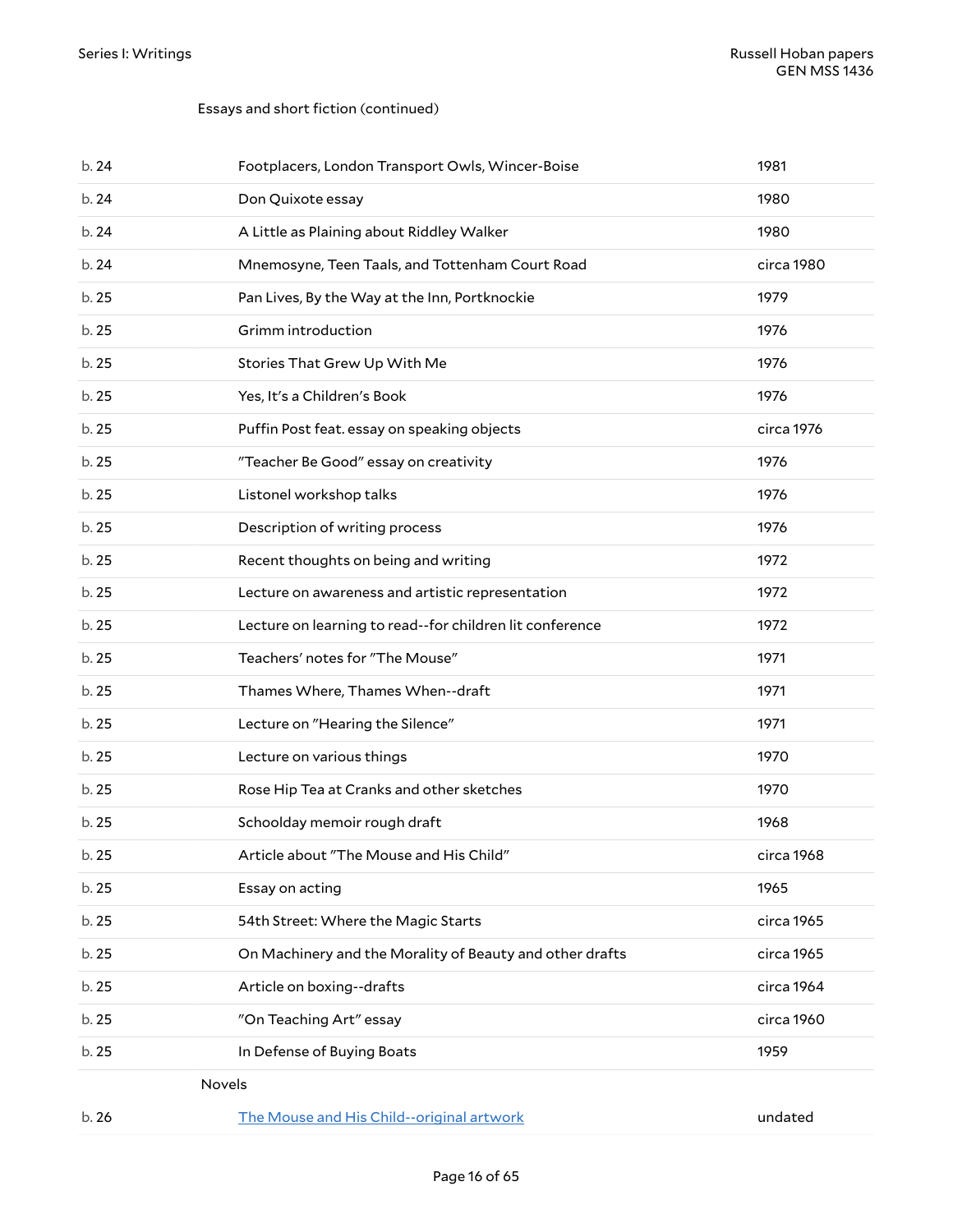| b. 26 | The Mouse and His Child--annotated draft          | undated   |
|-------|---------------------------------------------------|-----------|
| b.26  | The Mouse and His Child--early draft              | undated   |
| b.26  | The Mouse and His Child--draft                    | undated   |
| b.26  | The Mouse and His Child--draft                    | 1967      |
| b.26  | The Mouse and His Child--final draft              | 1967      |
| b.27  | The Mouse and His Child--master proof             | 1967      |
| b.27  | The Mouse and His Child--part 10 notes            | 1966      |
| b.27  | The Mouse and His Child--chapter drafts and notes | 1966      |
| b. 27 | The Mouse and His Child--chapter draft            | 1966      |
| b.27  | The Mouse and His Child--draft                    | 1966      |
| b.27  | The Mouse and His Child--chapter drafts           | 1966      |
| b.27  | The Mouse and His Child--opening drafts           | 1966      |
| b.28  | The Mouse and His Child--draft                    | 1966      |
| b.28  | The Mouse and His Child--draft                    | 1966      |
| b. 28 | The Mouse and His Child--draft                    | 1965      |
| b. 28 | The Mouse and His Child--in-depth notes           | 1964-1966 |
| b. 28 | The Mouse and His Child--notes                    | 1964      |
| b. 28 | The Mouse and His Child--draft                    | 1963      |
| b. 28 | The Mouse and His Child--draft                    | 1963      |
| b.28  | The Mouse and His Child--draft                    | 1963      |
|       |                                                   |           |
| b. 29 | Riddley Walker--opening                           | 1978      |
| b. 29 | St. Eustace--notes and Eusa story                 | 1978      |
| b. 29 | Riddley Walker--opening                           | 1978      |
| b. 29 | Eusa story                                        | 1978      |
| b. 29 | Riddley Walker--opening                           | 1977-1978 |
| b. 29 | Riddley Walker--notes                             | 1977-1978 |
| b. 29 | Riddley Walker--opening                           | 1977      |
| b. 29 | Riddley Walker--notes and drafts                  | 1976-1977 |
| b. 29 | Riddley Walker--opening                           | 1976-1977 |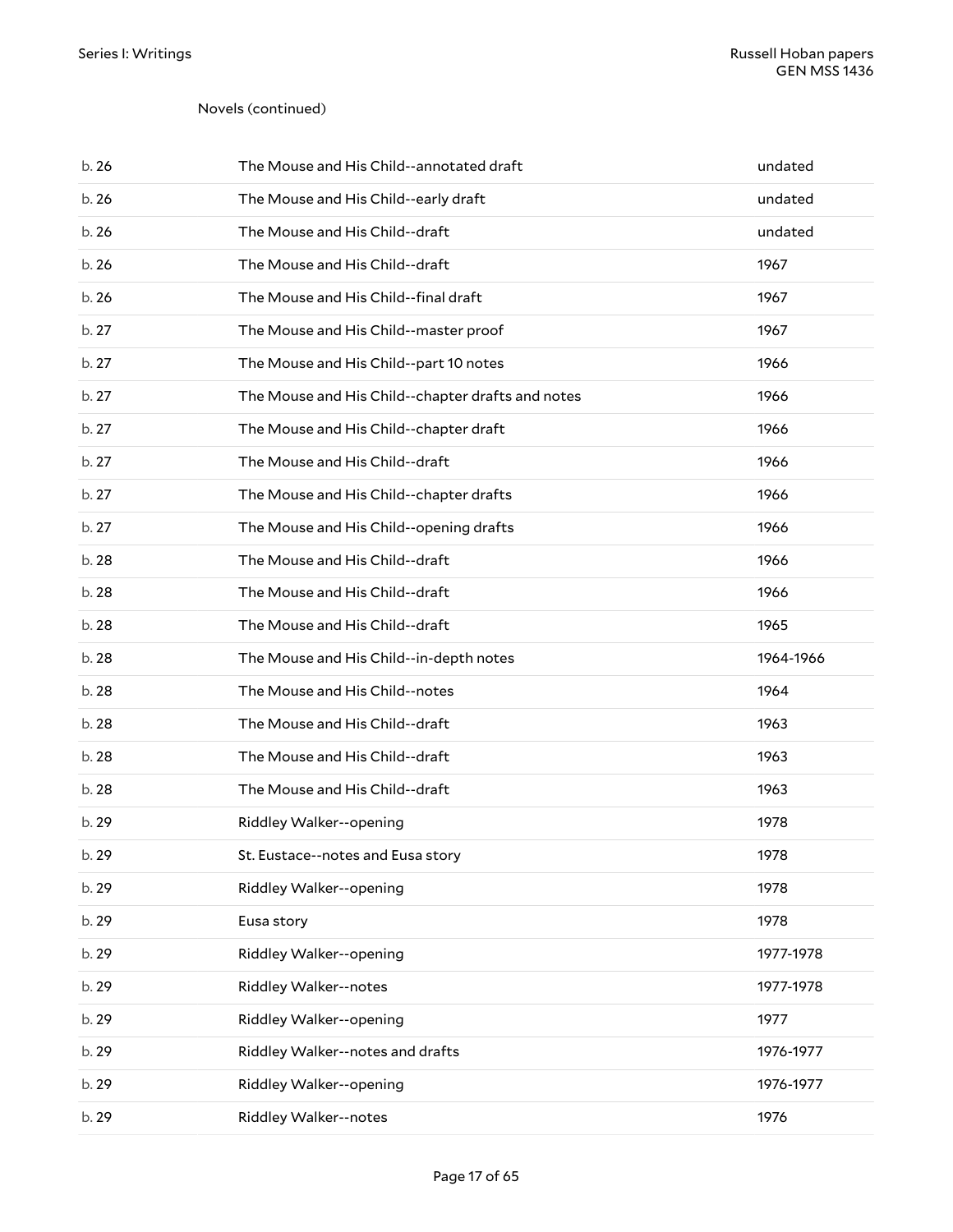| b. 29 | Riddley Walker--draft                                                | 1976-1977                |
|-------|----------------------------------------------------------------------|--------------------------|
| b. 29 | Riddley Walker--notes                                                | 1976                     |
| b. 29 | Riddley Walker--notes                                                | 1975-1976                |
| b. 30 | Notes, letters, and photographs on Punch and Judy for Riddley Walker | 1974-1975                |
| b. 30 | Riddley Walker--opening                                              | 1974                     |
| b. 30 | Riddley Walker--early reworkings of Eusa tale                        | 1974                     |
| b. 30 | Riddley Walker--notes                                                | 1974                     |
| b.30  | Sketches of Punch for Riddley Walker                                 | circa 1974               |
| b. 30 | Turtle Diary--draft                                                  | circa 1975               |
| b. 30 | Kleinzeit--segments and notes                                        | 1972                     |
| b.30  | Kleinzeit--draft                                                     | ca. 1972                 |
| b.30  | Lion of Jachin-Boaz photos                                           | undated                  |
| b.30  | Lion of Jachin-Boaz                                                  | 1972                     |
| b.31  | The Return of Manny Rat                                              | 1972                     |
| b.31  | The Return of Manny Rat--draft                                       | 1972                     |
| b.31  | The Return of Manny Rat--draft and notes                             | 1971                     |
| b.31  | The Return of Manny Rat--photos                                      | ca. 1971                 |
| b.31  | The Return of Manny Rat--draft and notes                             | 1969-1972                |
| b.31  | The Return of Manny Rat--draft                                       | 1969                     |
| b.31  | The Return of Manny Rat--notes and sources                           | circa 1969               |
| b.31  | The Return of Manny Rat--drafts                                      | 1968-1969                |
| b. 31 | The Return of Manny Rat--Chapter 1 notes                             | 1968                     |
| b.31  | The Return of Manny Rat--notes and drafts                            | 1967-1969                |
| b. 32 | Riddley Walker--draft (pg. 80-109)                                   | 1978 - July              |
| b. 32 | Riddley Walker--notes                                                | 1978 June -<br>August    |
| b. 32 | Riddley Walker--drafts and notes                                     | 1978 June -<br>September |
| b. 32 | Riddley Walker--Lorna Section                                        | 1978 April -<br>October  |
| b.32  | Riddley Walker--notes                                                | 1978 October             |
| b. 32 | Riddley Walker--draft                                                | 1979 April - June        |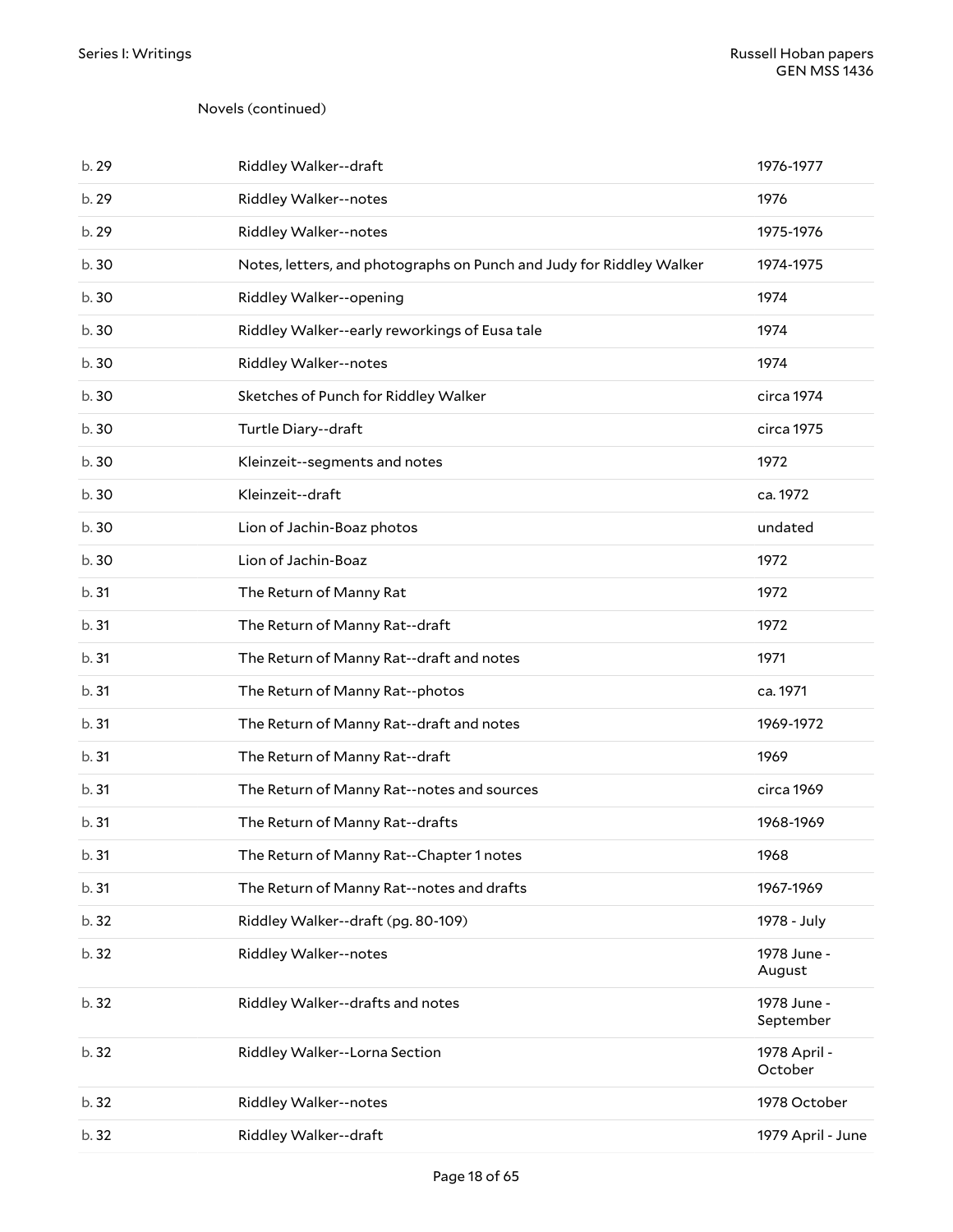| b.32  | Riddley Walker--notes and drafts                                          | 1979 July                    |
|-------|---------------------------------------------------------------------------|------------------------------|
| b.32  | Riddley Walker--notes                                                     | 1979 August                  |
| b.32  | Riddley Walker--notes and drafts                                          | 1979 August                  |
| b.32  | Riddley Walker--late draft                                                | 1979 November                |
| b.32  | Riddley Walker--early draft (printed?)                                    | 1980 March -<br>April        |
| b. 32 | Riddley Walker--plan / synopsis (early?)                                  | undated                      |
| b. 32 | Riddley Walker--notes                                                     | undated                      |
| b.32  | Riddley Walker--early drafts and notes                                    | undated                      |
| b. 32 | St. Eustace and Eusa--notes and drafts (late?)                            | undated                      |
| b. 32 | Eusa story (late?)                                                        | undated                      |
| b.32  | Boar picture and Ecclesiastes quote, for Riddley Walker?                  | undated                      |
| b.33  | Draft of Riddley Walker<br>(3 folders)                                    | 1974-1976                    |
| b.34  | Draft of Riddley Walker<br>(3 folders)<br>Contains notes and annotations. | 1978 April -<br>August       |
| b. 34 | Riddley Walker final<br>(2 folders)                                       | 1979 September<br>- November |
| b.35  | Riddley Walker--draft<br>Contains notes and annotations.                  | 1979 September<br>- November |
| b. 35 | Riddley Walker--proof                                                     | 1980 February                |
| b.35  | Afterword, glossary and notes for Riddley Walker Expanded Edition         | 1998 February -<br>November  |
| b. 36 | Unsorted notes and drafts                                                 | undated                      |
| b.36  | Unsorted notes and drafts                                                 | undated                      |
| b.36  | Unsorted notes and drafts                                                 | undated                      |
| b.36  | Unsorted notes and drafts                                                 | undated                      |
| b.37  | Unsorted notes and drafts                                                 | undated                      |
| b.37  | Unsorted notes and drafts                                                 | undated                      |
| b. 37 | Unsorted notes and drafts                                                 | undated                      |
| b.37  |                                                                           |                              |
|       | Unsorted notes and drafts                                                 | undated                      |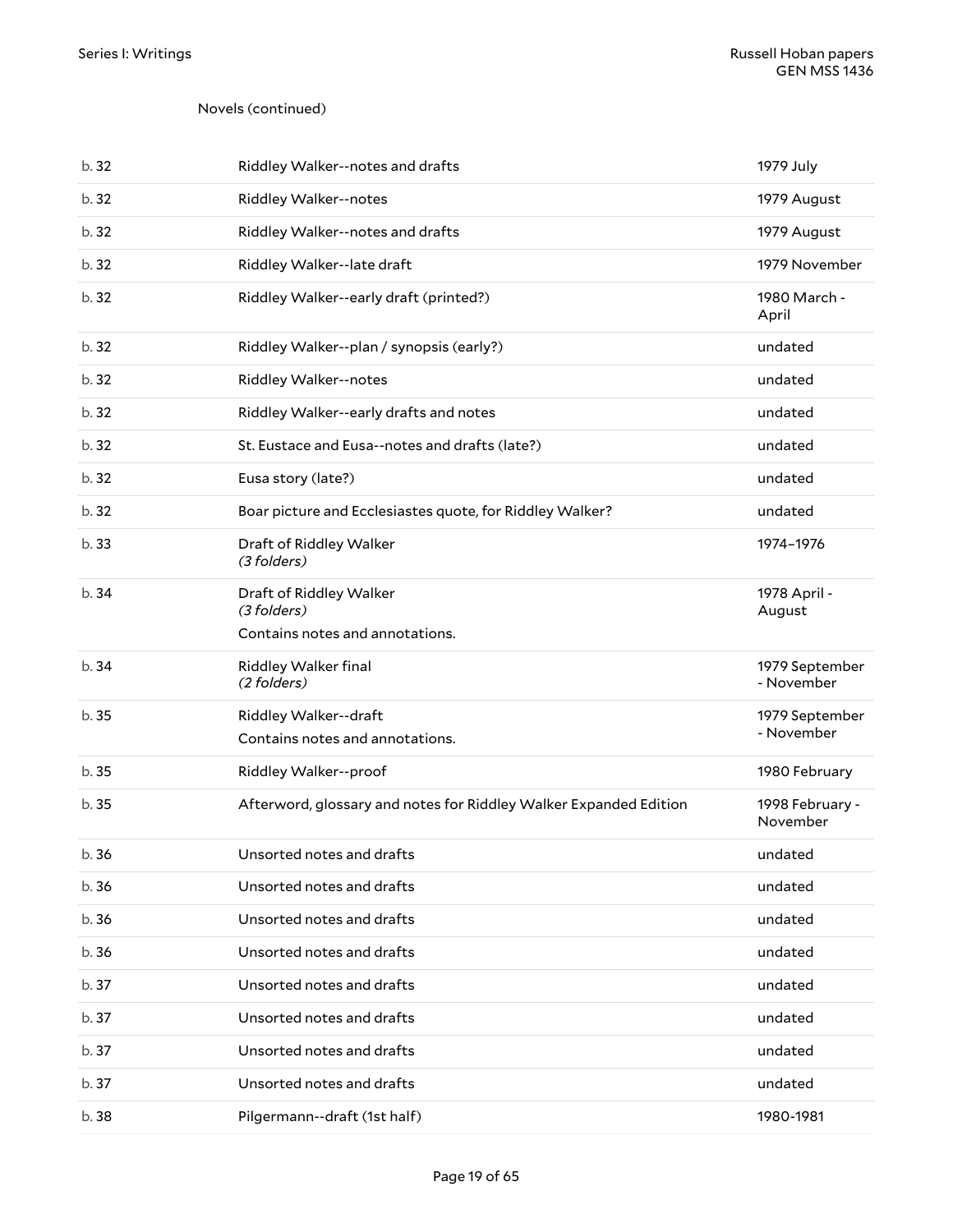| b. 38 | Pilgermann--draft (2nd half)                          | 1981            |
|-------|-------------------------------------------------------|-----------------|
| b. 38 | Pilgermann--final text (1st half)                     | 1981            |
| b. 38 | Pilgermann--final text (2nd half)                     | 1981-1982       |
| b. 39 | Pilgermann--notes (photocopied)                       | 1980            |
| b. 39 | Pilgermann--working notes                             | 1980            |
| b. 39 | Pilgermann--working notes                             | 1980            |
| b. 39 | Pilgermann--working notes                             | 1980            |
| b. 39 | Pilgermann--notes                                     | 1981            |
| b. 39 | Israel diary (1st half)                               | 1980-1981       |
| b. 39 | Israel diary (2nd half) and Pilgermann notes          | circa 1980-1981 |
| b. 39 | Bible notes for Pilgermann                            | circa 1980-1981 |
| b. 39 | Pilgermann--notes (1st half)                          | 1980-1981       |
| b.40  | Pilgermann--notes (2nd half)                          | circa 1980-1981 |
| b.40  | Pilgermann--disordered and random notes               | 1980-1982       |
| b.41  | Medusa Frequency--early drafts                        | 1982            |
| b.41  | Medusa Frequency--early drafts                        | 1982            |
| b.41  | Medusa Frequency--early draft                         | 1982            |
| b.41  | Medusa Frequency--early draft                         | 1982            |
| b.41  | Medusa Frequency--draft (pages 1-113)                 | 1982            |
| b.41  | Collection entitled "Medusa Frequency--Various Pages" | 1982            |
| b. 41 | Medusa Frequency--draft                               | 1982-1983       |
| b. 41 | Medusa Frequency--early draft and notes               | 1982-1983       |
| b.41  | Medusa Frequency--draft                               | 1983            |
| b. 42 | Medusa Frequency--draft                               | 1983            |
| b. 42 | Medusa Frequency--drafts                              | 1982-1983       |
| b. 42 | Medusa Frequency--early draft                         | circa 1983      |
| b. 42 | Medusa Frequency--draft (pages 1-182)                 | 1983            |
| b. 42 | Medusa Frequency--draft                               | 1983            |
| b. 42 | Medusa Frequency--notes                               | circa 1983      |
| b. 42 | Medusa Frequency--draft (pages 1-103)                 | 1983            |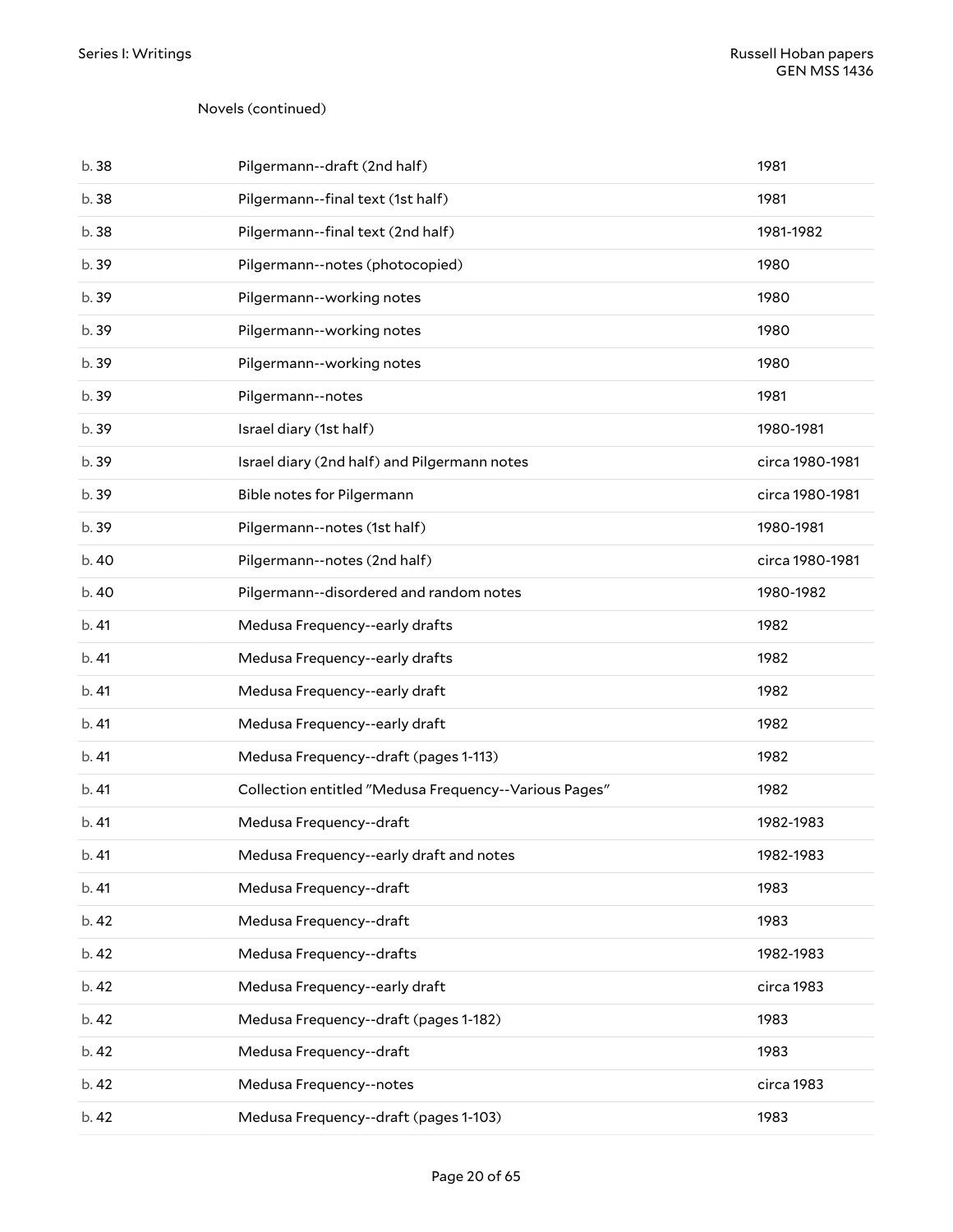| b. 42 | Medusa Frequency--drafts (odd pages)           | 1983       |
|-------|------------------------------------------------|------------|
| b.43  | Medusa Frequency--draft                        | 1983       |
| b.43  | Medusa Frequency--many unordered drafts        | 1983       |
| b.43  | Medusa Frequency--notes                        | 1983-1984  |
| b.43  | Medusa Frequency--notes                        | 1984       |
| b.43  | Medusa Frequency--draft                        | 1984       |
| b.43  | Medusa Frequency--early draft                  | 1984       |
| b.43  | Medusa Frequency--drafts and pages             | 1984-1986  |
| b.43  | Medusa Frequency--notes                        | 1985       |
| b.43  | Medusa Frequency--notes                        | circa 1985 |
| b. 43 | Medusa Frequency--draft (Chapter 1-4)          | 1985       |
| b. 44 | Medusa Frequency--draft                        | 1984-1985  |
| b.44  | Medusa Frequency--draft                        | 1985       |
| b.44  | Medusa Frequency--draft (pages 1-43)           | 1986       |
| b.44  | Medusa Frequency--draft (Chapter 1-3)          | 1986       |
| b.44  | Medusa Frequency--draft (Chapter 1-11)         | 1986       |
| b.44  | Medusa Frequency--draft (Chapter 1-11)         | circa 1986 |
| b.44  | Medusa Frequency--notes                        | 1986       |
| b. 45 | Medusa Frequency--drafts (random chapters)     | 1986       |
| b. 45 | Medusa Frequency--handwritten notes            | 1986       |
| b. 45 | Medusa Frequency--draft (Chapter 1-13)         | 1986       |
| b. 45 | Medusa Frequency--draft (Chapter 1-8)          | 1986       |
| b. 45 | Medusa Frequency--notes                        | 1986       |
| b. 45 | Medusa Frequency--handwritten notes            | circa 1986 |
| b.45  | Medusa Frequency--notes                        | 1986       |
| b. 45 | Medusa Frequency--notes and list of amendments | 1986       |
| b. 45 | Medusa Frequency--draft                        | 1986-1987  |
| b. 45 | Medusa Frequency--draft                        | 1986       |
| b. 46 | Medusa Frequency--draft (chapters and notes)   | 1988       |
| b. 46 | Medusa Frequency--drafts (variants)            | 1987-1989  |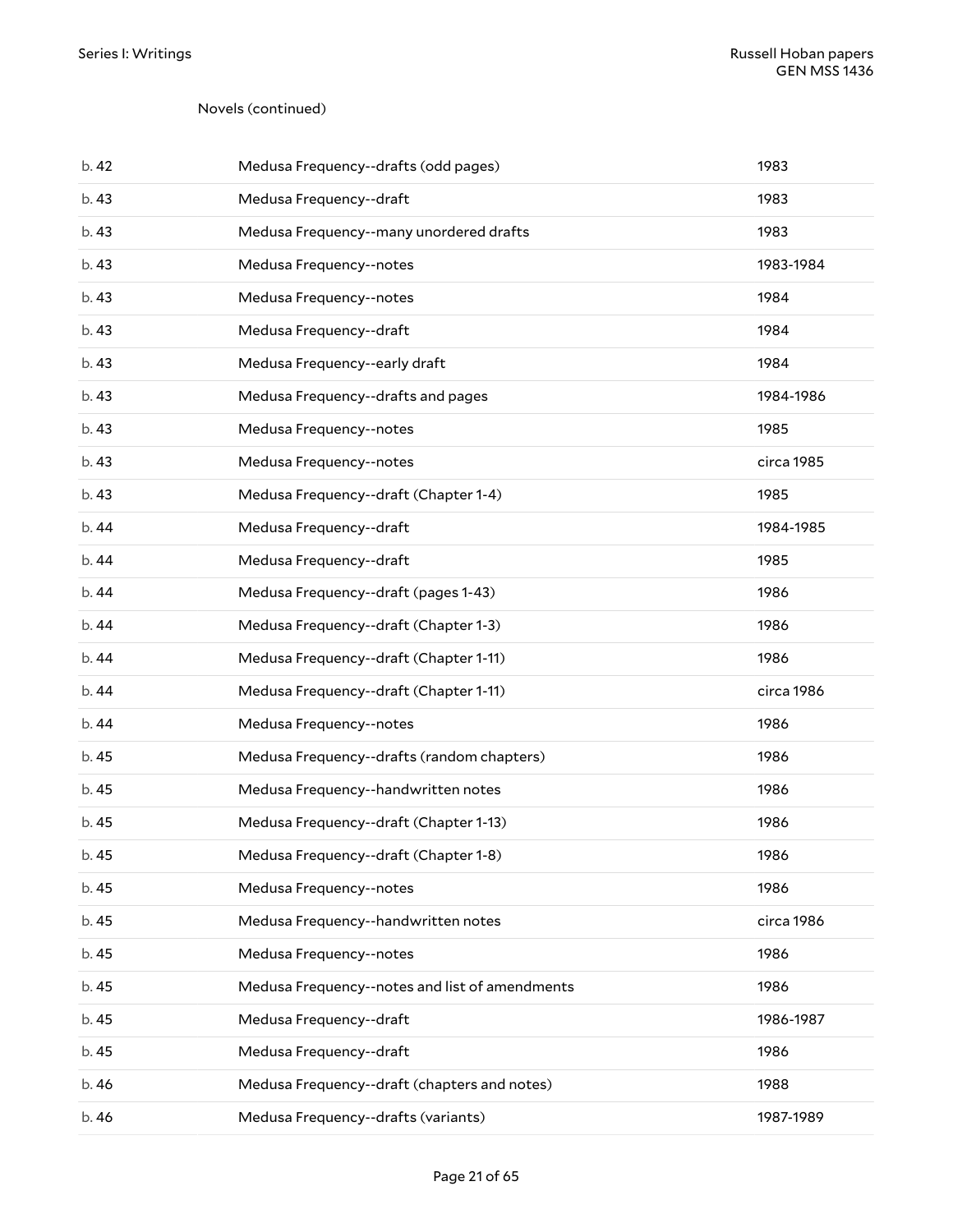| b.46  | Medusa Frequency--notes and drafts                  | 1989                      |
|-------|-----------------------------------------------------|---------------------------|
| b. 47 | Fremder--draft                                      | 1983                      |
| b. 47 | Fremder--draft                                      | 1983                      |
| b. 47 | Fremder--draft (pages 3-35)                         | 1983                      |
| b. 47 | Fremder--draft titled "Fremnew" (pages 1-40)        | 1983                      |
| b.47  | Fremder--notes and odd pages                        | 1983-1985                 |
| b. 47 | Fremder--draft                                      | 1985                      |
| b. 47 | Fremder--draft (jumbled)                            | 1989-1990                 |
| b. 47 | Fremder--draft marked "Fremd4" (jumbled)            | 1990                      |
| b. 47 | Fremder--draft (confusingly ordered)                | 1990                      |
| b. 47 | Fremder--draft (pages 56-1)                         | 1990                      |
| b.47  | Fremder--draft                                      | 1990-1994                 |
| b. 48 | Fremder--draft (unordered)                          | 1991                      |
| b.48  | Fremder--draft (pages 119-1)                        | 1991                      |
| b. 48 | Fremder--draft (unordered pages and notes)          | 1991-1992                 |
| b. 48 | Fremder--draft                                      | 1993                      |
| b. 48 | Fremder--draft                                      | 1994                      |
| b. 48 | Fremder--draft                                      | 1994                      |
| b. 49 | Fremder--draft, notes and songs                     | 1997 July                 |
| b. 49 | The Trokeville Way                                  | 1996                      |
| b. 49 | The Trokeville Way--draft (pages 1-30)              | 1992 March-<br>1993 April |
| b.49  | The Trokeville Way--alternative page 6's            | 1990 September            |
| b. 49 | Mr. Ringo-Clacton's Offer<br>(2 folders)            | 1996 May-1997<br>January  |
| b. 49 | Mr. Ringo-Clacton's Offer                           | 1997 January-<br>1997 May |
| b.50  | Assorted illustrations from Amaryllis Night and Day | 2000                      |
| b.50  | Amaryllis--draft (2nd half)                         | 2000                      |
| b.50  | Amaryllis--draft (1st half)                         | 1999-2000                 |
| b.50  | Amaryllis--drafts entitled "Glims                   | 1999-2000                 |
| b.50  | Angelica's Grotto--draft (Chapter 28-50)            | 1998-1999                 |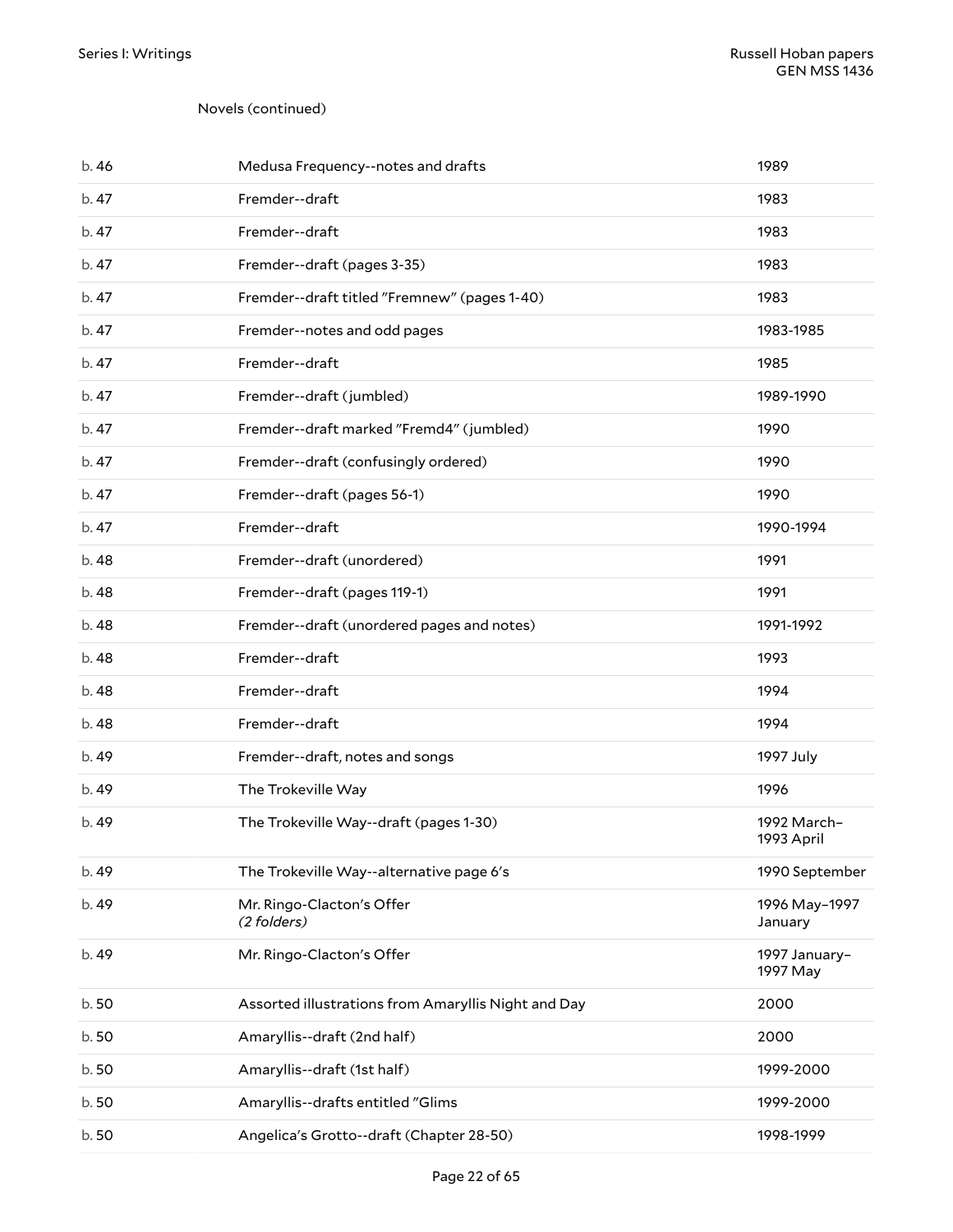| b.50  | Angelica's Grotto--draft (Chapter 1-27)                             | 1998-1999       |
|-------|---------------------------------------------------------------------|-----------------|
| b.50  | Angelica's Grotto--story notes                                      | 1997            |
| b.51  | Her Name was Lola--draft                                            | 2002            |
| b.51  | Her Name was Lola--draft                                            | 2002            |
| b.51  | Bat Tattoo--draft titled "Mayb" (Chapter 1-10)                      | 2001            |
| b.51  | Bat Tattoo--draft with notes (Chapter 12-32)                        | 2001            |
| b.51  | Bat Tattoo--draft (Chapters 1-12)                                   | 2001            |
| b.51  | Bat Tattoo--draft (Chapters 14-28)                                  | 2001            |
| b.52  | Bat Tattoo--draft (Chapters 15-21)                                  | 2000-2001       |
| b.52  | Bat Tattoo--draft                                                   | 2000            |
| b.52  | Bat Tattoo--draft (Chapters 1-14)                                   | 2000-2001       |
| b.53  | Angelica Lost and Found--final draft                                | circa 2010      |
| b.53  | Angelica Lost and Found--final draft                                | circa 2010      |
| b.53  | Angelica Lost and Found                                             | circa 2010      |
| b.53  | Angelica Lost and Found                                             | circa 2010      |
| b.54  | Angelica Lost and Found                                             | 2010            |
| b.54  | Angelica Lost and Found                                             | 2009-2010       |
| b.54  | Angelica Lost and Found--draft                                      | 2008            |
| b.54  | Angelica Lost and Found--early opening                              | 2008            |
| b.54  | Notes on Aristo and paintings                                       | circa 1994-1995 |
| b.55  | Almost Falling--unpublished draft                                   | 2007            |
| b. 55 | My Tango with Barbara Strozzi                                       | 2006            |
| b. 55 | My Tango with Barbara Strozzi                                       | 2006            |
| b.55  | Notes on "Tango"                                                    | 1998-1999       |
| b.56  | Linger Awhile--draft                                                | 2003            |
| b.56  | Come Dance with Me--draft                                           | 2003            |
| b.56  | Come Dance with Me                                                  | 2002            |
| b. 57 | Sometimes La Comparsa                                               | 2010 January    |
| b. 57 | Sometimes La Comparsa--unpublished draft<br>Contains musical score. | 2010 May - June |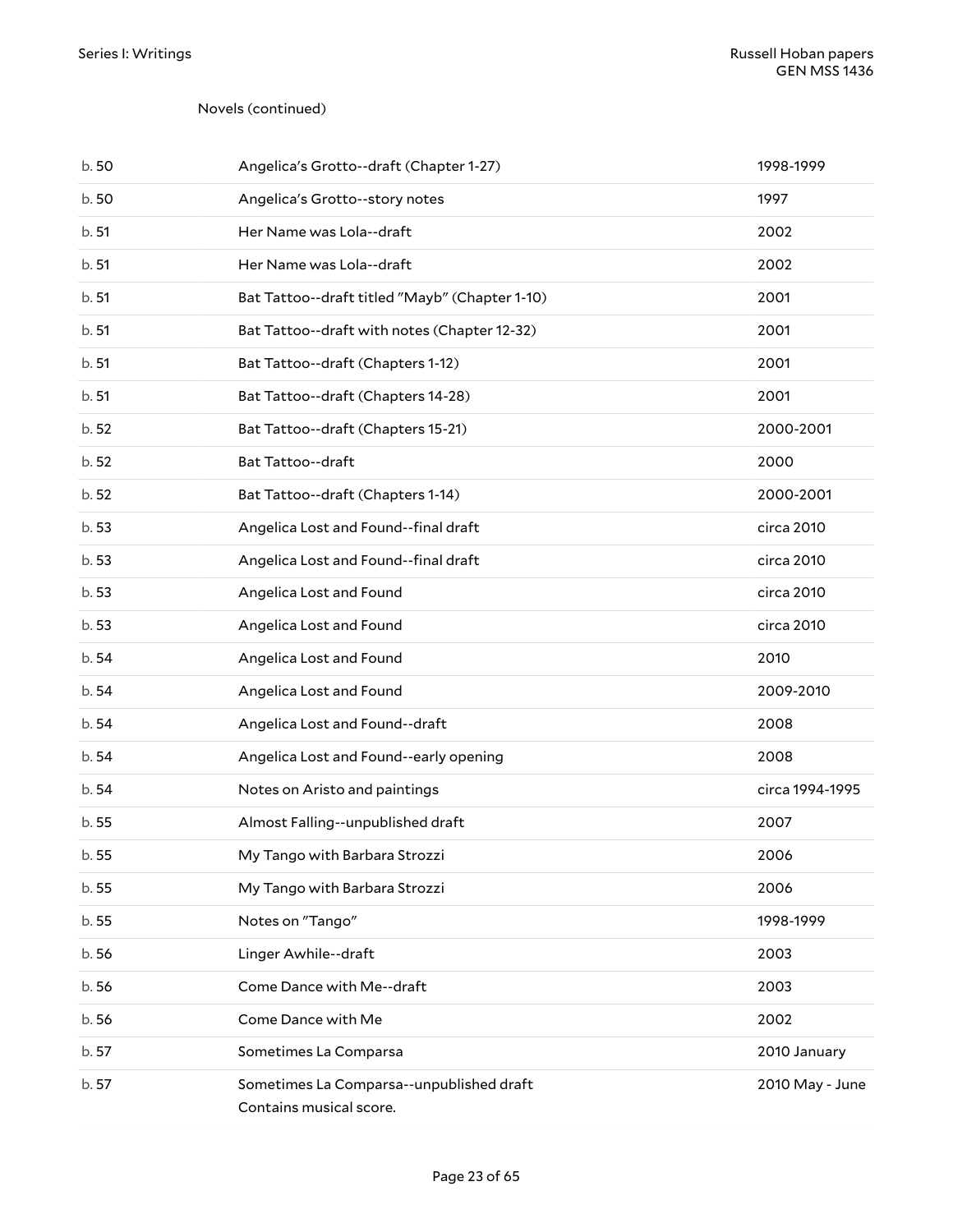| b.57  | The Mirror of Prester John--unpublished draft<br>Contains notes.      | 2010 April                       |
|-------|-----------------------------------------------------------------------|----------------------------------|
| b.57  | The Mirror of Prester John--unpublished draft                         | 2010 April - 2011<br>March       |
| b.57  | The Mirror of Prester John--draft                                     | 2011 January -<br>March          |
| b.57  | Soonchild--early draft                                                | 1987 November                    |
| b. 57 | Soonchild "Owl Woman"--early draft                                    | 1987 November                    |
| b. 57 | Soonchild--early draft                                                | 1987 November -<br>1988 March    |
| b.58  | Soonchild--early draft                                                | 1987 December -<br>1988 January  |
| b. 58 | Soonchild "Owl Woman"--brochures and notes                            | circa 1988                       |
| b.58  | Soonchild--early drafts                                               | 1988 February                    |
| b.58  | Soonchild, chapter 3--draft                                           | 1988 March                       |
| b.58  | Soonchild--early draft                                                | 1988 March -<br>February         |
| b. 58 | Soonchild--notes and sketches                                         | 1988 January -<br>1989 July      |
| b.58  | Soonchild--drafts                                                     | 1988 January -<br>1989 September |
| b.58  | Soonchild--notes and drafts<br>Contains loose and unordered pages.    | 1988 April - 1989<br>May         |
| b.58  | Soonchild--early drafts                                               | 1989 June                        |
| b.58  | Soonchild--early draft and notes                                      | 1989 September                   |
| b.58  | Soonchild--drafts and notes                                           | 1989 September<br>- 1990 March   |
| b.58  | Soonchild--partial first draft<br>Contains loose pages.               | 1990 November<br>- December      |
| b.58  | Soonchild--draft (pages 1-69)                                         | 1991 February                    |
| b. 59 | Soonchild--draft (pages 1-69)                                         | 1991 February                    |
| b.59  | Soonchild--draft (with apparent name change)<br>Contains loose pages. | 2009 March -<br>August           |
| b. 59 | Soonchild--final draft                                                | 2009 November<br>5               |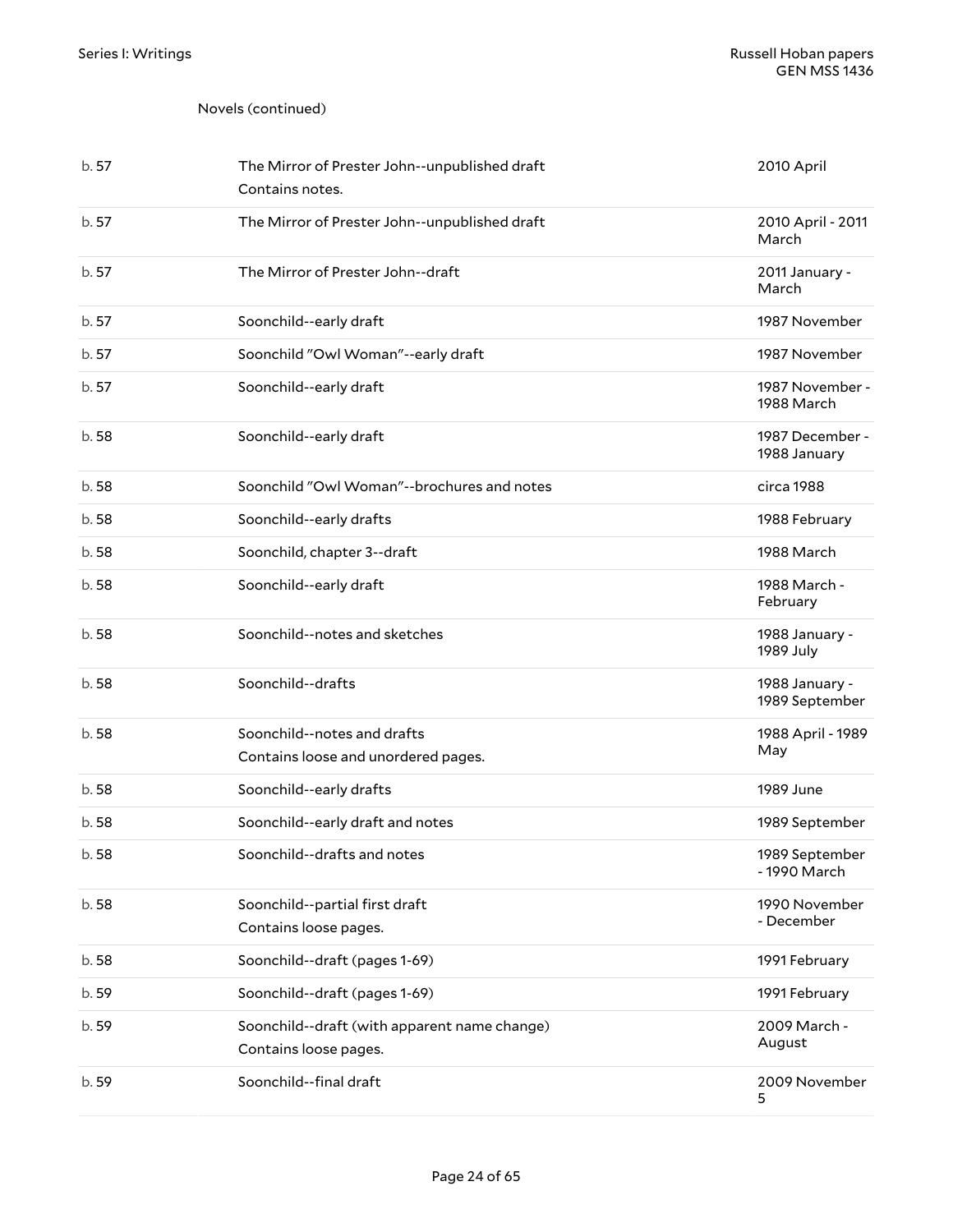<span id="page-24-0"></span>

| b. 59 | Soonchild--draft<br>Includes letters relating to publication, as well as personal correspondence.                                                                                             | 2009 August -<br>2010 May |
|-------|-----------------------------------------------------------------------------------------------------------------------------------------------------------------------------------------------|---------------------------|
| b. 59 | Soonchild--draft<br>Includes letter to "Maria."                                                                                                                                               | 2009 August -<br>2010 May |
| b. 59 | Soonchild--final print draft with illustrations<br>Contains loose pages.                                                                                                                      | 2012                      |
| b. 59 | Soonchild "Old Woman"                                                                                                                                                                         | undated                   |
|       | Unsorted notes, writings, and ephemera<br>Boxes 73, 78, 85 (audiovisual material): Restricted fragile. Reference copies may be<br>requested. Consult Access Services for further information. |                           |
| b.60  | Granta party photograph                                                                                                                                                                       | undated                   |
| b.60  | "The Listener" magazine                                                                                                                                                                       | 1984                      |
| b. 60 | The Way We Die Now                                                                                                                                                                            | 1984                      |
| b.60  | Orpheus Nightman sketch                                                                                                                                                                       | 1984                      |
| b.60  | The Radio Magician                                                                                                                                                                            | 1984                      |
| b.60  | Unidentified notes and drafts                                                                                                                                                                 | 1980                      |
| b. 60 | "Second Mrs. Kong" signed cast list and photograph                                                                                                                                            | 1994                      |
| b. 60 | Notes on the Brothers Grimm                                                                                                                                                                   | undated                   |
| b.60  | Short pieces                                                                                                                                                                                  | undated                   |
| b.60  | Collection of images and illustrations                                                                                                                                                        | undated                   |
| b. 60 | Notebook                                                                                                                                                                                      | undated                   |
| b. 60 | Notes on Trieres                                                                                                                                                                              | undated                   |
| b. 60 | Reading list                                                                                                                                                                                  | undated                   |
| b. 60 | Notes on maritime history                                                                                                                                                                     | undated                   |
| b.60  | "On Teaching" pamphlet                                                                                                                                                                        | undated                   |
| b.61  | "Source" magazine with Russell Hoban feature                                                                                                                                                  | 2007                      |
| b.61  | Interview with James Carter                                                                                                                                                                   | circa 1996                |
| b.61  | Interview for "What" magazine                                                                                                                                                                 | 1987                      |
| b.61  | Notes on Vermeer                                                                                                                                                                              | 1995                      |
| b.61  | Notes on Native Americans and Crazy Horse                                                                                                                                                     | 1995                      |
| b.61  | Auschwitz clippings and notes                                                                                                                                                                 | circa 1995                |
| b.61  | Notes on parapsychology                                                                                                                                                                       | circa 1994                |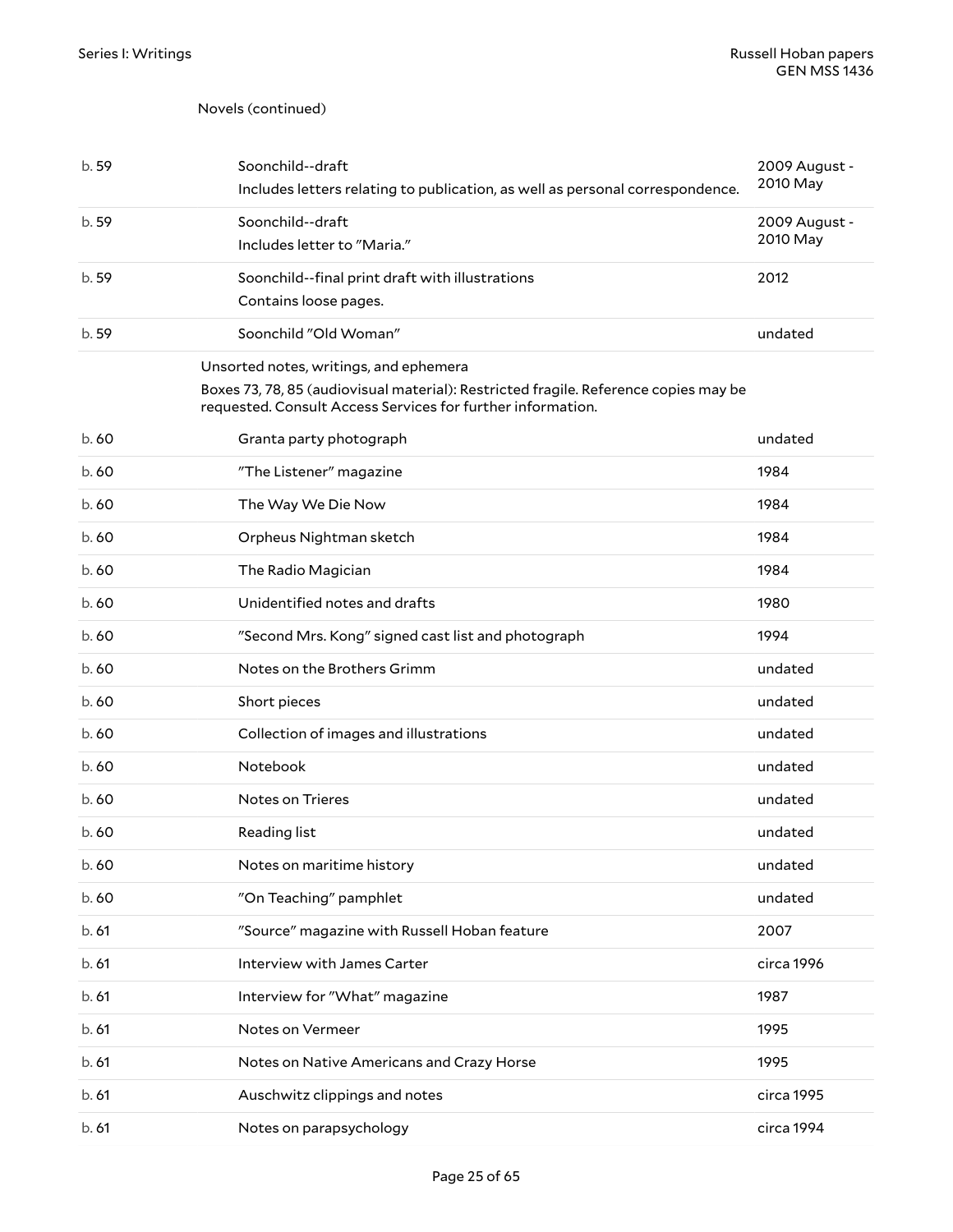#### Unsorted notes, writings, and ephemera (continued)

| b.61  | "Second Mrs. Kong" vocal score                                             | 1994            |
|-------|----------------------------------------------------------------------------|-----------------|
| b.61  | "Second Mrs. Kong" vocal score                                             | 1993            |
| b.61  | Article about King Kong                                                    | ca. 1994        |
| b.61  | Photograph of Hoban at Glyndebourne                                        | circa 1994      |
| b.61  | Notes on Romantic-era painters                                             | circa 1994      |
| b.61  | Notes and pictures about the Sphinx and General Lemonnier                  | circa 1991      |
| b.61  | Notes and pictures related to "Green Man"                                  | 1989            |
| b.62  | Notes and translations of Rilke                                            | 1988            |
| b.62  | Material related to "Turtle Diary" film                                    | 1984            |
| b.62  | Unknown interview                                                          | 1986            |
| b.62  | "Encounter" magazine with Pilgermann extract                               | 1983            |
| b.62  | Illustration notes                                                         | 1979-1981       |
| b.62  | Clippings and materials related to "The Mouse and His Child" animated film | circa 1977      |
| b.62  | Notes and letters for talks                                                | circa 1975-1977 |
| b.62  | "Portknockie" notes                                                        | 1975-1980       |
| b.62  | Notes and sketches                                                         | circa 1972      |
| b.62  | Account of "Saying It, Being It" experiment                                | circa 1973      |
| b.62  | Notes on "The Figure in the Sand"                                          | 1971            |
| b.62  | Unsorted handwritten notes                                                 | 1971-1979       |
| b.62  | Clippings and published essays                                             | circa 1971      |
| b.62  | CV                                                                         | circa 1965      |
| b. 62 | Still from King Kong                                                       | undated         |
| b. 63 | The Bat Tattoo--draft                                                      | 2001            |
| b. 63 | Kleinzeit--script                                                          | undated         |
| b. 63 | Come Dance--final draft                                                    | 2003            |
|       | The Second Mrs. Kong<br>4 CD-Rs                                            | undated         |

Restricted fragile material. Reference copies of digital files may be requested. Consult Access Services for further information.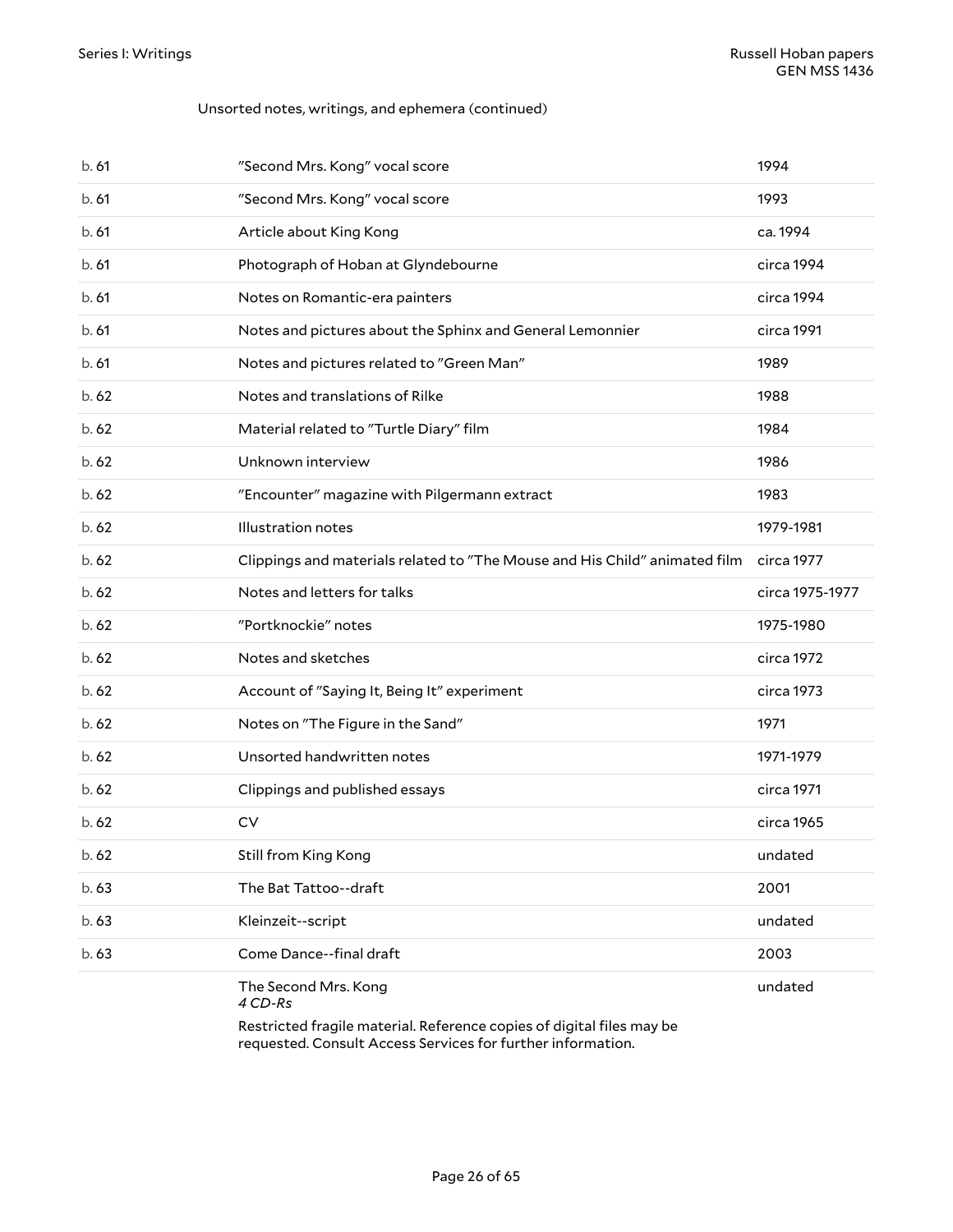### Unsorted notes, writings, and ephemera > The Second Mrs. Kong (continued)

| b. 68                                     | THE SECOND MRS. KONG ACT 1 - cont. (CD 2/3)<br>2016-genm-0016-0168<br>$1CD-R$<br>Restricted fragile material. Access copies of digital files may be<br>requested. Consult Access Services for further information.                |                 |
|-------------------------------------------|-----------------------------------------------------------------------------------------------------------------------------------------------------------------------------------------------------------------------------------|-----------------|
| b. 68                                     | THE SECOND MRS. LONG ACT 1 (CD 1/3)<br>2016-genm-0016-0169<br>$1CD-R$<br>Restricted fragile material. Access copies of digital files may be<br>requested. Consult Access Services for further information.                        |                 |
| b. 68                                     | Hoban/Binthwistle The Second Mrs Kong BLCSO Act 2: CD 3/3)<br>2016-genm-0016-0170<br>$1CD-R$<br>Restricted fragile material. Access copies of digital files may be<br>requested. Consult Access Services for further information. |                 |
| b. 68                                     | THE SECOND MRS. KONG ACT 2 (CD 313)<br>2016-genm-0016-0171<br>$1CD-R$<br>Restricted fragile material. Access copies of digital files may be<br>requested. Consult Access Services for further information.                        |                 |
|                                           | Riddley Walker<br>Restricted fragile material. Reference copies of digitial files may be<br>requested. Consult Access Services for further information.                                                                           | undated         |
| b. 68                                     | CD <sub>1</sub><br>2016-genm-0016-0172<br>1 DVD-R<br>Restricted fragile material. Access copies of digital files may be<br>requested. Consult Access Services for further information.                                            |                 |
| b.68                                      | CD2<br>2016-genm-0016-0173<br>1 DVD-R<br>Restricted fragile material. Access copies of digital files may be<br>requested. Consult Access Services for further information.                                                        |                 |
| b. 69                                     | Audiovisual materials<br>3 Videocassettes (VHS) 5 Audiocassettes<br>Restricted fragile material. Reference copies of Audiovisual material may be<br>requested. Consult Access Services for further information.                   | undated         |
| $b.69$ , $\blacksquare$<br>39002137187119 | "Focus"<br>1 Videocassette (VHS) 00:18:58 Duration (HH:MM:SS.mmm)<br>Audiovisual material. Restricted fragile. Reference copies may be<br>requested. Consult Access Services for further information.                             | undated         |
| $b.69$ , $III$<br>39002137187127          | Stn McEwan's Lager "Macs World"<br>1 Videocassette (VHS) 00:01:29 Duration (HH:MM:SS.mmm)<br>Audiovisual material. Restricted fragile. Reference copies may be<br>requested. Consult Access Services for further information.     | 1991 December 8 |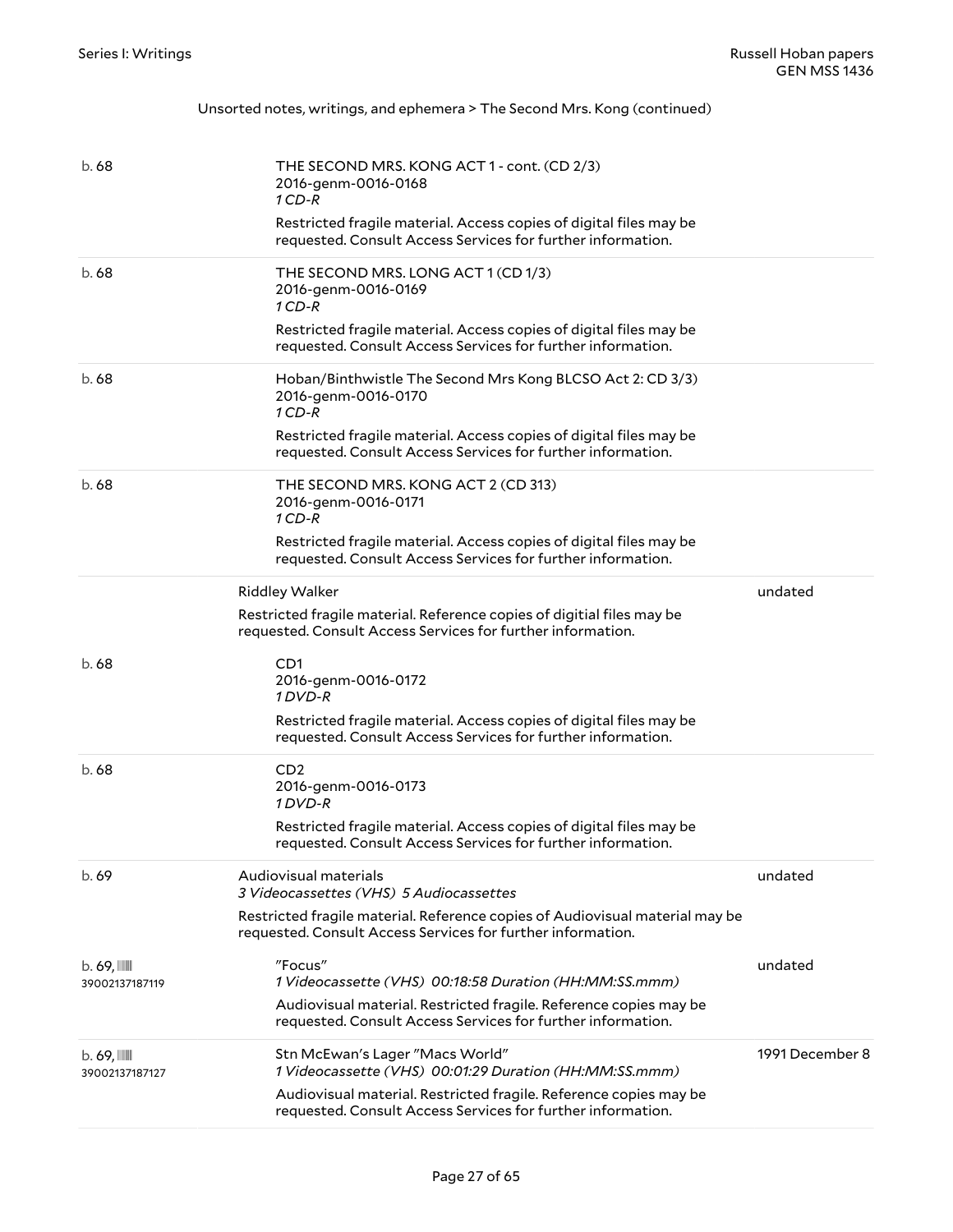#### Unsorted notes, writings, and ephemera > Audiovisual materials (continued)

| $b.69$ , $\blacksquare$<br>39002137187135 | "People of the Forest"<br>1 Videocassette (VHS) 01:42:27 Duration (HH:MM:SS.mmm)<br>Audiovisual material. Restricted fragile. Reference copies may be<br>requested. Consult Access Services for further information.                            | undated                   |
|-------------------------------------------|-------------------------------------------------------------------------------------------------------------------------------------------------------------------------------------------------------------------------------------------------|---------------------------|
| $b.69$ , $11$<br>39002137187143           | Manfred Mann's Earth Band, Russell Hoban 2 versions<br>1 Audiocassette 00:07:04 Duration (HH:MM:SS.mmm)<br>Audiovisual material. Restricted fragile. Reference copies may be<br>requested. Consult Access Services for further information.     | undated                   |
| $b.69$ , $11$<br>39002137187150           | "Turtle Diary" cassette<br>1 Audiocassette 01:02:32 Duration (HH:MM:SS.mmm)<br>Audiovisual material. Restricted fragile. Reference copies may be<br>requested. Consult Access Services for further information.                                 | undated                   |
| $b.69$ , $11$<br>39002137187168           | McEwan's Lager cassette<br>1 Audiocassette 00:01:47 Duration (HH:MM:SS.mmm)<br>Audiovisual material. Restricted fragile. Reference copies may be<br>requested. Consult Access Services for further information.                                 | 1991 May 15               |
| $b.69$ , $\blacksquare$<br>39002137187176 | "Call Girl" cassette<br>1 Audiocassette 00:13:59 Duration (HH:MM:SS.mmm)<br>Audiovisual material. Restricted fragile. Reference copies may be<br>requested. Consult Access Services for further information.                                    | undated                   |
| $b.69$ , $\blacksquare$<br>39002137187184 | "Call Girl" cassette<br>1 Audiocassette 00:14:00 Duration (HH:MM:SS.mmm)<br>High amount of hiss is present.<br>Audiovisual material. Restricted fragile. Reference copies may be<br>requested. Consult Access Services for further information. | undated                   |
| b.64                                      | The Bat Tattoo--draft                                                                                                                                                                                                                           | 2001                      |
| b. 64                                     | Hoban booklist and unsorted pages                                                                                                                                                                                                               | circa 1998-2011           |
| b.64                                      | The Quadruple Sphinx                                                                                                                                                                                                                            | 1992                      |
| b. 64                                     | Her Name was Lola--draft                                                                                                                                                                                                                        | 2002                      |
| b. 64                                     | Come Dance with Me                                                                                                                                                                                                                              | 2003                      |
| b. 65                                     | The Medusa Frequency                                                                                                                                                                                                                            | 1986                      |
| b. 65                                     | The Medusa Frequency                                                                                                                                                                                                                            | 1986                      |
| b. 65                                     | Riddley Walker--notes, sketches, drafts                                                                                                                                                                                                         | circa 1978                |
| b.65                                      | The Medusa Frequency--draft                                                                                                                                                                                                                     | 1986                      |
| b.66                                      | Riddley Walker--draft                                                                                                                                                                                                                           | 1979                      |
| b.67                                      | Slides of paintings<br>Contains seventy-eight 35mm color slides in metal slide mounts.                                                                                                                                                          | undated                   |
| b.70                                      | Notebook                                                                                                                                                                                                                                        | 1991 July - 1993<br>April |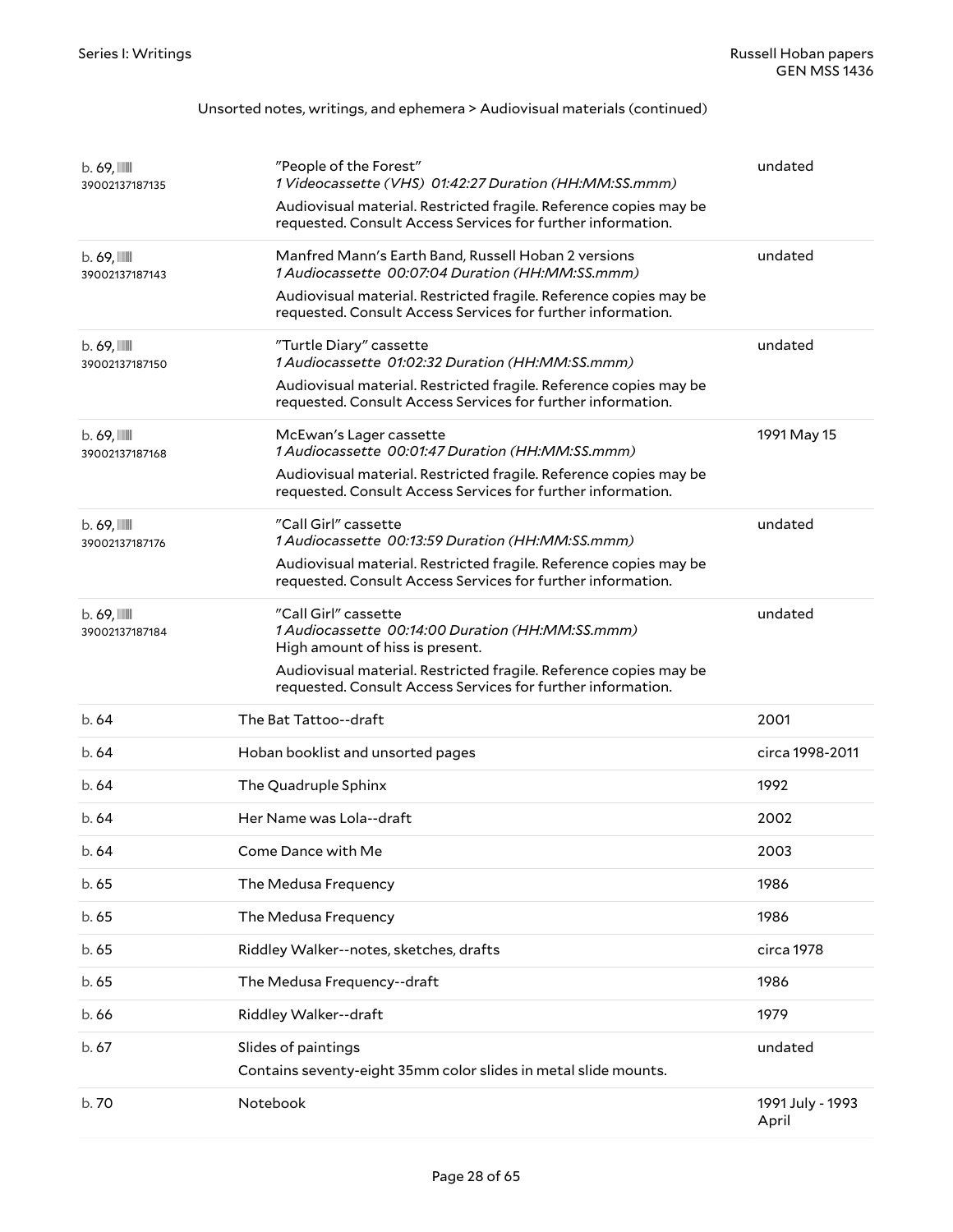#### Unsorted notes, writings, and ephemera (continued)

| b. 70 | Notebook                                                                                                                                                                                                                                                            | 1990 October -<br>1995 July |
|-------|---------------------------------------------------------------------------------------------------------------------------------------------------------------------------------------------------------------------------------------------------------------------|-----------------------------|
| b.70  | "Heroes and Villains" piece for The Independent Magazine                                                                                                                                                                                                            | 1992 August                 |
| b.70  | The Fantasy World of Russell Hoban, by A. Joan Bowers in vol 8. of Children's circa 1980<br>Literature                                                                                                                                                              |                             |
| b. 70 | "Riddley Walker" and the Novels of Russell Hoban, by Dennis Butts in The<br>Use Of 33/3                                                                                                                                                                             | circa 1982                  |
| b. 70 | Russell Hoban: Returning to the Sunlight, by Ian D Mackillop in Good Writers undated<br>for Young Readers ed. Dennis Butts                                                                                                                                          |                             |
| b. 70 | Miscellaneous works                                                                                                                                                                                                                                                 | 1983-1991                   |
| b. 70 | Elite Software Company mailer<br>7 compact discs and 46 floppy disks removed for separate housing.                                                                                                                                                                  | undated                     |
|       | Electronic media removed from Elite Software Company mailer<br>Restricted fragile material. Reference of digital files may be requested.<br>Consult Access Services for further information.                                                                        | undated                     |
| b.74  | Dead Time Stories For Big Folk A documentary film maker David<br>Alexander Anderson and writer Russell Hoban including films<br>'Deadsy' and 'Door' 26 mins<br>2016-genm-0016-0001<br>1 DVD-R<br>Restricted fragile material. Access copies of digital files may be |                             |
| b.74  | requested. Consult Access Services for further information.<br>Green-Shoot Tim Haigh Reads Books Russell Hoban Angelica Lost<br>And Found Podcast published November 2010                                                                                           |                             |
|       | 2016-genm-0016-0002<br>$1$ CD-R                                                                                                                                                                                                                                     |                             |
|       | Restricted fragile material. Access copies of digital files may be<br>requested. Consult Access Services for further information.                                                                                                                                   |                             |
| b.74  | Turtle Diary BBC 19/04/2003<br>2016-genm-0016-0003<br>1 CD-R                                                                                                                                                                                                        |                             |
|       | Restricted fragile material. Access copies of digital files may be<br>requested. Consult Access Services for further information.                                                                                                                                   |                             |
| b.74  | [no label information]<br>2016-genm-0016-0004<br>$1CD-R$                                                                                                                                                                                                            |                             |
|       | Restricted fragile material. Access copies of digital files may be<br>requested. Consult Access Services for further information.                                                                                                                                   |                             |
| b. 74 | <b>TURTLE DIARY</b><br>2016-genm-0016-0005<br>$1CD-R$                                                                                                                                                                                                               |                             |
|       | Restricted fragile material. Access copies of digital files may be<br>requested. Consult Access Services for further information.                                                                                                                                   |                             |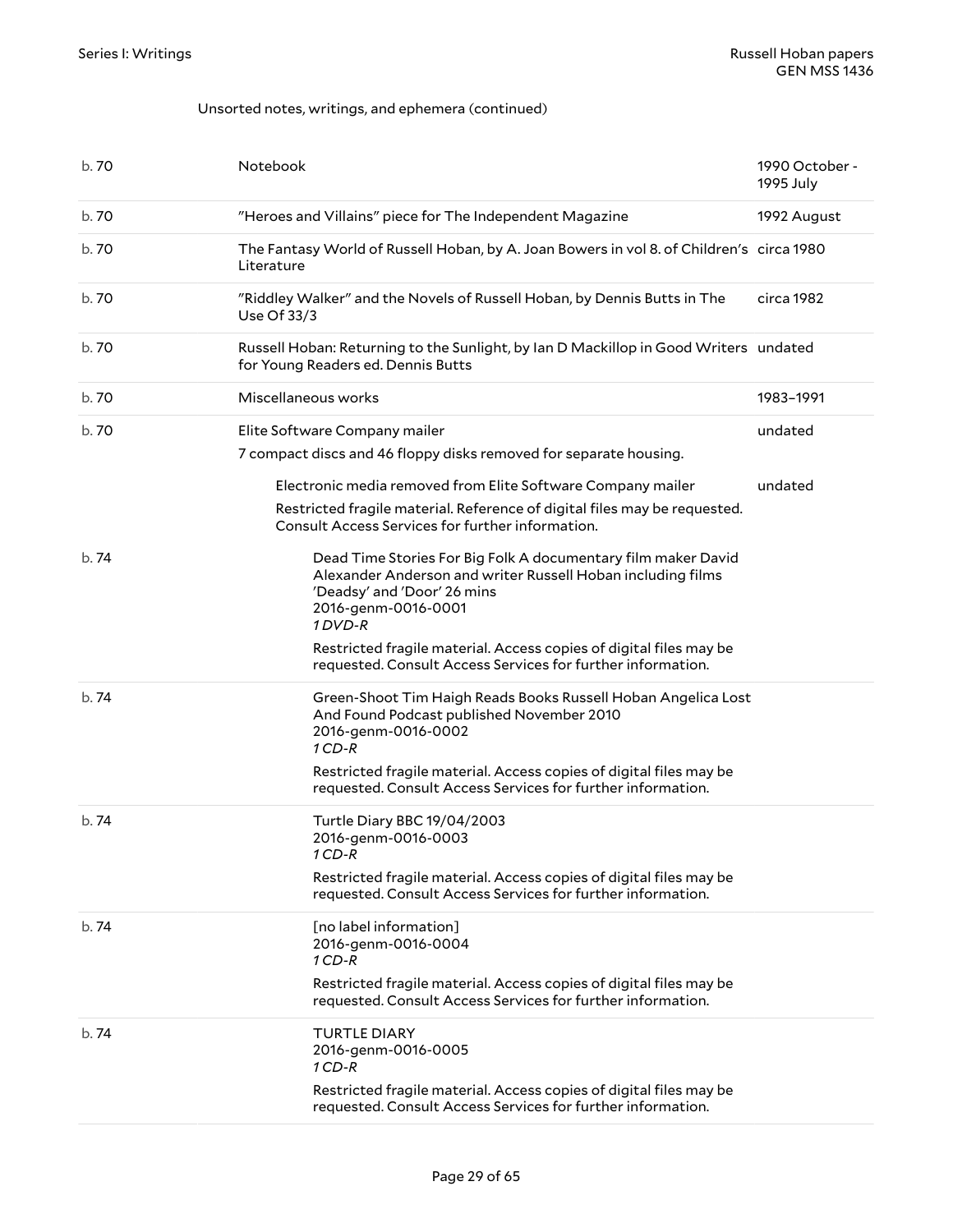| b.74 | [no label information]<br>2016-genm-0016-0006<br>$1$ CD-R<br>Restricted fragile material. Access copies of digital files may be<br>requested. Consult Access Services for further information.                                                                   |
|------|------------------------------------------------------------------------------------------------------------------------------------------------------------------------------------------------------------------------------------------------------------------|
| b.74 | [no label information]<br>2016-genm-0016-0007<br>$1CD-R$<br>Restricted fragile material. Access copies of digital files may be<br>requested. Consult Access Services for further information.                                                                    |
| b.74 | COLOUR•GODDESS•JOHN•KRISTALL<br>1-6.OUDRABOUR.SPHINX.THERE.TOAD.WORD PIX.ZARMNI<br>2016-genm-0016-0008<br>15.25_floppy_disk<br>Restricted fragile material. Access copies of digital files may be<br>requested. Consult Access Services for further information. |
| b.74 | COLOUR.GODDESS.JOHN.KRISTALL<br>1-6•OUDRABOUR•SPHINX•THERE•TOAD•WORD PIX•ZARMNI<br>2016-genm-0016-0009<br>15.25_floppy_disk<br>Restricted fragile material. Access copies of digital files may be<br>requested. Consult Access Services for further information. |
| b.74 | YESTER 18.8.88 ELEGIES STARTS<br>2016-genm-0016-0010<br>15.25_floppy_disk<br>Restricted fragile material. Access copies of digital files may be<br>requested. Consult Access Services for further information.                                                   |
| b.74 | POEMS 13.08.95 WILDE BRIDGE<br>2016-genm-0016-0011<br>15.25_floppy_disk<br>Restricted fragile material. Access copies of digital files may be<br>requested. Consult Access Services for further information.                                                     |
| b.74 | <b>CONVERSION DUPE</b><br>2016-genm-0016-0012<br>15.25 floppy disk<br>Restricted fragile material. Access copies of digital files may be<br>requested. Consult Access Services for further information.                                                          |
| b.74 | <b>MASTER CONVERSION DUPE</b><br>2016-genm-0016-0013<br>15.25_floppy_disk<br>Restricted fragile material. Access copies of digital files may be<br>requested. Consult Access Services for further information.                                                   |
| b.74 | LETTERS, BANKO, ETC, 27.12.95 MUSIC MAG DUPE<br>2016-genm-0016-0014<br>15.25_floppy_disk<br>Restricted fragile material. Access copies of digital files may be<br>requested. Consult Access Services for further information.                                    |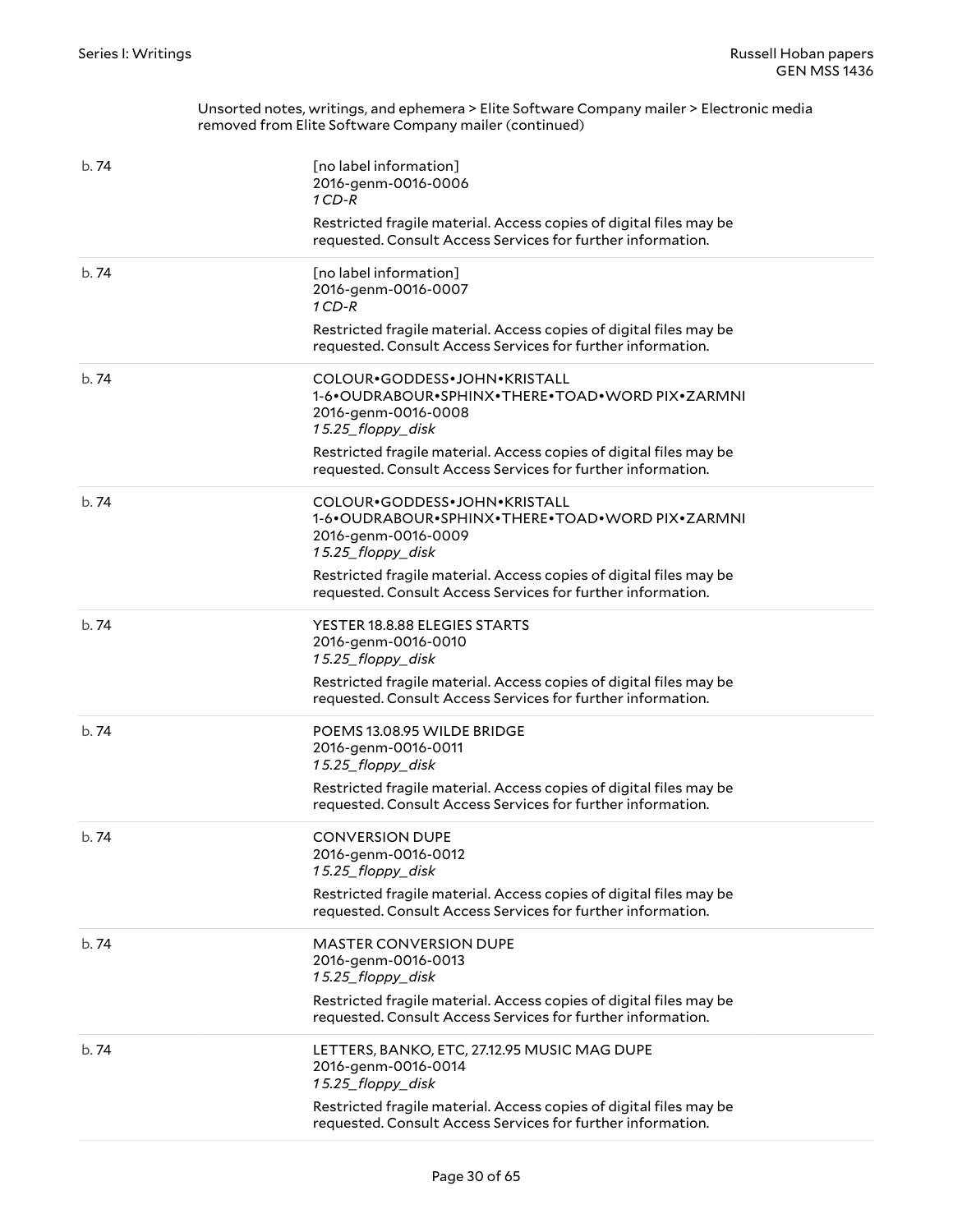| b. 74 | <b>MASTER CONVERSION DISK</b><br>2016-genm-0016-0015<br>15.25_floppy_disk<br>Restricted fragile material. Access copies of digital files may be<br>requested. Consult Access Services for further information.                                                       |
|-------|----------------------------------------------------------------------------------------------------------------------------------------------------------------------------------------------------------------------------------------------------------------------|
| b.74  | [no label information]<br>2016-genm-0016-0016<br>15.25_floppy_disk<br>Restricted fragile material. Access copies of digital files may be<br>requested. Consult Access Services for further information.                                                              |
| b.74  | [no label information]<br>2016-genm-0016-0017<br>15.25_floppy_disk<br>Restricted fragile material. Access copies of digital files may be<br>requested. Consult Access Services for further information.                                                              |
| b.74  | DEVIL'S KITCHEN INDEPENDENT 30.6.92 SPHINX SW TELLING<br><b>STORIES WRITER WRIT</b><br>2016-genm-0016-0018<br>15.25_floppy_disk<br>Restricted fragile material. Access copies of digital files may be<br>requested. Consult Access Services for further information. |
| b.74  | <b>KONG DUPE 26.05.91</b><br>2016-genm-0016-0019<br>15.25_floppy_disk<br>Restricted fragile material. Access copies of digital files may be<br>requested. Consult Access Services for further information.                                                           |
| b.74  | KONG 22.05.91 JUZZLE 16.8.91<br>2016-genm-0016-0020<br>15.25_floppy_disk<br>Restricted fragile material. Access copies of digital files may be<br>requested. Consult Access Services for further information.                                                        |
| b.74  | <b>MUSIC MAG</b><br>2016-genm-0016-0021<br>15.25_floppy_disk<br>Restricted fragile material. Access copies of digital files may be<br>requested. Consult Access Services for further information.                                                                    |
| b. 74 | <b>ARIOSTO DUPE</b><br>2016-genm-0016-0022<br>15.25_floppy_disk<br>Restricted fragile material. Access copies of digital files may be<br>requested. Consult Access Services for further information.                                                                 |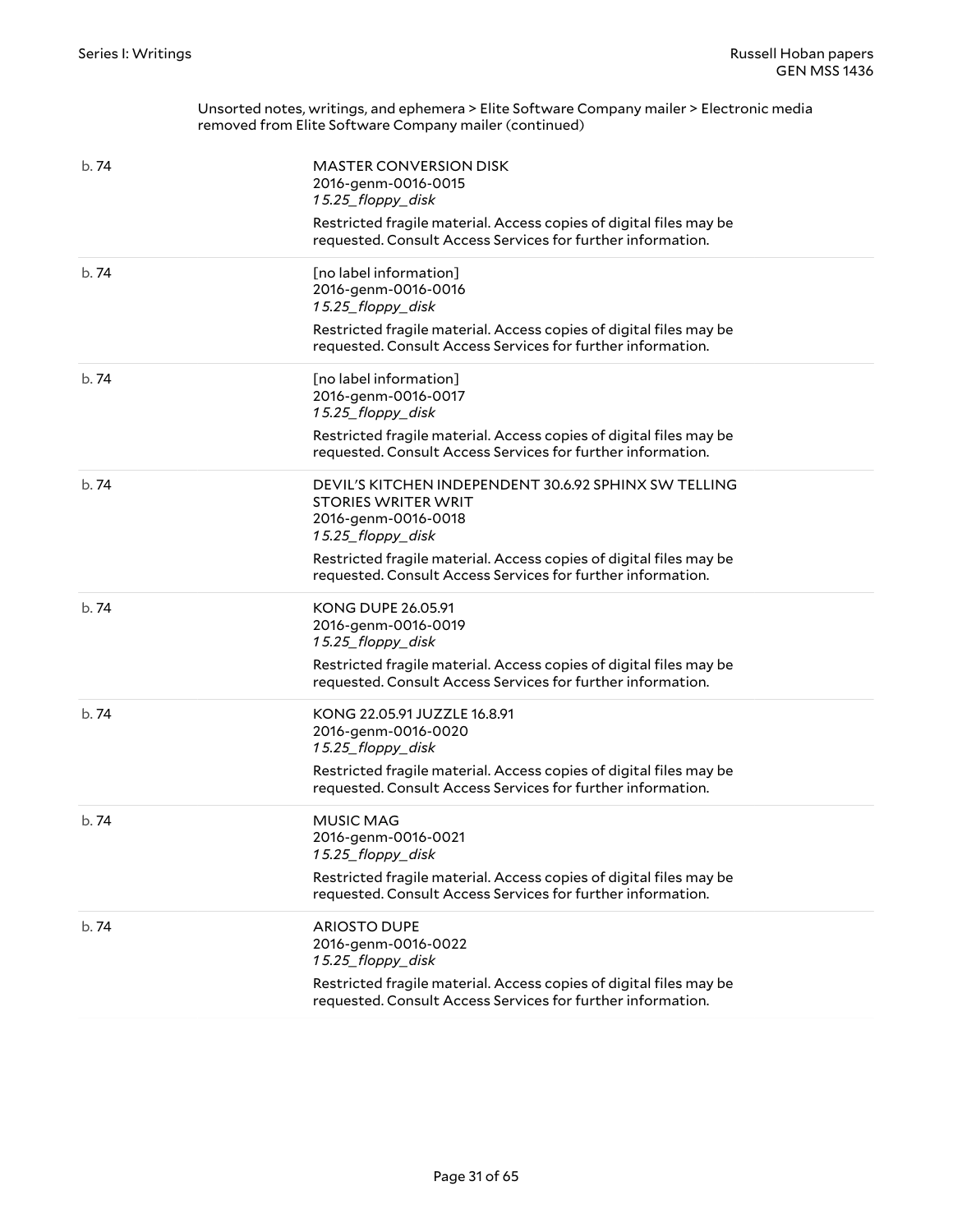| b.74  | SUBHEADS 13.4.84 ISRAEL 13.5.84 NNVSNU THE TSRNNGH<br>NNVSWILD DREAM BOY IN BOAT NEVSNU 33 16.11.88 NEVSNU<br>34,35,36 ON B SIDE<br>2016-genm-0016-0023<br>15.25_floppy_disk<br>Restricted fragile material. Access copies of digital files may be<br>requested. Consult Access Services for further information. |
|-------|-------------------------------------------------------------------------------------------------------------------------------------------------------------------------------------------------------------------------------------------------------------------------------------------------------------------|
| b.74  | SIDE 1 BLANK<br>2016-genm-0016-0024<br>15.25_floppy_disk<br>Restricted fragile material. Access copies of digital files may be<br>requested. Consult Access Services for further information.                                                                                                                     |
| b.74  | ELEMENTARY - PORPOISES - FILM 10.3.93 MANTRIS CUTS<br>2016-genm-0016-0025<br>15.25_floppy_disk<br>Restricted fragile material. Access copies of digital files may be<br>requested. Consult Access Services for further information.                                                                               |
| b.74  | FORMAT-80 SELF-BOOT<br>2016-genm-0016-0026<br>15.25_floppy_disk<br>Restricted fragile material. Access copies of digital files may be<br>requested. Consult Access Services for further information.                                                                                                              |
| b.74  | FORMAT-80 PRODOS COPY A PRODOS FORMAT-80 DUPE<br>2016-genm-0016-0027<br>15.25_floppy_disk<br>Restricted fragile material. Access copies of digital files may be<br>requested. Consult Access Services for further information.                                                                                    |
| b.74  | <b>FORMAT-80 PRODOS</b><br>2016-genm-0016-0028<br>15.25_floppy_disk<br>Restricted fragile material. Access copies of digital files may be<br>requested. Consult Access Services for further information.                                                                                                          |
| b. 74 | SYSTEM MASTER FDOS SYSTEM MASTER<br>2016-genm-0016-0029<br>15.25_floppy_disk<br>Restricted fragile material. Access copies of digital files may be<br>requested. Consult Access Services for further information.                                                                                                 |
| b. 74 | 2ND MASK BOOK MONSTER FILM FORMAT-80 SELF-BOOT<br>23.6.91 QUME INSTALLATION<br>2016-genm-0016-0030<br>15.25_floppy_disk<br>Restricted fragile material. Access copies of digital files may be<br>requested. Consult Access Services for further information.                                                      |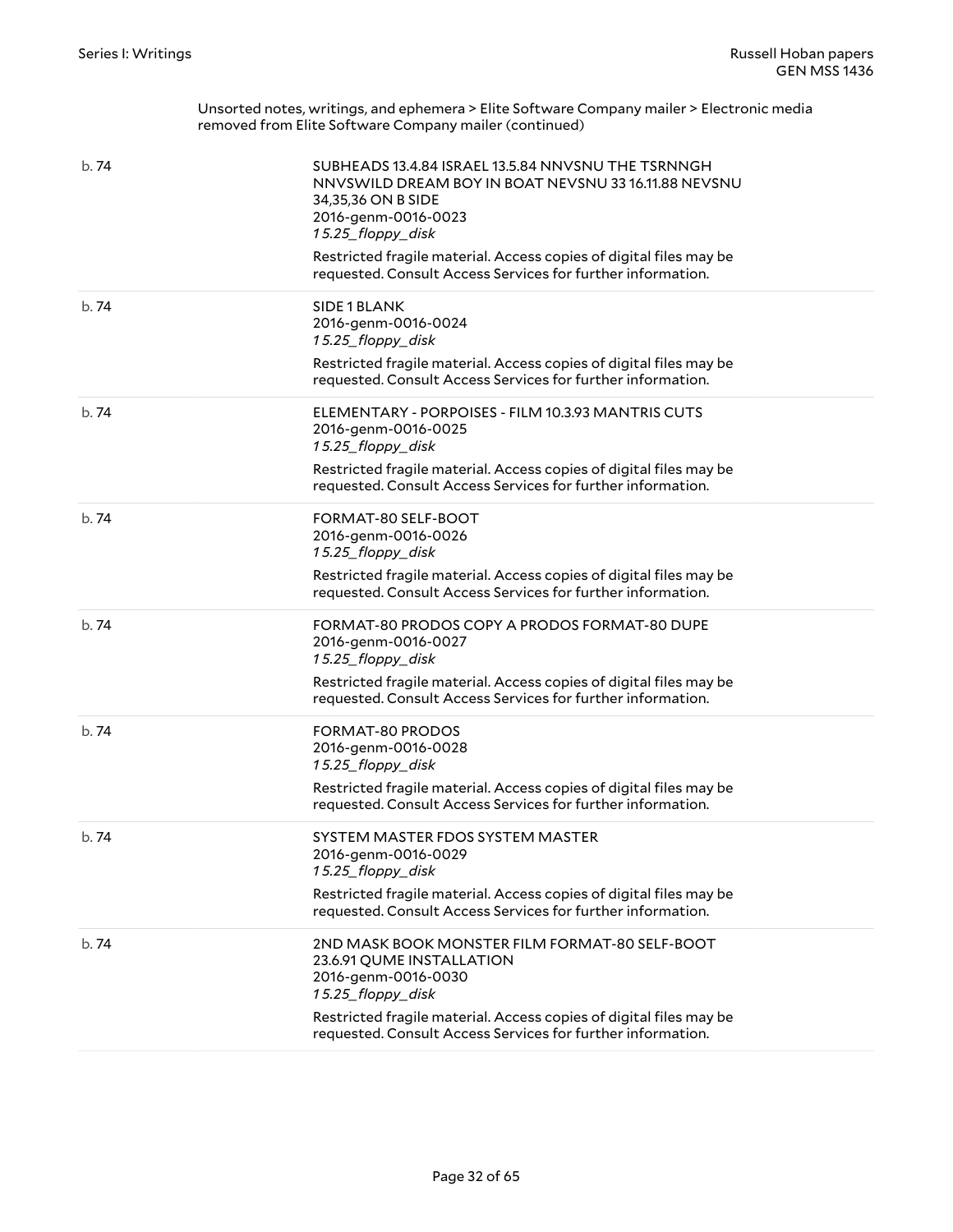| b.74  | FORMAT-80 SELF-BOOT DUPE<br>2016-genm-0016-0031<br>15.25_floppy_disk<br>Restricted fragile material. Access copies of digital files may be<br>requested. Consult Access Services for further information.                                                          |
|-------|--------------------------------------------------------------------------------------------------------------------------------------------------------------------------------------------------------------------------------------------------------------------|
| b.74  | F30 1-55 18.7.94 AS SENT TO TOM 30.8.94 56-111<br>2016-genm-0016-0032<br>15.25_floppy_disk<br>Restricted fragile material. Access copies of digital files may be<br>requested. Consult Access Services for further information.                                    |
| b.74  | TRUKE 04.05.95 PP.106-124 P. 96 ON HIRE<br>2016-genm-0016-0033<br>15.25_floppy_disk<br>Restricted fragile material. Access copies of digital files may be<br>requested. Consult Access Services for further information.                                           |
| b.74  | AUSCHWITZ MONSTER TWO LAWES 11.2.95 JUBILANT<br>2016-genm-0016-0034<br>15.25_floppy_disk<br>Restricted fragile material. Access copies of digital files may be<br>requested. Consult Access Services for further information.                                      |
| h.74  | LAWES 16.6.95 JUBILANT 8.9.95 REACH CUTS<br>2016-genm-0016-0035<br>15.25_floppy_disk<br>Restricted fragile material. Access copies of digital files may be<br>requested. Consult Access Services for further information.                                          |
| b.74  | DEVIL'S KITCHEN DUPE K25 SHARP 17.12.92<br>2016-genm-0016-0036<br>15.25_floppy_disk<br>Restricted fragile material. Access copies of digital files may be<br>requested. Consult Access Services for further information.                                           |
| b. 74 | ULZANA PIG TERROR PEEPLOVE OBSERVER LINK FIGURE DUPE<br>2016-genm-0016-0037<br>15.25_floppy_disk<br>Restricted fragile material. Access copies of digital files may be<br>requested. Consult Access Services for further information.                              |
| b. 74 | POEMS DUPE 13.08.95 TEXT ON BOTH SIDES! SONGS<br>2016-genm-0016-0038<br>15.25 floppy disk<br>Restricted fragile material. Access copies of digital files may be<br>requested. Consult Access Services for further information.                                     |
| b.74  | LAWES JUBILANT DUPE 25.2.95 TEXT ON BOTH SIDES!<br><b>AUSCHWITZ DUPE PEEPLOVE</b><br>2016-genm-0016-0039<br>15.25_floppy_disk<br>Restricted fragile material. Access copies of digital files may be<br>requested. Consult Access Services for further information. |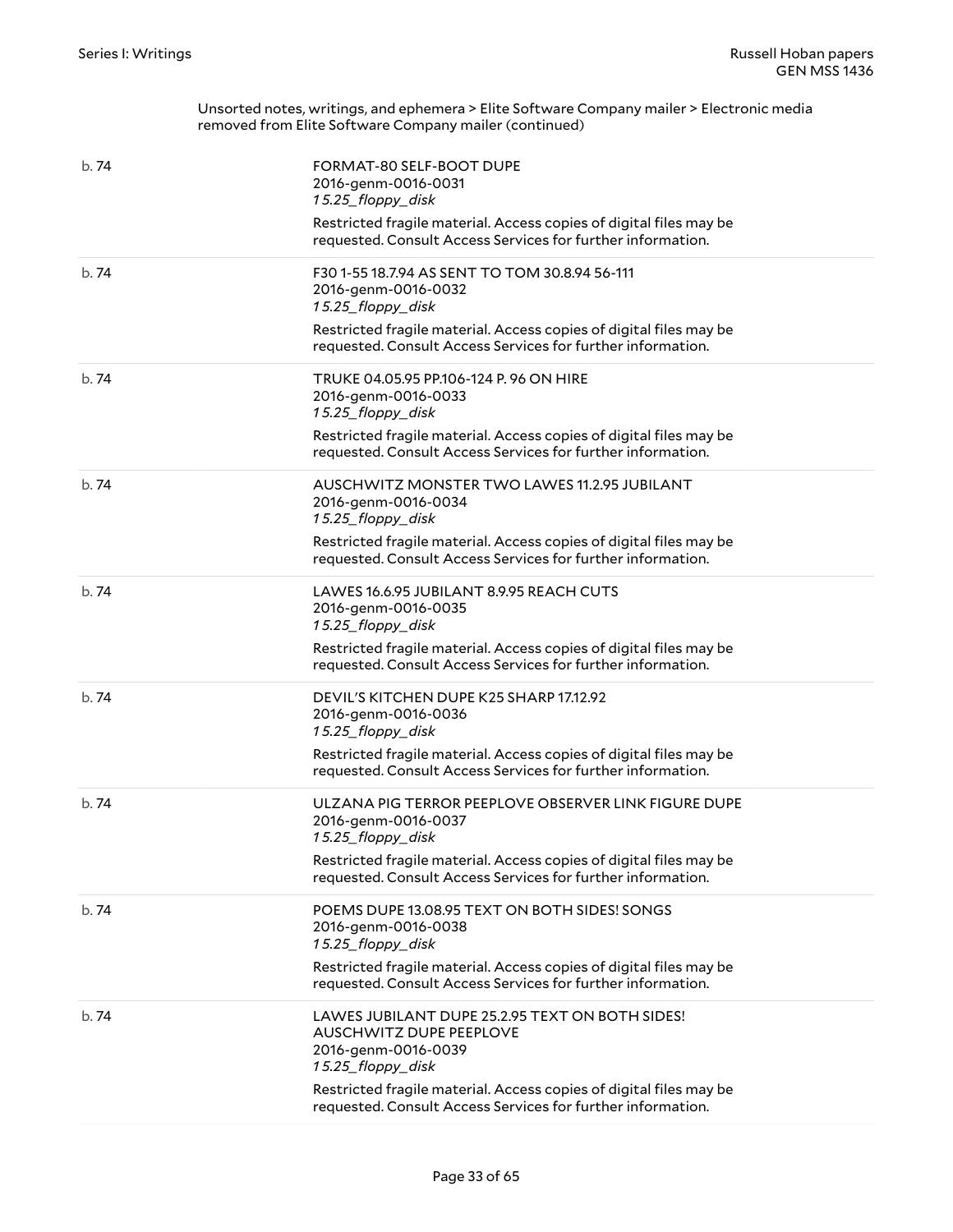| b. 74 | RINYO-C 13.1.96 SIDE A 1-56 SIDE B 57-110 TEXT ON BOTH SIDES!<br>2016-genm-0016-0040<br>15.25_floppy_disk<br>Restricted fragile material. Access copies of digital files may be<br>requested. Consult Access Services for further information.      |
|-------|-----------------------------------------------------------------------------------------------------------------------------------------------------------------------------------------------------------------------------------------------------|
| b.74  | LETTERS DUPE CURRENT TEXT ON BOTH SIDES!<br>2016-genm-0016-0041<br>15.25_floppy_disk<br>Restricted fragile material. Access copies of digital files may be<br>requested. Consult Access Services for further information.                           |
| b. 74 | WHEN CRAZY HORSE 12.6.95<br>2016-genm-0016-0042<br>15.25_floppy_disk<br>Restricted fragile material. Access copies of digital files may be<br>requested. Consult Access Services for further information.                                           |
| b. 74 | WHEN CRAZY HORSE DUPE<br>2016-genm-0016-0043<br>15.25_floppy_disk<br>Restricted fragile material. Access copies of digital files may be<br>requested. Consult Access Services for further information.                                              |
| b. 74 | RW RAD 5+6 HOUR OF THE PIG PIG<br>2016-genm-0016-0044<br>15.25_floppy_disk<br>Restricted fragile material. Access copies of digital files may be<br>requested. Consult Access Services for further information.                                     |
| b. 74 | GRANTA REVISE 10.8.91 DREAM WOMAN JOHN 10.02.87<br>2016-genm-0016-0045<br>15.25_floppy_disk<br>Restricted fragile material. Access copies of digital files may be<br>requested. Consult Access Services for further information.                    |
| b. 74 | DARK OLIVER 29.10.88 BLIGHTERS' ROCK BLECK DARK OLIVER<br>29.10.88<br>2016-genm-0016-0046<br>15.25_floppy_disk<br>Restricted fragile material. Access copies of digital files may be<br>requested. Consult Access Services for further information. |
| b. 74 | APPLE ACCESS WORKING COPY LAWES JUBILANT DUPE<br><b>REACH CUTS</b><br>2016-genm-0016-0047<br>15.25_floppy_disk<br>Restricted fragile material. Access copies of digital files may be<br>requested. Consult Access Services for further information. |
| b. 74 | FORMAT 80 DISKJET 500<br>2016-genm-0016-0048<br>15.25_floppy_disk<br>Restricted fragile material. Access copies of digital files may be<br>requested. Consult Access Services for further information.                                              |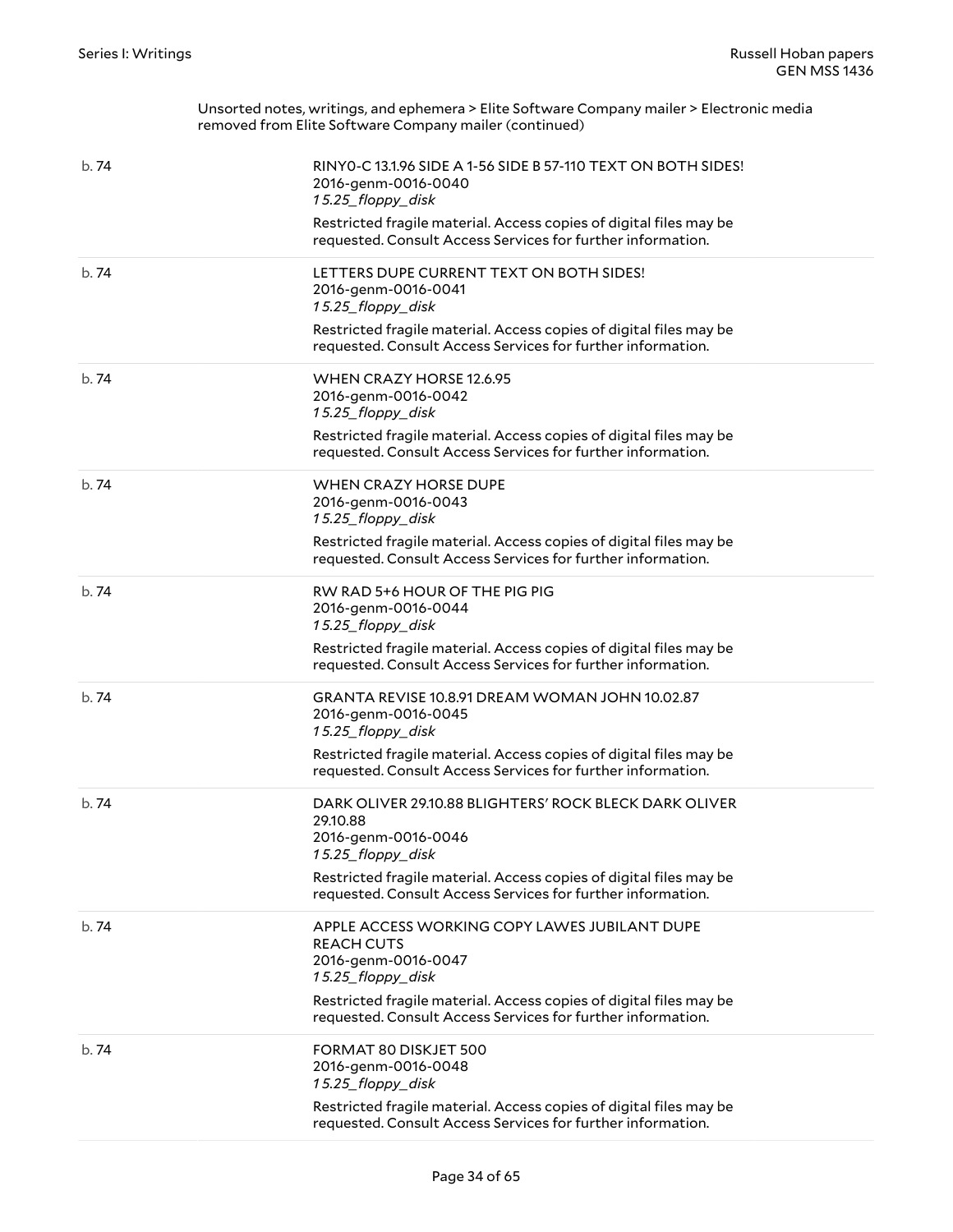| b.74  | <b>ITCHY 9.2.94</b><br>2016-genm-0016-0049<br>15.25_floppy_disk                                                                   |                     |
|-------|-----------------------------------------------------------------------------------------------------------------------------------|---------------------|
|       | Restricted fragile material. Access copies of digital files may be<br>requested. Consult Access Services for further information. |                     |
| b.74  | TRUKO 27.4.95 GET REAL 26.4.95 FREMDER BLURB<br>2016-genm-0016-0050<br>15.25_floppy_disk                                          |                     |
|       | Restricted fragile material. Access copies of digital files may be<br>requested. Consult Access Services for further information. |                     |
| b.74  | PEEPLOVE + OBSERVER BEN<br>2016-genm-0016-0051<br>15.25_floppy_disk                                                               |                     |
|       | Restricted fragile material. Access copies of digital files may be<br>requested. Consult Access Services for further information. |                     |
| b.74  | RNYO-WILD<br>2016-genm-0016-0052<br>15.25_floppy_disk                                                                             |                     |
|       | Restricted fragile material. Access copies of digital files may be<br>requested. Consult Access Services for further information. |                     |
| b.74  | <b>SUPER COPY DISK</b><br>2016-genm-0016-0053<br>15.25_floppy_disk                                                                |                     |
|       | Restricted fragile material. Access copies of digital files may be<br>requested. Consult Access Services for further information. |                     |
| b. 70 | Paintings and letters, by Elizabeth Collins                                                                                       | 1979                |
| b. 70 | "Najorks Foot Motor Boat" postcard, by Gundela Ahl                                                                                | 1971 September<br>8 |
| b. 70 | <b>Drafts</b>                                                                                                                     | 1972-1999           |
| b. 70 | Publications--Russell Hoban list                                                                                                  | undated             |
| b. 70 | Cat drawings                                                                                                                      | undated             |
| b.70  | The Kraken--poem                                                                                                                  | undated             |
| b. 70 | Turtle Diary--correspondence                                                                                                      | 1985 November<br>24 |
| b. 70 | Night Roads                                                                                                                       | circa 1998          |
| b. 71 | Out There--draft                                                                                                                  | circa 1997          |
| b. 72 | Slides of paintings<br>Contains twenty-five 35mm color slides in metal slide mounts.                                              | undated             |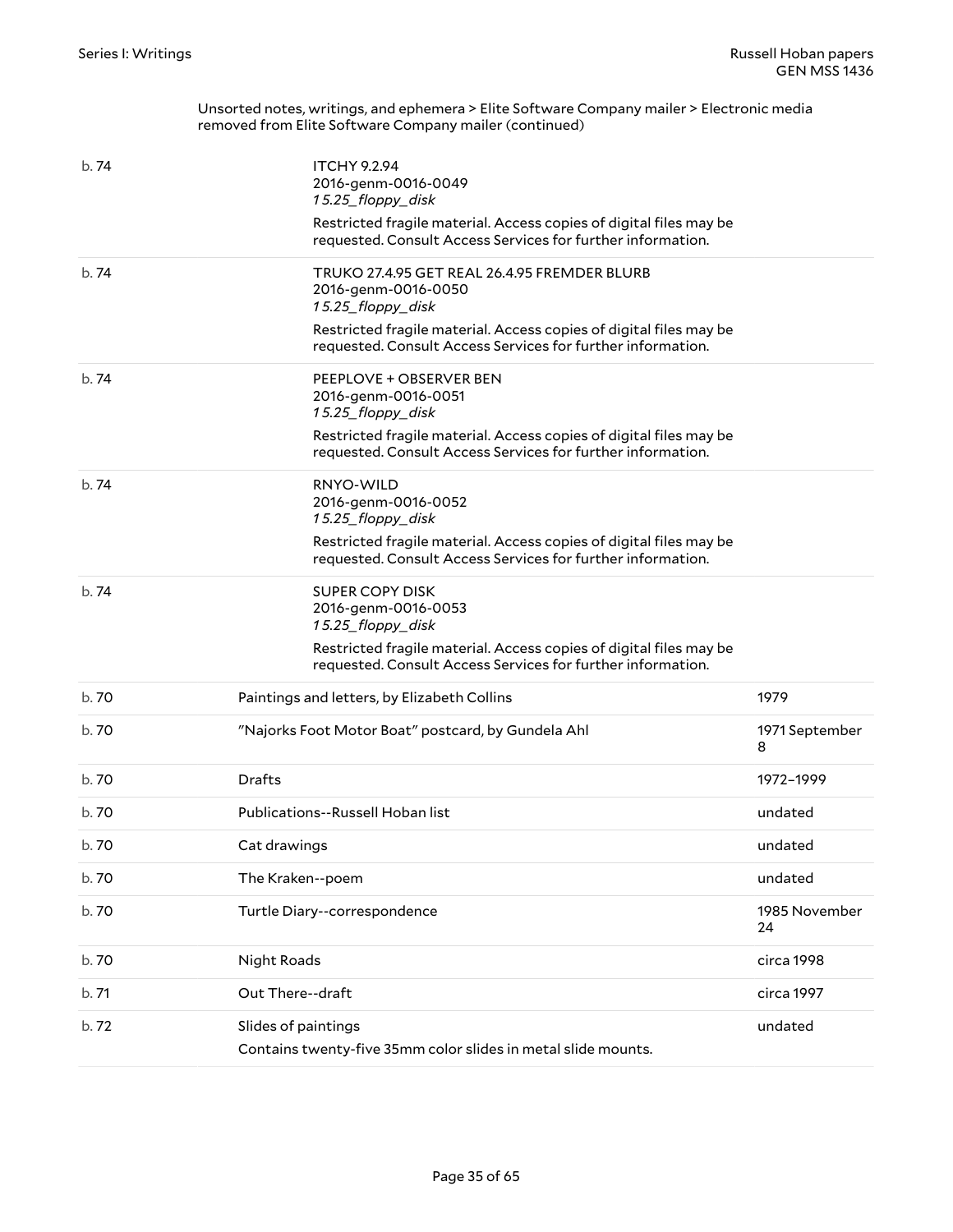#### b. 73 Audiovisual materials *8 Audiotape Reels 1 Videocassette (VHS) 1 Videocassette (U-matic) 11 Audiocassettes (reel to reel tapes)* Restricted fragile material. Reference copies of Audiovisual material may be requested. Consult Access Services for further information. undated b. 73, 39002137186905 Gawain I, pre[medicine] *1 Audiotape Reel ; 1/4 inch; diameter 5 inches 00:30:08 Duration (HH:MM:SS.mmm)* Program distorted at times. Audiovisual material. Restricted fragile. Reference copies may be requested. Consult Access Services for further information. undated  $b.73.$ 39002137186913 Running [?] *1 Audiotape Reel ; 1/4 inch; diameter 5 inches 00:15:33 Duration (HH:MM:SS.mmm)* High background noise. Program distorted at times. Audiovisual material. Restricted fragile. Reference copies may be requested. Consult Access Services for further information. undated b. 73, 39002137186921 Sea-Thing Child *1 Audiotape Reel ; 1/4 inch; diameter 5 inches 01:11:02 Duration (HH:MM:SS.mmm)* Static can be heard on the tape. Program is distorted. High amount of hiss is on the tape. Audiovisual material. Restricted fragile. Reference copies may be requested. Consult Access Services for further information. undated b. 73, 39002137186939 Tape for Kids 2 - "Moby Dick" (second reading), "Arabian Nights (second reading - "Aladdin") "Arabian Nights" (third reading, from p. 13 to p. 46) *1 Audiotape Reel ; 1/4 inch; diameter 5 inches 02:07:07 Duration (HH:MM:SS.mmm)* The program is distorted at times. High amount of hiss is on the tape. Audiovisual material. Restricted fragile. Reference copies may be requested. Consult Access Services for further information. undated  $b.73$ ,  $\blacksquare$ 39002137186947 Tape for Kids 1 - "Mimi-Nashi-Hoichi-Mulla Stories", "Moby Dick" (first undated reading), "Arabian Nights" (first reading) *1 Audiotape Reel ; 1/4 inch; diameter 5 inches 01:44:10 Duration (HH:MM:SS.mmm)* Program is distorted at times. Audiovisual material. Restricted fragile. Reference copies may be requested. Consult Access Services for further information.  $b.73$ ,  $III$ 39002137186954 "Golden Frog" *1 Audiotape Reel ; 1/4 inch; diameter 5 inches 00:57:31 Duration (HH:MM:SS.mmm)* The program is distorted at times. There is a high pitch noise from 38:54-40:03. Audiovisual material. Restricted fragile. Reference copies may be requested. Consult Access Services for further information. undated

Unsorted notes, writings, and ephemera (continued)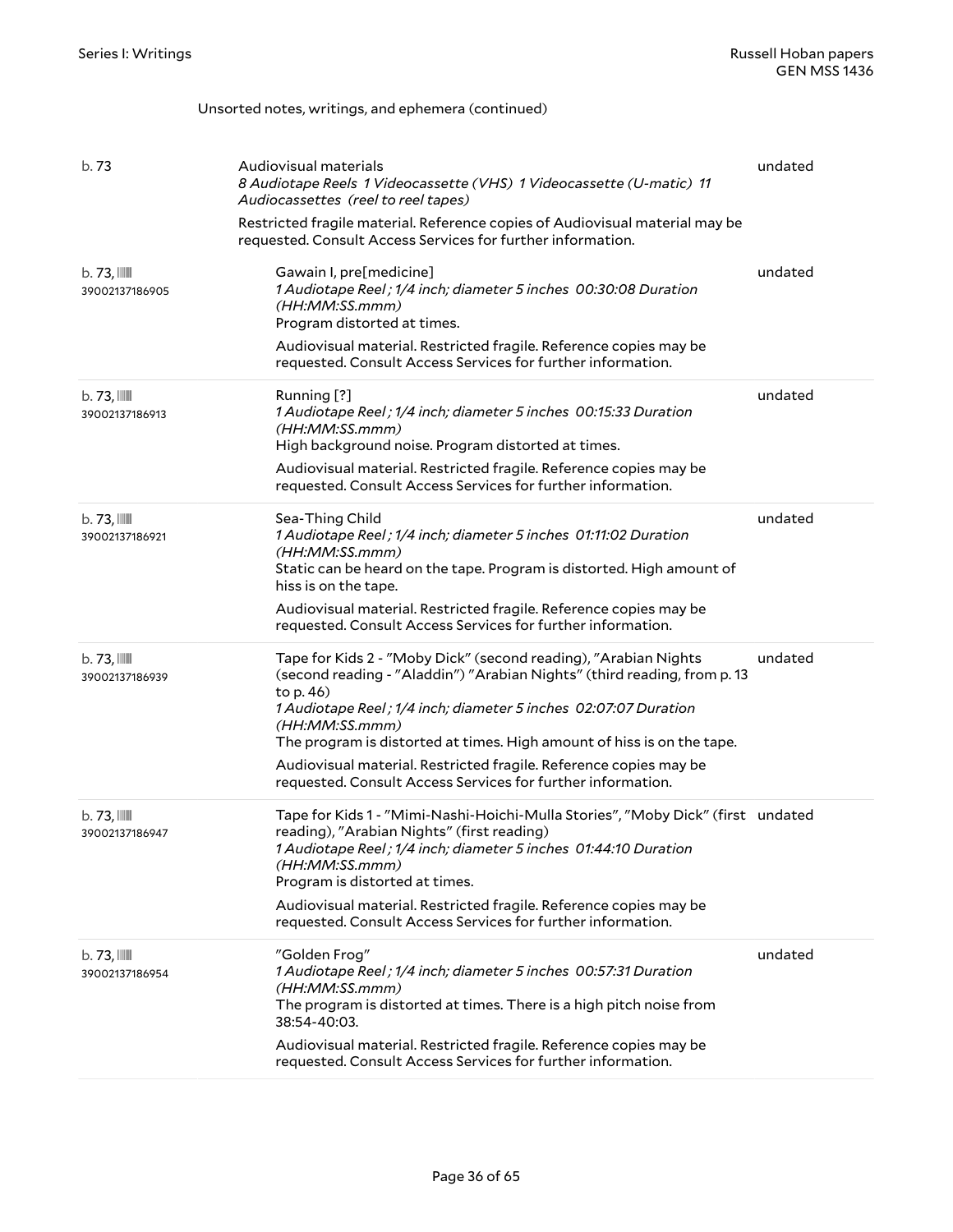#### Unsorted notes, writings, and ephemera > Audiovisual materials (continued)

| b.73,<br>39002137186962                   | "Shrews"<br>1 Audiotape Reel; 1/4 inch; diameter 5 inches 00:19:55 Duration<br>(HH:MM:SS.mmm)<br>Program distorted at times.<br>Audiovisual material. Restricted fragile. Reference copies may be<br>requested. Consult Access Services for further information.                                                                                                                                             | undated         |
|-------------------------------------------|--------------------------------------------------------------------------------------------------------------------------------------------------------------------------------------------------------------------------------------------------------------------------------------------------------------------------------------------------------------------------------------------------------------|-----------------|
| $b.73$ , $\blacksquare$<br>39002137186970 | Tape for Kids 3 - "Arabian Nights" (third reading continued from p. 46<br>to p. 54), "Moby Dick" (third reading - Chapter V through IX - p. 42 to p.<br>69)<br>1 Audiotape Reel; 1/4 inch; diameter 5 inches 00:59:41 Duration<br>(HH:MM:SS.mmm)<br>High amount of hiss.<br>Audiovisual material. Restricted fragile. Reference copies may be<br>requested. Consult Access Services for further information. | undated         |
| b.73,<br>39002137186988                   | "Russell Hoban", Children's Literature<br>1 Videocassette (U-matic) 00:38:51 Duration (HH:MM:SS.mmm)<br>Tape creases visible. Video noise or static is present. Visible tape<br>damage and video dropouts throughout the program. Low color<br>saturation.<br>Audiovisual material. Restricted fragile. Reference copies may be<br>requested. Consult Access Services for further information.               | 1984            |
| $b.73$ , $\blacksquare$<br>39002137186996 | "Leap in the Dark" - "Come and Find Me"<br>1 Videocassette (VCR VC-30)<br>Specific equipment source is unavailable. This tape has not been<br>digitized.<br>Audiovisual material. Restricted fragile. Reference copies may be<br>requested. Consult Access Services for further information.                                                                                                                 | 1980 August 21  |
| $b.73$ , $III$<br>39002137187002          | <b>Straight Readings 1</b><br>1 Audiocassette 00:59:15 Duration (HH:MM:SS.mmm)<br>Audio, at times, sounds hollow or unclear. Program is distorted at<br>times.<br>Audiovisual material. Restricted fragile. Reference copies may be<br>requested. Consult Access Services for further information.                                                                                                           | undated         |
| $b.73$ , $\blacksquare$<br>39002137187010 | <b>Straight Readings 2</b><br>1 Audiocassette 00:04:09 Duration (HH:MM:SS.mmm)<br>The program is distorted at times. Audio, at times, sounds hollow or<br>unclear.<br>Audiovisual material. Restricted fragile. Reference copies may be<br>requested. Consult Access Services for further information.                                                                                                       | undated         |
| b.73,<br>39002137187028                   | Latest Readings<br>1 Audiocassette 00:26:46 Duration (HH:MM:SS.mmm)<br>Program is distorted at times.<br>Audiovisual material. Restricted fragile. Reference copies may be<br>requested. Consult Access Services for further information.                                                                                                                                                                    | undated         |
| b.73,<br>39002137187036                   | Readings<br>1 Audiocassette 01:15:08 Duration (HH:MM:SS.mmm)<br>The program is distorted at times. Static can be heard.<br>Audiovisual material. Restricted fragile. Reference copies may be<br>requested. Consult Access Services for further information.                                                                                                                                                  | 1970 February 8 |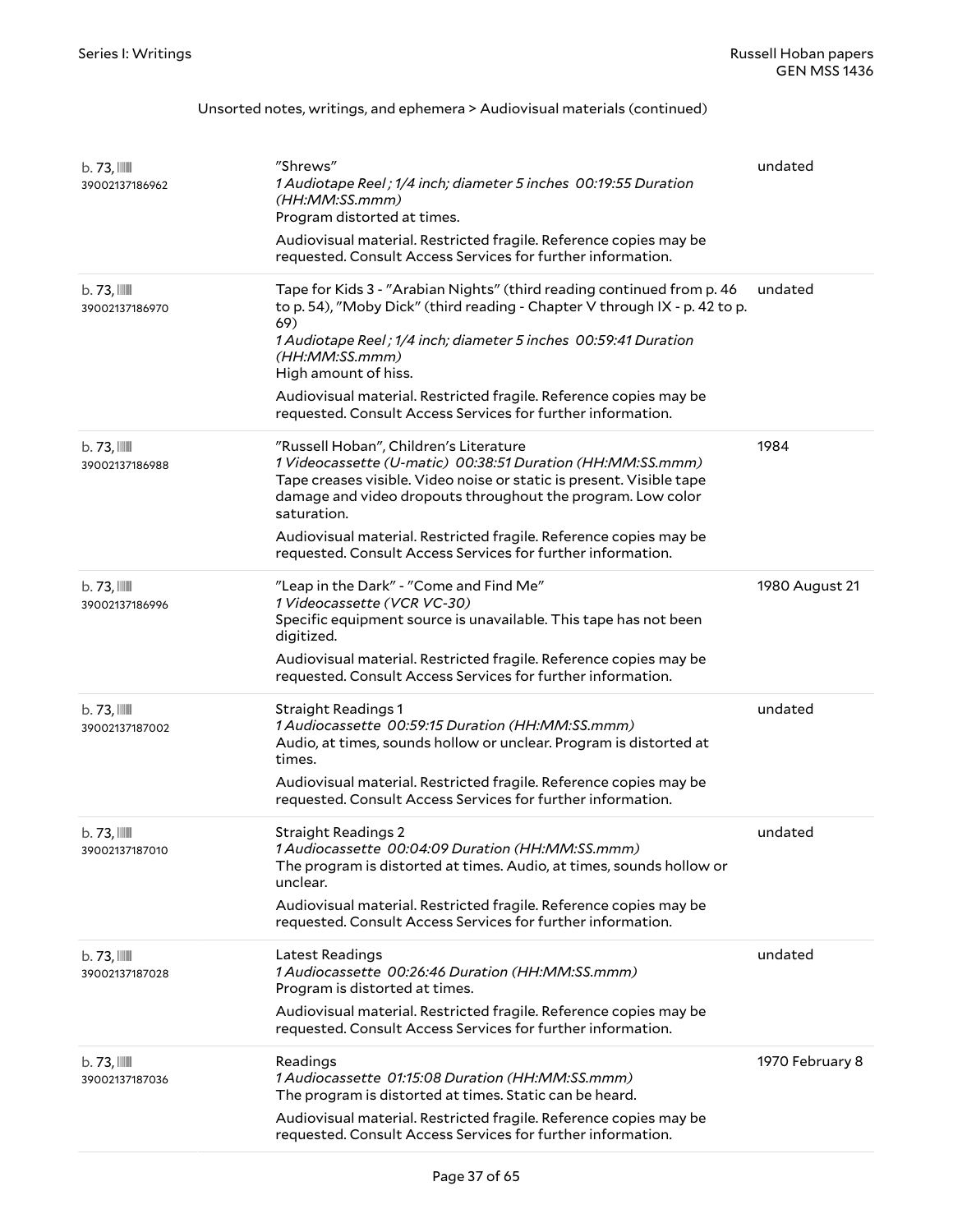#### Unsorted notes, writings, and ephemera > Audiovisual materials (continued)

| $b.73$ , $111$<br>39002137187044          | "Riddley Walker", cassette 1<br>1 Audiocassette 01:26:44 Duration (HH:MM:SS.mmm)<br>Static on the tape.<br>Audiovisual material. Restricted fragile. Reference copies may be<br>requested. Consult Access Services for further information.                                                                                                                                | undated             |
|-------------------------------------------|----------------------------------------------------------------------------------------------------------------------------------------------------------------------------------------------------------------------------------------------------------------------------------------------------------------------------------------------------------------------------|---------------------|
| $b.73$ , $\blacksquare$<br>39002137187051 | "Out There"<br>1 Audiocassette 00:20:25 Duration (HH:MM:SS.mmm)<br>Contents include: "Flicker Freako", "City of Love", "Flick and Fade", and<br>"Deep Space Freighter"<br>Audiovisual material. Restricted fragile. Reference copies may be<br>requested. Consult Access Services for further information.                                                                 | undated             |
| $b.73$ , $111$<br>39002137187069          | "Whitebread" / Hoban<br>1 Audiocassette 01:35:00 Duration (HH:MM:SS.mmm)<br>High amounts of buzz can be heard. The program is distorted at times.<br>Audiovisual material. Restricted fragile. Reference copies may be<br>requested. Consult Access Services for further information.                                                                                      | 1992 November<br>2  |
| $b.73$ , $\blacksquare$<br>39002137187077 | Miranda and Caliban Songs<br>1 Audiocassette 00:06:27 Duration (HH:MM:SS.mmm)<br>Program distorted at times. Static and phasing on the tape. High<br>amounts of hiss.<br>Audiovisual material. Restricted fragile. Reference copies may be<br>requested. Consult Access Services for further information.                                                                  | 1989 January 30     |
| $b.73$ , $\blacksquare$<br>39002137187085 | Miranda and Caliban<br>1 Audiocassette 00:39:19 Duration (HH:MM:SS.mmm)<br>Audiovisual material. Restricted fragile. Reference copies may be<br>requested. Consult Access Services for further information.                                                                                                                                                                | 1990 April 20       |
| $b.73$ , $\blacksquare$<br>39002137187093 | "Out There", part 1<br>1 Audiocassette 00:40:56 Duration (HH:MM:SS.mmm)<br>Contents include: "Flicker Freako", "City of Love", "Flick and Fade",<br>Deep-Space Freighter"<br>Audiovisual material. Restricted fragile. Reference copies may be<br>requested. Consult Access Services for further information.                                                              | undated             |
| $b.73$ , $111$<br>39002137187101          | Interview: Russell Hoban / Jenny Danks, broadcast on BBC Radio<br>Humberside<br>1 Audiocassette 00:11:59 Duration (HH:MM:SS.mmm)<br>The program is distorted at times.<br>Audiovisual material. Restricted fragile. Reference copies may be<br>requested. Consult Access Services for further information.                                                                 | 1980 November<br>21 |
| b. 77                                     | Electronic media<br>Restricted Fragile Material. Reference copies of electronic files may be<br>requested. Consult Access Services for further information.<br>Word Perfect. DOS. B:\BACON<br>2016-genm-0016-0055<br>13.5_floppy_disk<br>Restricted fragile material. Access copies of digital files may be<br>requested. Consult Access Services for further information. | undated             |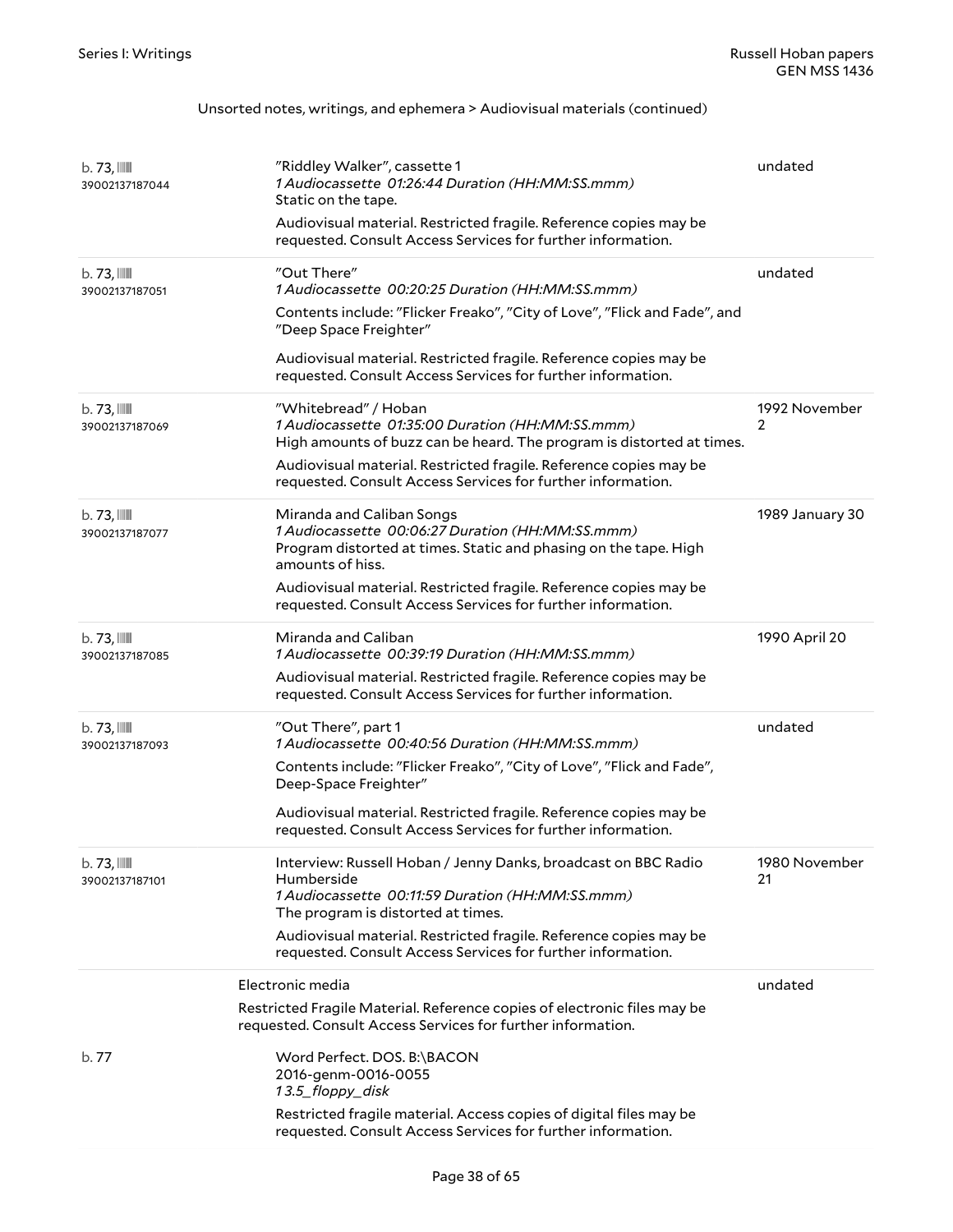| Unsorted notes, writings, and ephemera > Electronic media (continued) |  |  |  |  |  |
|-----------------------------------------------------------------------|--|--|--|--|--|
|-----------------------------------------------------------------------|--|--|--|--|--|

| b. 77 | GROTTO - ANGELIKA - CONTENTS - WAITING - INSERT - GRITTO - *<br><b>BALSAMIC HARD DRIVE</b><br>2016-genm-0016-0056<br>13.5_floppy_disk<br>Restricted fragile material. Access copies of digital files may be<br>requested. Consult Access Services for further information. |
|-------|----------------------------------------------------------------------------------------------------------------------------------------------------------------------------------------------------------------------------------------------------------------------------|
| b.77  | GROTTO 4.4.98<br>2016-genm-0016-0057<br>13.5_floppy_disk<br>Restricted fragile material. Access copies of digital files may be<br>requested. Consult Access Services for further information.                                                                              |
| b.77  | WALTER DE LA MARE BANKO RINYO-C2 AS OF 22.9.96 A:\ THIS IS<br>THE R-C2 MASTER<br>2016-genm-0016-0058<br>13.5_floppy_disk<br>Restricted fragile material. Access copies of digital files may be<br>requested. Consult Access Services for further information.              |
| b. 77 | [no label information]<br>2016-genm-0016-0059<br>13.5_floppy_disk<br>Restricted fragile material. Access copies of digital files may be<br>requested. Consult Access Services for further information.                                                                     |
| b.77  | NAXO HARD DRIVE 1.7.00<br>2016-genm-0016-0060<br>13.5_floppy_disk<br>Restricted fragile material. Access copies of digital files may be<br>requested. Consult Access Services for further information.                                                                     |
| b.77  | GRITTO - GROTTO 5.10.98 DE LA MARE<br>2016-genm-0016-0061<br>13.5_floppy_disk<br>Restricted fragile material. Access copies of digital files may be<br>requested. Consult Access Services for further information.                                                         |
| b. 77 | [no label information]<br>2016-genm-0016-0062<br>13.5 floppy disk<br>Restricted fragile material. Access copies of digital files may be<br>requested. Consult Access Services for further information.                                                                     |
| b. 77 | [no label information]<br>2016-genm-0016-0063<br>13.5_floppy_disk<br>Restricted fragile material. Access copies of digital files may be<br>requested. Consult Access Services for further information.                                                                     |
| b.77  | GROTTO ONLY 9.7.98<br>2016-genm-0016-0064<br>13.5_floppy_disk<br>Restricted fragile material. Access copies of digital files may be<br>requested. Consult Access Services for further information.                                                                         |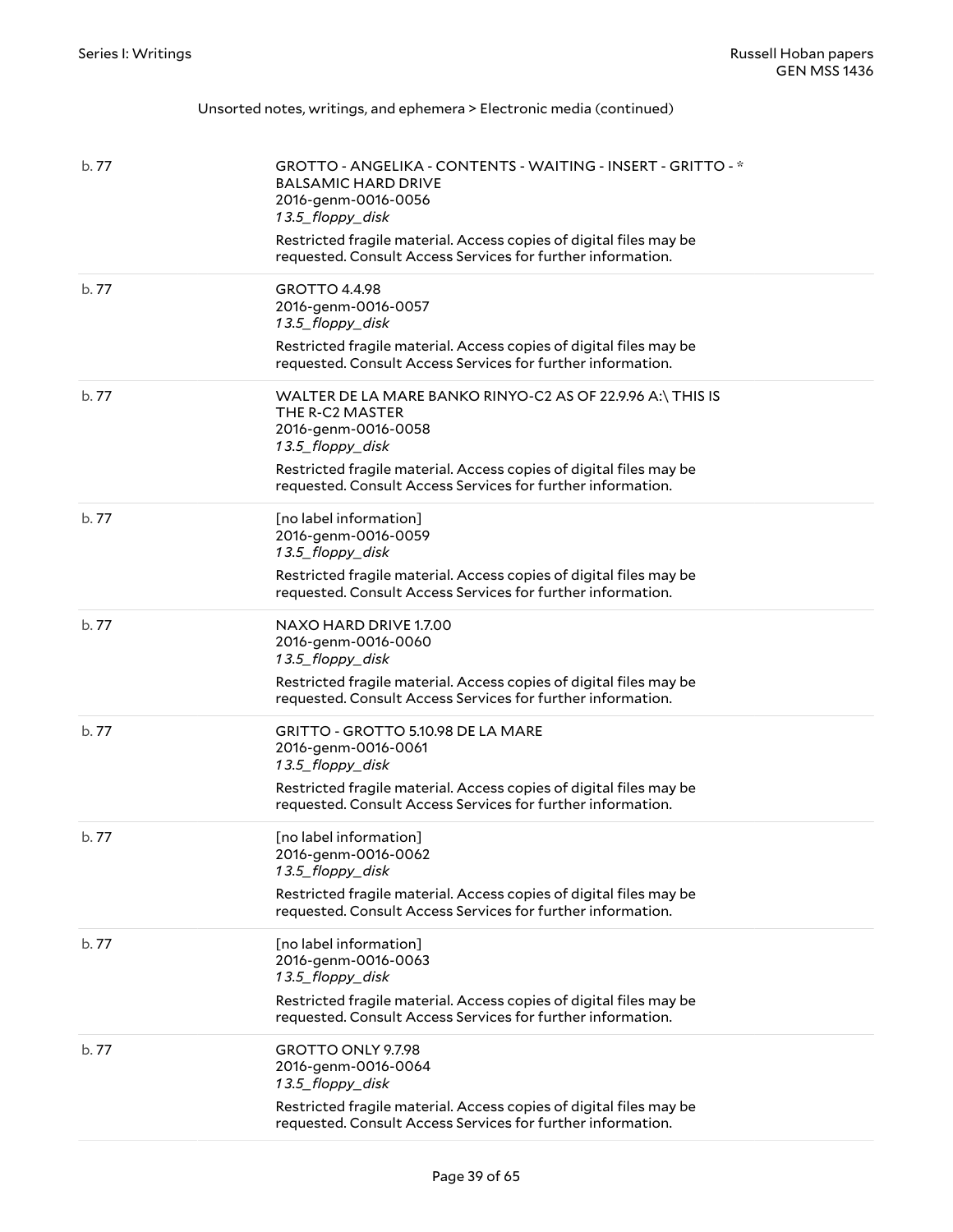| b. 77 | NEWSONGS 30.4.98<br>2016-genm-0016-0065<br>13.5_floppy_disk<br>Restricted fragile material. Access copies of digital files may be<br>requested. Consult Access Services for further information.                                                                                                                          |
|-------|---------------------------------------------------------------------------------------------------------------------------------------------------------------------------------------------------------------------------------------------------------------------------------------------------------------------------|
| b.77  | <b>GROTTO 7.7.98 INCLUDES INSORTS + ANGELIKA</b><br>2016-genm-0016-0066<br>13.5_floppy_disk<br>Restricted fragile material. Access copies of digital files may be<br>requested. Consult Access Services for further information.                                                                                          |
| b.77  | SOLANGE - GIMRAD - GLIM - GLOM - GLIM2 DISBELIEF - EMILY<br>2016-genm-0016-0067<br>13.5_floppy_disk<br>Restricted fragile material. Access copies of digital files may be<br>requested. Consult Access Services for further information.                                                                                  |
| b.77  | GLIMMO 31.1.00 * (TO 22.02.00)<br>2016-genm-0016-0068<br>13.5_floppy_disk<br>Restricted fragile material. Access copies of digital files may be<br>requested. Consult Access Services for further information.                                                                                                            |
| b.77  | RINYO-C2 27.1.97<br>2016-genm-0016-0069<br>13.5_floppy_disk<br>Restricted fragile material. Access copies of digital files may be<br>requested. Consult Access Services for further information.                                                                                                                          |
| b.77  | <b>GLIM3 BACK UP 17.1.00</b><br>2016-genm-0016-0070<br>13.5_floppy_disk<br>Restricted fragile material. Access copies of digital files may be<br>requested. Consult Access Services for further information.                                                                                                              |
| b. 77 | GLIMMO 15.2.00 MOONSAT<br>2016-genm-0016-0071<br>13.5_floppy_disk<br>Restricted fragile material. Access copies of digital files may be<br>requested. Consult Access Services for further information.                                                                                                                    |
| b. 77 | DAGGOR - DREAM - KRIS-TALL - OLIVER - RAVEN - SCHWARTZ<br>RINYO-C2 PP1-124 COPIED FROM HARD DRIVE 22-9-96 BEFORE HARD<br>DRIVE UPDATE HD*<br>2016-genm-0016-0072<br>13.5_floppy_disk<br>Restricted fragile material. Access copies of digital files may be<br>requested. Consult Access Services for further information. |
| b. 77 | COME DANCE WITH ME COWDANCE 1<br>2016-genm-0016-0073<br>13.5_floppy_disk<br>Restricted fragile material. Access copies of digital files may be<br>requested. Consult Access Services for further information.                                                                                                             |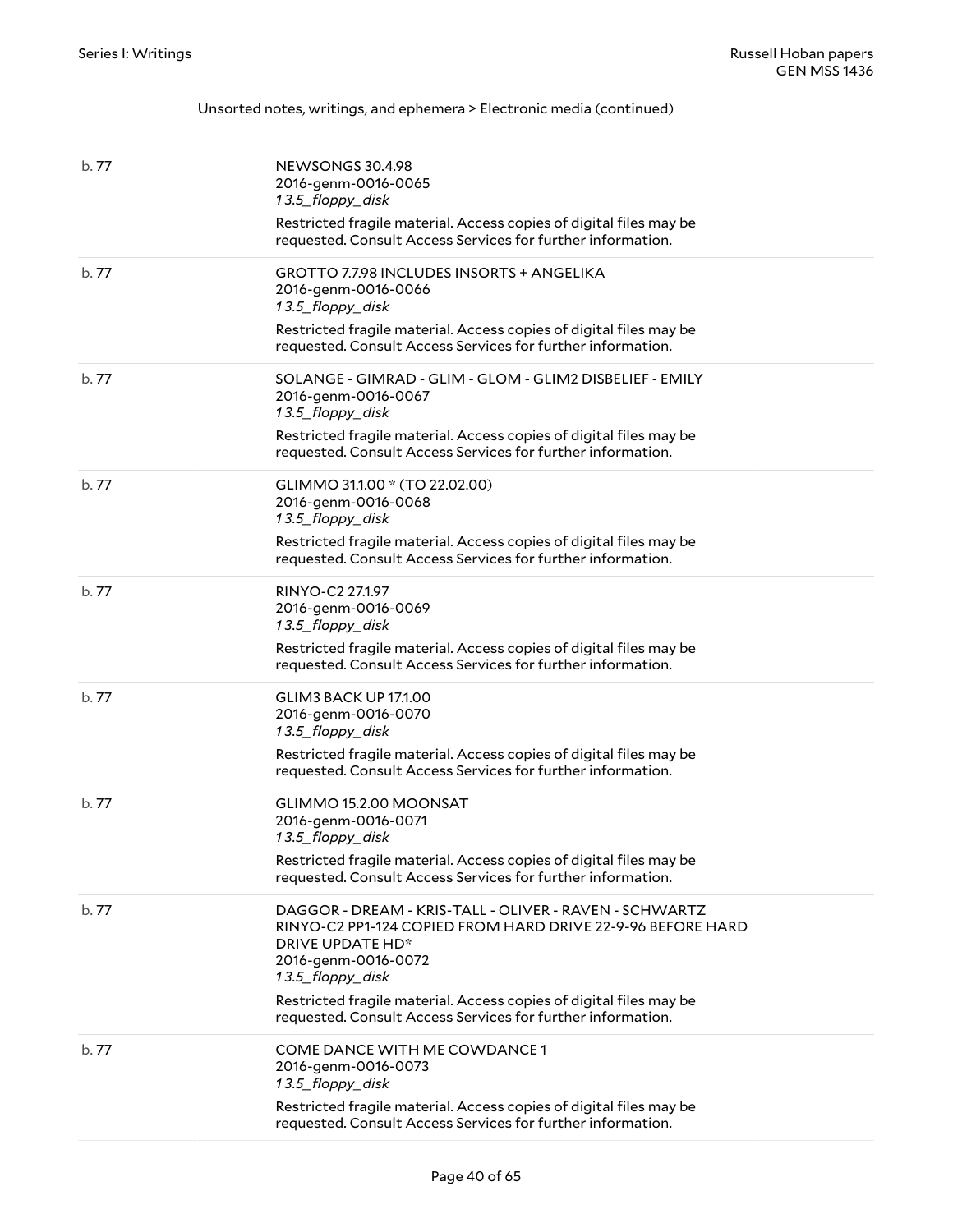| b.77  | [no label information]<br>2016-genm-0016-0074<br>13.5_floppy_disk<br>Restricted fragile material. Access copies of digital files may be<br>requested. Consult Access Services for further information.                                                                        |
|-------|-------------------------------------------------------------------------------------------------------------------------------------------------------------------------------------------------------------------------------------------------------------------------------|
| b.77  | [no label information]<br>2016-genm-0016-0075<br>13.5_floppy_disk<br>Restricted fragile material. Access copies of digital files may be<br>requested. Consult Access Services for further information.                                                                        |
| b. 77 | <b>NUNC 29.4.01</b><br>2016-genm-0016-0076<br>13.5_floppy_disk<br>Restricted fragile material. Access copies of digital files may be<br>requested. Consult Access Services for further information.                                                                           |
| b.77  | STROZZ!<br>2016-genm-0016-0077<br>13.5_floppy_disk<br>Restricted fragile material. Access copies of digital files may be<br>requested. Consult Access Services for further information.                                                                                       |
| b. 77 | POEMS + NEWPOE PEEPLOVE WALL AT ML HALLOWS WILDE<br>POMEGRANATES RINYO-C2 13.1.97 MASTER DUPE<br>2016-genm-0016-0078<br>13.5_floppy_disk<br>Restricted fragile material. Access copies of digital files may be<br>requested. Consult Access Services for further information. |
| b.77  | HARD DRIVE BACK-UP 20.1.01 - NAXO, NOW ETC.<br>2016-genm-0016-0079<br>13.5_floppy_disk<br>Restricted fragile material. Access copies of digital files may be<br>requested. Consult Access Services for further information.                                                   |
| b. 77 | [no label information]<br>2016-genm-0016-0080<br>13.5_floppy_disk<br>Restricted fragile material. Access copies of digital files may be<br>requested. Consult Access Services for further information.                                                                        |
| b. 77 | ARIOSTO RINYO-C2 7.12.96 BOONDOCKS 3 (BNDOCKS) SONGAS<br><b>STORIES QBITS</b><br>2016-genm-0016-0081<br>13.5 floppy disk<br>Restricted fragile material. Access copies of digital files may be<br>requested. Consult Access Services for further information.                 |
| b. 77 | [no label information]<br>2016-genm-0016-0082<br>13.5_floppy_disk<br>Restricted fragile material. Access copies of digital files may be<br>requested. Consult Access Services for further information.                                                                        |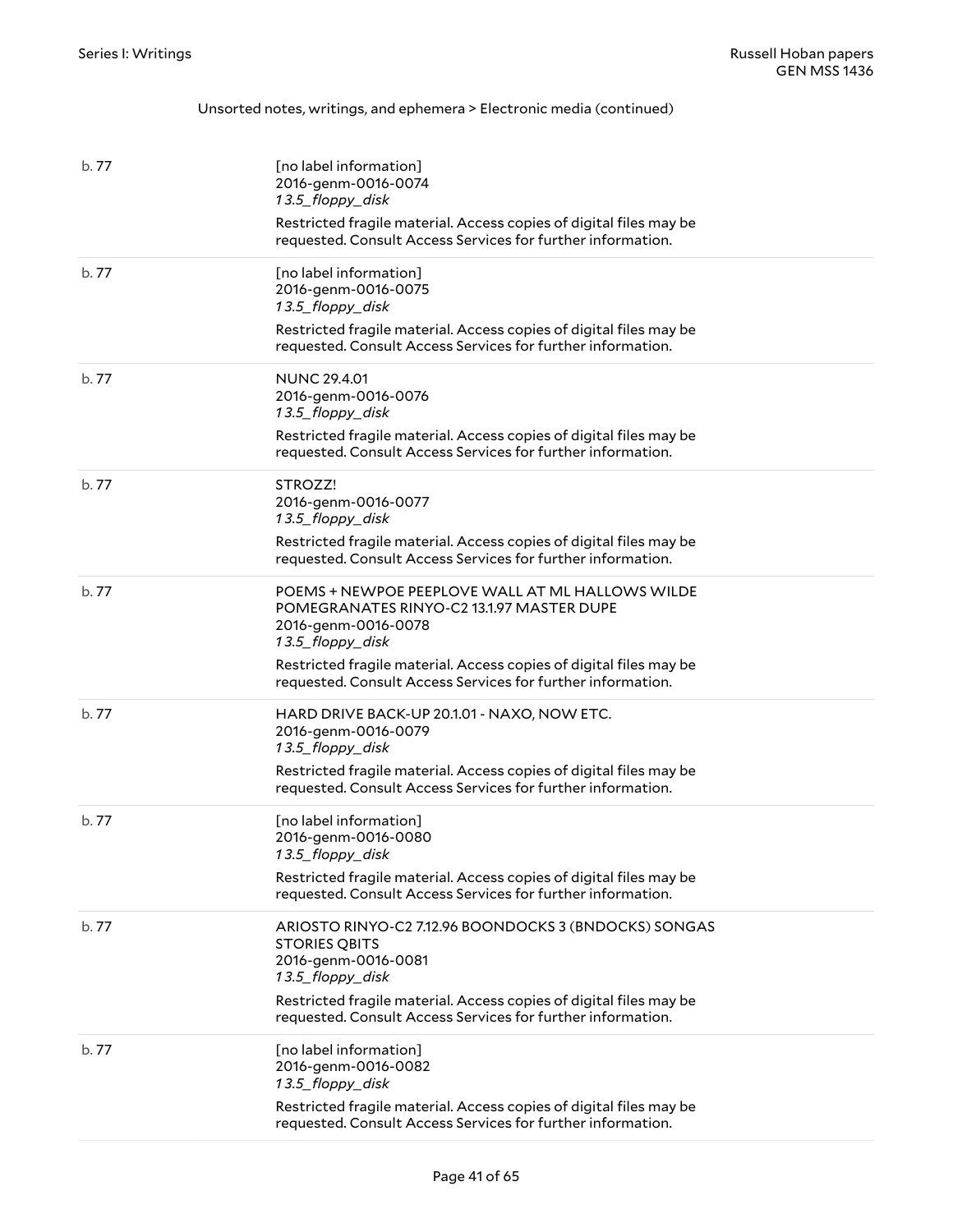| b. 77 | <b>GROTTO CURRENT DUPE</b><br>2016-genm-0016-0083<br>13.5_floppy_disk<br>Restricted fragile material. Access copies of digital files may be<br>requested. Consult Access Services for further information.                                                                                                                     |
|-------|--------------------------------------------------------------------------------------------------------------------------------------------------------------------------------------------------------------------------------------------------------------------------------------------------------------------------------|
| b.77  | NIGHTMARE - NEWNHAM - SPARE - HERMES<br>2016-genm-0016-0084<br>13.5_floppy_disk<br>Restricted fragile material. Access copies of digital files may be<br>requested. Consult Access Services for further information.                                                                                                           |
| b.77  | TUNKUM BILVAS 27.09.01 1.11.68<br>2016-genm-0016-0085<br>13.5_floppy_disk<br>Restricted fragile material. Access copies of digital files may be<br>requested. Consult Access Services for further information.                                                                                                                 |
| b.77  | MY PEEPSHOW LOVE (PEEPLOVE 1-11) R. HOBAN 1.11.67<br>2016-genm-0016-0086<br>13.5_floppy_disk<br>Restricted fragile material. Access copies of digital files may be<br>requested. Consult Access Services for further information.                                                                                              |
| b.77  | TOWER 27.8.89 ADAM MOLE 01.09.89 JIMNOTES SWNCINLD DUPE<br>W/WIWO + WIWO 24.11.89<br>2016-genm-0016-0087<br>15.25_floppy_disk<br>Restricted fragile material. Access copies of digital files may be<br>requested. Consult Access Services for further information.                                                             |
| b.77  | JIM HEDGEHOG'S SUPER-NATURAL CHRISTMAS - STRANGE<br>RECORDER - L.A. LAW M+C INTRO IUR 23.6.89 ADAM MOLE 01.09.89<br>M+C SYNOP LISA A. 18.9.89<br>2016-genm-0016-0088<br>15.25_floppy_disk<br>Restricted fragile material. Access copies of digital files may be<br>requested. Consult Access Services for further information. |
| b.77  | TVPILAK 03.11.87 MONSTERS RAVEN 18.10.88 16-JOHN HAS RAVEN<br><b>OPEN-ING</b><br>2016-genm-0016-0089<br>15.25_floppy_disk<br>Restricted fragile material. Access copies of digital files may be<br>requested. Consult Access Services for further information.                                                                 |
| b.77  | WOYO 22.9.84 KROKNE 11.10.84 PP 1-43<br>2016-genm-0016-0090<br>15.25_floppy_disk<br>Restricted fragile material. Access copies of digital files may be<br>requested. Consult Access Services for further information.                                                                                                          |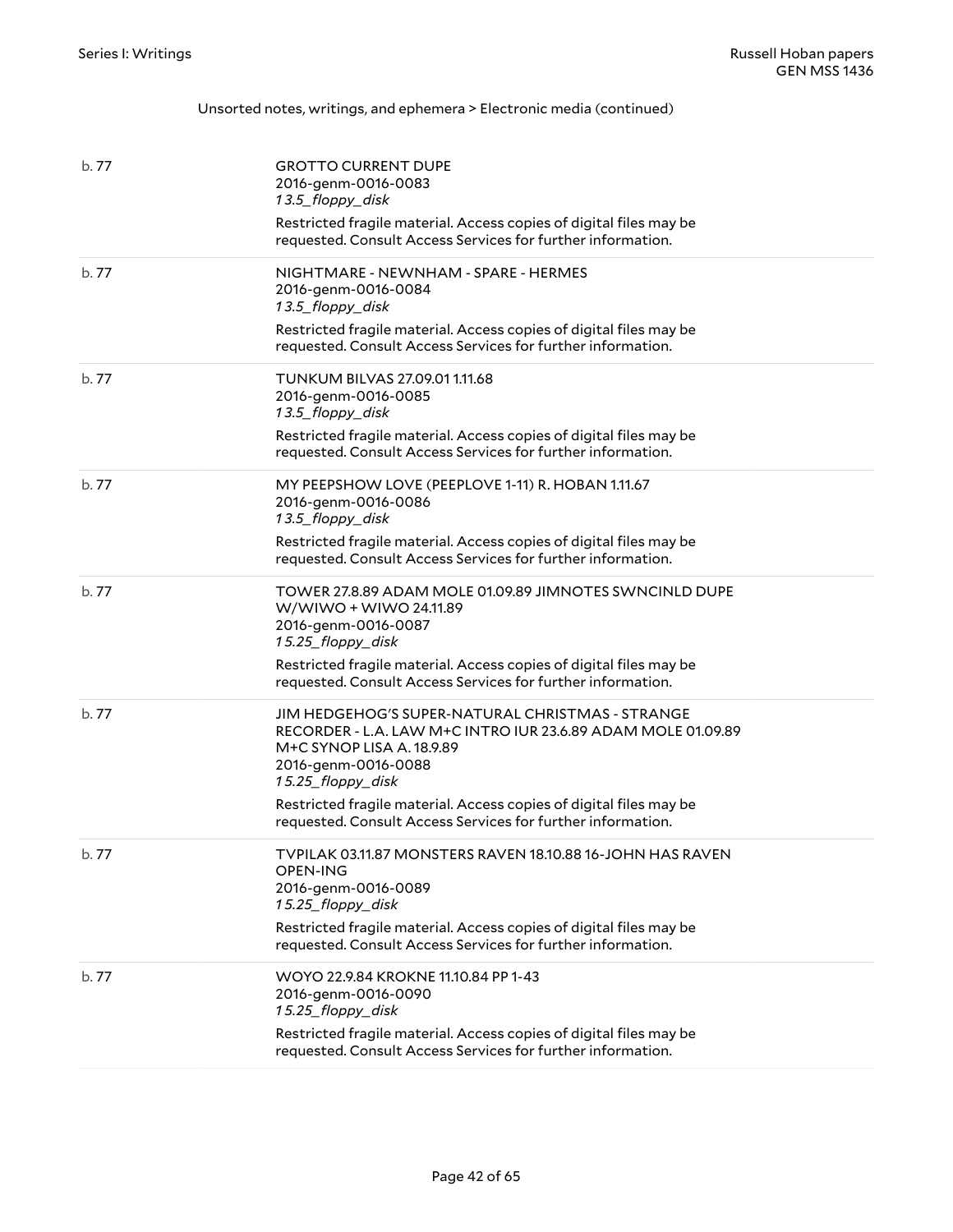| Unsorted notes, writings, and ephemera > Electronic media (continued) |  |  |  |  |  |
|-----------------------------------------------------------------------|--|--|--|--|--|
|-----------------------------------------------------------------------|--|--|--|--|--|

| b.77  | KROKEN KRUKEN 1.4.84 RAGING, ETC.TRY THIS 29.7.84<br>2016-genm-0016-0091                                                          |
|-------|-----------------------------------------------------------------------------------------------------------------------------------|
|       | 15.25_floppy_disk                                                                                                                 |
|       | Restricted fragile material. Access copies of digital files may be<br>requested. Consult Access Services for further information. |
| b.77  | <b>TRY THIS 29.7.84</b><br>2016-genm-0016-0092<br>15.25_floppy_disk                                                               |
|       | Restricted fragile material. Access copies of digital files may be<br>requested. Consult Access Services for further information. |
| b.77  | MUSIC CORPANO DUPE 26.8.87 BEAR FUGUE PILGERMANN LIST<br>2016-genm-0016-0093<br>15.25_floppy_disk                                 |
|       | Restricted fragile material. Access copies of digital files may be<br>requested. Consult Access Services for further information. |
| b.77  | SONNETS TO ORPHEUS TAROT<br>2016-genm-0016-0094<br>15.25_floppy_disk                                                              |
|       | Restricted fragile material. Access copies of digital files may be<br>requested. Consult Access Services for further information. |
| b. 77 | SONNETS TO ORPHEUS TAROT<br>2016-genm-0016-0095<br>15.25_floppy_disk                                                              |
|       | Restricted fragile material. Access copies of digital files may be<br>requested. Consult Access Services for further information. |
| b.77  | POEMS VARIOUS FROM 12.1.88 NU-SCHWARTZ 19.2.88<br>2016-genm-0016-0096<br>15.25_floppy_disk                                        |
|       | Restricted fragile material. Access copies of digital files may be<br>requested. Consult Access Services for further information. |
| b. 77 | F33 DUPE 90-97 11.10.94 F34 98-114 EURYDICE'S RETURN F34 115-161<br>2016-genm-0016-0097<br>15.25_floppy_disk                      |
|       | Restricted fragile material. Access copies of digital files may be<br>requested. Consult Access Services for further information. |
| b.77  | ZARMNI + WORD PICS DUPE 2SOONCHILD 19.01.90<br>2016-genm-0016-0098<br>15.25_floppy_disk                                           |
|       | Restricted fragile material. Access copies of digital files may be<br>requested. Consult Access Services for further information. |
| b. 77 | K213.9.92 2ND MRSK BOOK DUPE<br>2016-genm-0016-0099<br>15.25_floppy_disk                                                          |
|       | Restricted fragile material. Access copies of digital files may be<br>requested. Consult Access Services for further information. |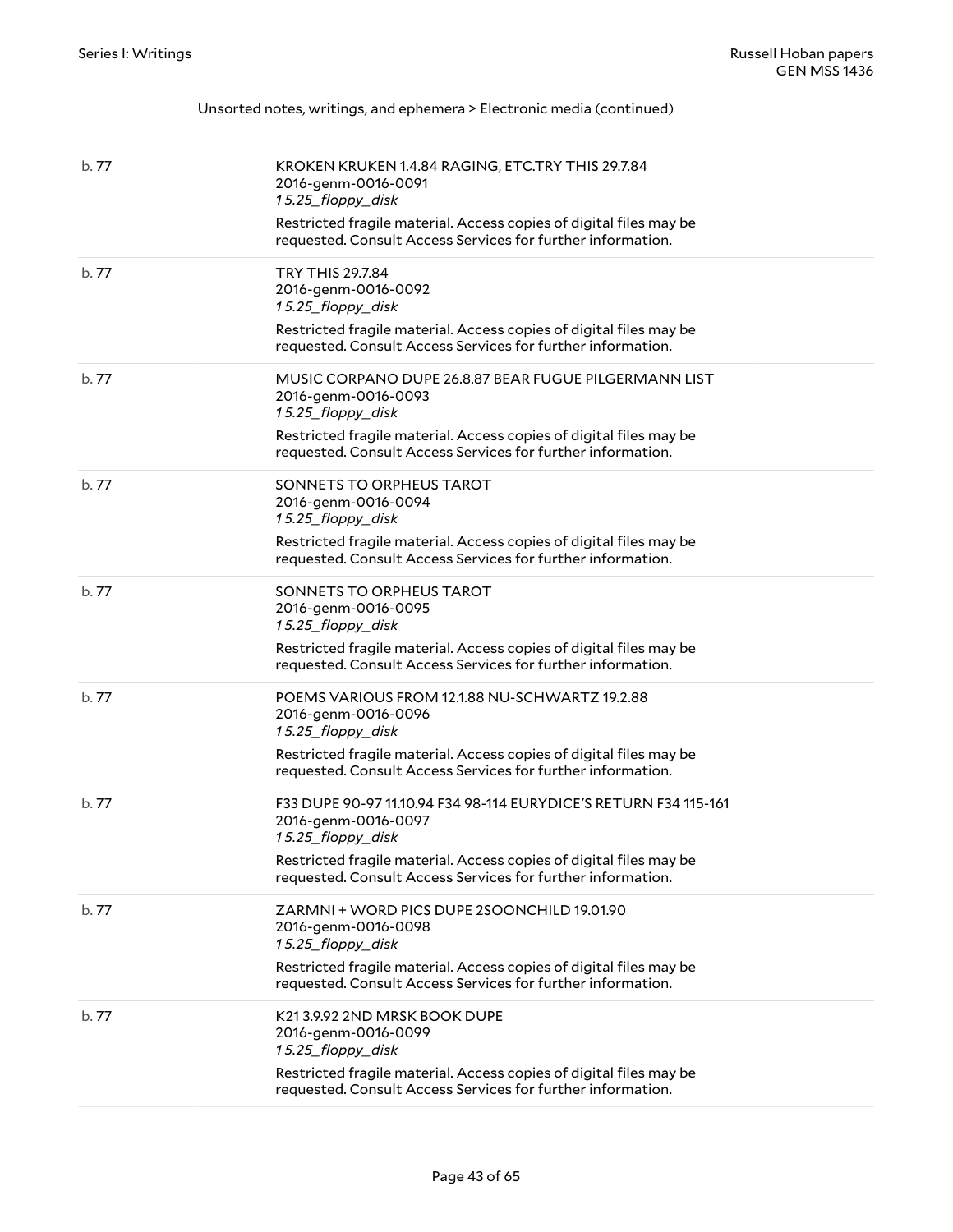| b. 77 | <b>RWIO DUPE</b><br>2016-genm-0016-0100<br>15.25_floppy_disk<br>Restricted fragile material. Access copies of digital files may be<br>requested. Consult Access Services for further information.                                                                  |
|-------|--------------------------------------------------------------------------------------------------------------------------------------------------------------------------------------------------------------------------------------------------------------------|
| b. 77 | <b>BUYING FOR FRANCES 23.6.93</b><br>2016-genm-0016-0101<br>15.25_floppy_disk<br>Restricted fragile material. Access copies of digital files may be<br>requested. Consult Access Services for further information.                                                 |
| b.77  | RW RAD5 FINAL DUPE RW RAD 5+6 DUPE<br>2016-genm-0016-0102<br>15.25_floppy_disk<br>Restricted fragile material. Access copies of digital files may be<br>requested. Consult Access Services for further information.                                                |
| b.77  | LITERARY MASTER NF-80<br>2016-genm-0016-0103<br>15.25_floppy_disk<br>Restricted fragile material. Access copies of digital files may be<br>requested. Consult Access Services for further information.                                                             |
| b.77  | M2 INCORPORATING M3 + REPAGINATED AS M2 1-50 DUPE 5.3.89<br>LATEST POEMS + ZARMNI<br>2016-genm-0016-0104<br>15.25_floppy_disk<br>Restricted fragile material. Access copies of digital files may be<br>requested. Consult Access Services for further information. |
| b. 77 | K25 SHORT DUPE 14.11.92 DIE LIEBE. LETTERS. ETC.<br>2016-genm-0016-0105<br>15.25_floppy_disk<br>Restricted fragile material. Access copies of digital files may be<br>requested. Consult Access Services for further information.                                  |
| b. 77 | SOONCHILD 21.12.89 48 IS FROM 27.11.89 SOONCHILD FIRST VERSION<br><b>MASADA</b><br>2016-genm-0016-0106<br>15.25_floppy_disk<br>Restricted fragile material. Access copies of digital files may be<br>requested. Consult Access Services for further information.   |
| b.77  | CALL GIRL DUPE 21.12.94 ORPHEUS2 ALL ARIOSTO DUPE<br>2016-genm-0016-0107<br>15.25_floppy_disk<br>Restricted fragile material. Access copies of digital files may be<br>requested. Consult Access Services for further information.                                 |
| b. 77 | LAWES DUPE 16.6.95<br>2016-genm-0016-0108<br>15.25_floppy_disk<br>Restricted fragile material. Access copies of digital files may be<br>requested. Consult Access Services for further information.                                                                |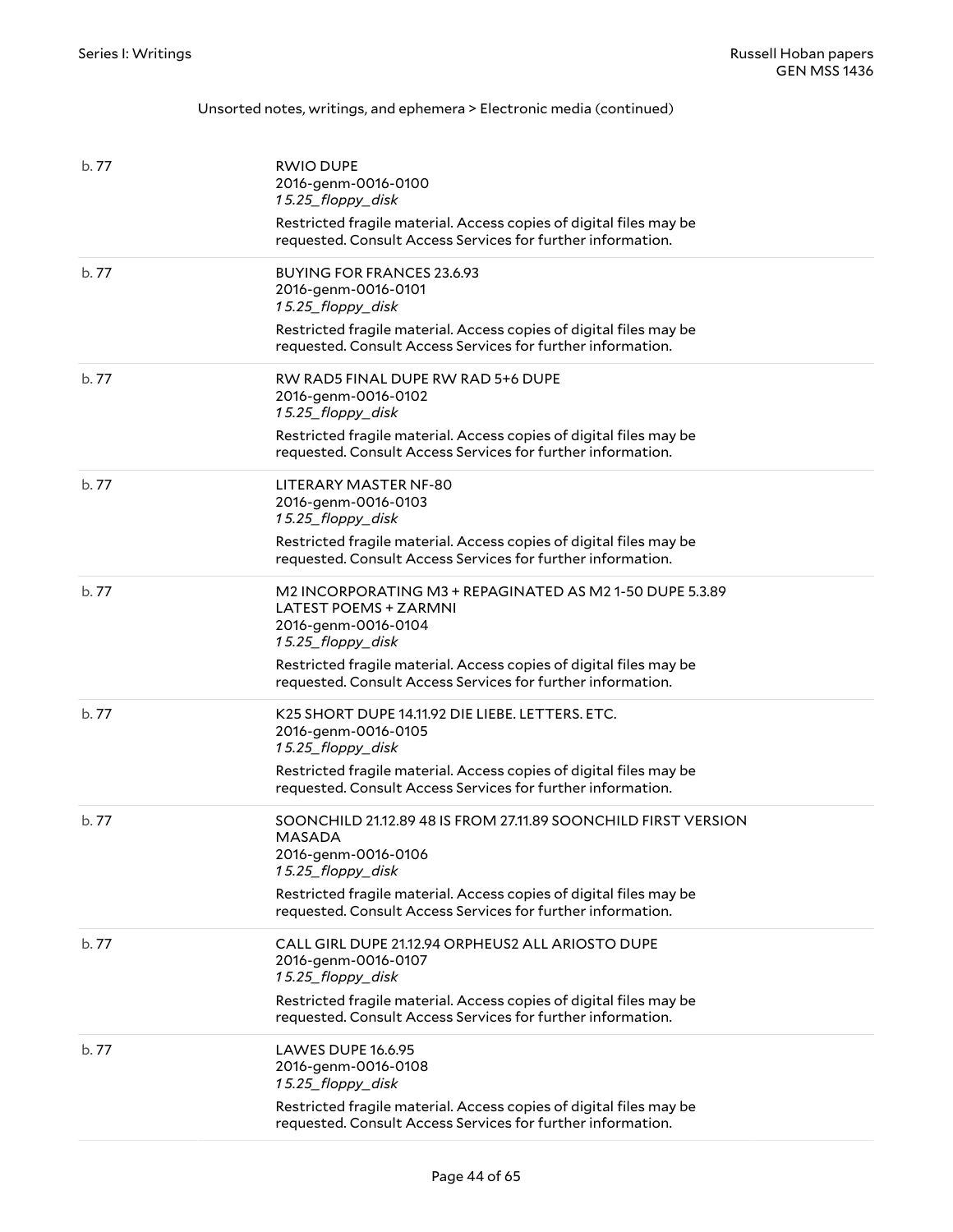| b. 77 | F13 96-16.9.90 THE JUZZLE TROKE<br>2016-genm-0016-0109<br>15.25_floppy_disk<br>Restricted fragile material. Access copies of digital files may be<br>requested. Consult Access Services for further information.         |
|-------|--------------------------------------------------------------------------------------------------------------------------------------------------------------------------------------------------------------------------|
| b.77  | F30 112-167 AS SENT TO TOM 30.8.94 168-<br>2016-genm-0016-0110<br>15.25_floppy_disk<br>Restricted fragile material. Access copies of digital files may be<br>requested. Consult Access Services for further information. |
| b. 77 | <b>HANG UPS</b><br>2016-genm-0016-0111<br>15.25_floppy_disk<br>Restricted fragile material. Access copies of digital files may be<br>requested. Consult Access Services for further information.                         |
| b. 77 | K20 DUPE 30.7.92 LATEST SCENE 4 23.4.94<br>2016-genm-0016-0112<br>15.25 floppy disk<br>Restricted fragile material. Access copies of digital files may be<br>requested. Consult Access Services for further information. |
| b.77  | KONG F3 18.1.94<br>2016-genm-0016-0113<br>15.25_floppy_disk<br>Restricted fragile material. Access copies of digital files may be<br>requested. Consult Access Services for further information.                         |
| b. 77 | AS OF 20.4.93 F1 + F2 13.5.93 + 24.9.93<br>2016-genm-0016-0114<br>15.25_floppy_disk<br>Restricted fragile material. Access copies of digital files may be<br>requested. Consult Access Services for further information. |
| b.77  | 1.11.79 RUSSELL HOBAN COMPUTER BACKUP<br>2016-genm-0016-0115<br>1 DVD-R<br>Restricted fragile material. Access copies of digital files may be<br>requested. Consult Access Services for further information.             |
| b. 77 | <b>Serpentine Gallery</b><br>2016-genm-0016-0116<br>1 DVD-R<br>Restricted fragile material. Access copies of digital files may be<br>requested. Consult Access Services for further information.                         |
| b. 77 | HOBAN + SELF BL FEB. 2011<br>2016-genm-0016-0117<br>$1CD-R$<br>Restricted fragile material. Access copies of digital files may be<br>requested. Consult Access Services for further information.                         |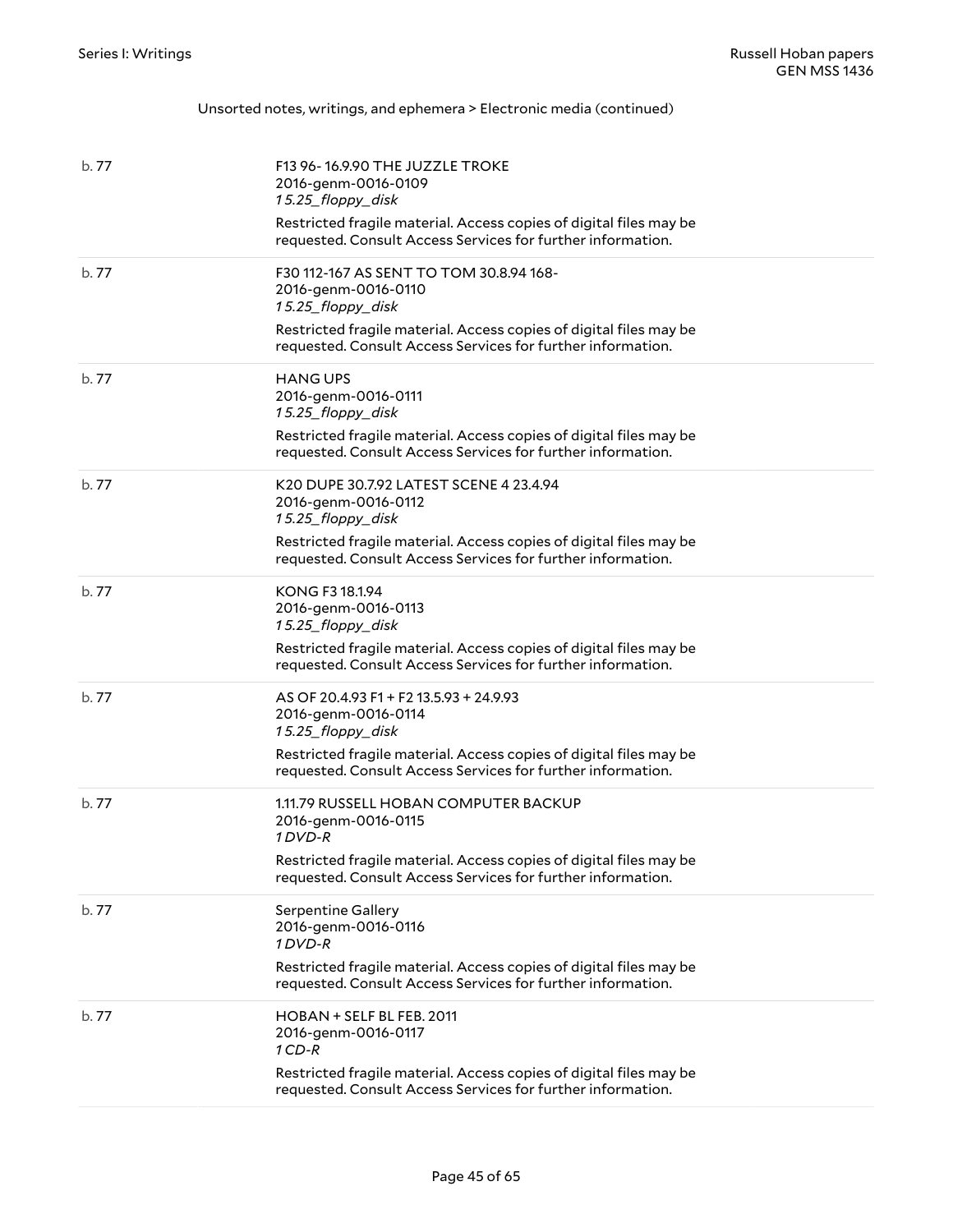#### Unsorted notes, writings, and ephemera (continued)

| b. 75 | Vol. II - General Notes--journal<br>Includes laid-in ephemera.                                                                                 | circa 1982-1983 |
|-------|------------------------------------------------------------------------------------------------------------------------------------------------|-----------------|
| b. 75 | Journal<br>Includes a Polaroid photograph in the journal's back pocket.                                                                        | circa 1983-1986 |
| b. 75 | Book notes--journal<br>Includes laid-in ephemera.                                                                                              | 1988-1989       |
| b. 75 | Cricket - the magazine for Children                                                                                                            | 1975            |
| b. 75 | Ideas, Obsessions, Intertexts: A Nonlinear Approach to Russell Hoban's<br>Fiction by Yvonne Struder                                            | 2000            |
| b.75  | Glyndebourne Touring Opera                                                                                                                     | 1994            |
| b. 75 | The Mouse and His Child--wind-up mouse doll                                                                                                    | undated         |
| b. 75 | Trokeyville & dupe as of 09.02.96                                                                                                              | circa 1996      |
|       | 4 floppy disks removed for separate housing.                                                                                                   |                 |
|       | Trokeyville & dupe as of 09.02.96<br>45.25_floppy_disks                                                                                        | circa 1996      |
|       | Restricted Fragile Material. Reference copies of electronic files may be<br>requested. Consult Access Services for further information.        |                 |
| b. 77 | TRYKE 74-115 29.09.95 BLURB + BORZOI READER AS OF 09.02.96<br><b>MONSTER 2 DUPE</b><br>2016-genm-0016-0118<br>15.25_floppy_disk                |                 |
|       | Restricted fragile material. Access copies of digital files may be<br>requested. Consult Access Services for further information.              |                 |
| b. 77 | TRUKE 30.4.95 THIS ONE PP 1-47 29.09.95 TITLE: DEDICATION,<br><b>EPIGRAPH TRUKE 48-73 29.09.95</b><br>2016-genm-0016-0119<br>15.25_floppy_disk |                 |
|       | Restricted fragile material. Access copies of digital files may be<br>requested. Consult Access Services for further information.              |                 |
| b. 77 | TRUKE DUPE 1-47 09.02.96 48-73<br>2016-genm-0016-0120<br>15.25_floppy_disk                                                                     |                 |
|       | Restricted fragile material. Access copies of digital files may be<br>requested. Consult Access Services for further information.              |                 |
| b.77  | TRYKE DUPE 74-115 09.02.96<br>2016-genm-0016-0121<br>15.25_floppy_disk                                                                         |                 |
|       | Restricted fragile material. Access copies of digital files may be<br>requested. Consult Access Services for further information.              |                 |
| b. 75 | Fremder<br>3 floppy disks removed for separate housing.                                                                                        | undated         |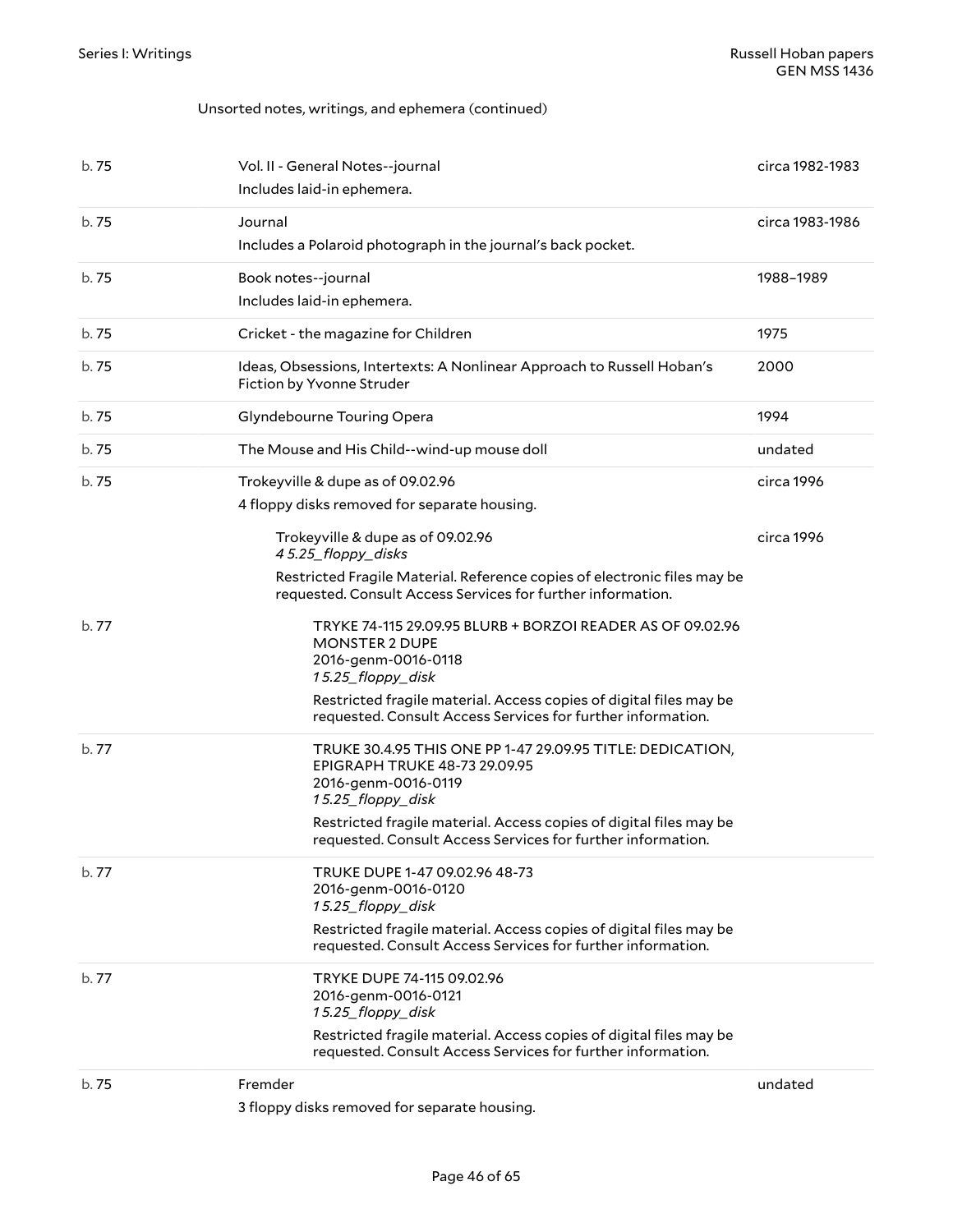#### Unsorted notes, writings, and ephemera > Fremder (continued)

|       | Fremder<br>35.25_floppy_disks                                                                                                           | undated |
|-------|-----------------------------------------------------------------------------------------------------------------------------------------|---------|
|       | Restricted Fragile Material. Reference copies of electronic files may be<br>requested. Consult Access Services for further information. |         |
| b.77  | ROBERT + THING DUPE F34 DUPE 162-209 F13 12.8.90 53-95<br><b>MONSTER FILM</b><br>2016-genm-0016-0122<br>15.25_floppy_disk               |         |
|       | Restricted fragile material. Access copies of digital files may be<br>requested. Consult Access Services for further information.       |         |
| b.77  | F31 IS ON THIS DISK NEWFREM DUPE 11.9.94 F31 1-46 F31 46-54<br>AFTER F31 54 GO TO 32<br>2016-genm-0016-0123<br>15.25_floppy_disk        |         |
|       | Restricted fragile material. Access copies of digital files may be<br>requested. Consult Access Services for further information.       |         |
| b.77  | F32 DUPE 2.10.94 F32 55-89 56-109<br>2016-genm-0016-0124<br>15.25_floppy_disk                                                           |         |
|       | Restricted fragile material. Access copies of digital files may be<br>requested. Consult Access Services for further information.       |         |
| b. 75 | Rinyo-C Poems, Songs                                                                                                                    | undated |
|       | 4 floppy disks removed for separate housing.                                                                                            |         |
|       | Rinyo-C Poems, Songs<br>45.25_floppy_disks                                                                                              | undated |
|       | Restricted Fragile Material. Reference copies of electronic files may be<br>requested. Consult Access Services for further information. |         |
| b. 77 | RINYO-C OF 10.12.95 PP1-56 THIS IS THE ONE 11.01.96 PP57-<br>2016-genm-0016-0125<br>15.25_floppy_disk                                   |         |
|       | Restricted fragile material. Access copies of digital files may be<br>requested. Consult Access Services for further information.       |         |
| b. 77 | RINYO-C DUPE 13.1.96 THIS IS NOW THE CURRENT ONE<br>2016-genm-0016-0126<br>15.25_floppy_disk                                            |         |
|       | Restricted fragile material. Access copies of digital files may be<br>requested. Consult Access Services for further information.       |         |
| b. 77 | SONGS<br>2016-genm-0016-0127<br>15.25_floppy_disk                                                                                       |         |
|       | Restricted fragile material. Access copies of digital files may be<br>requested. Consult Access Services for further information.       |         |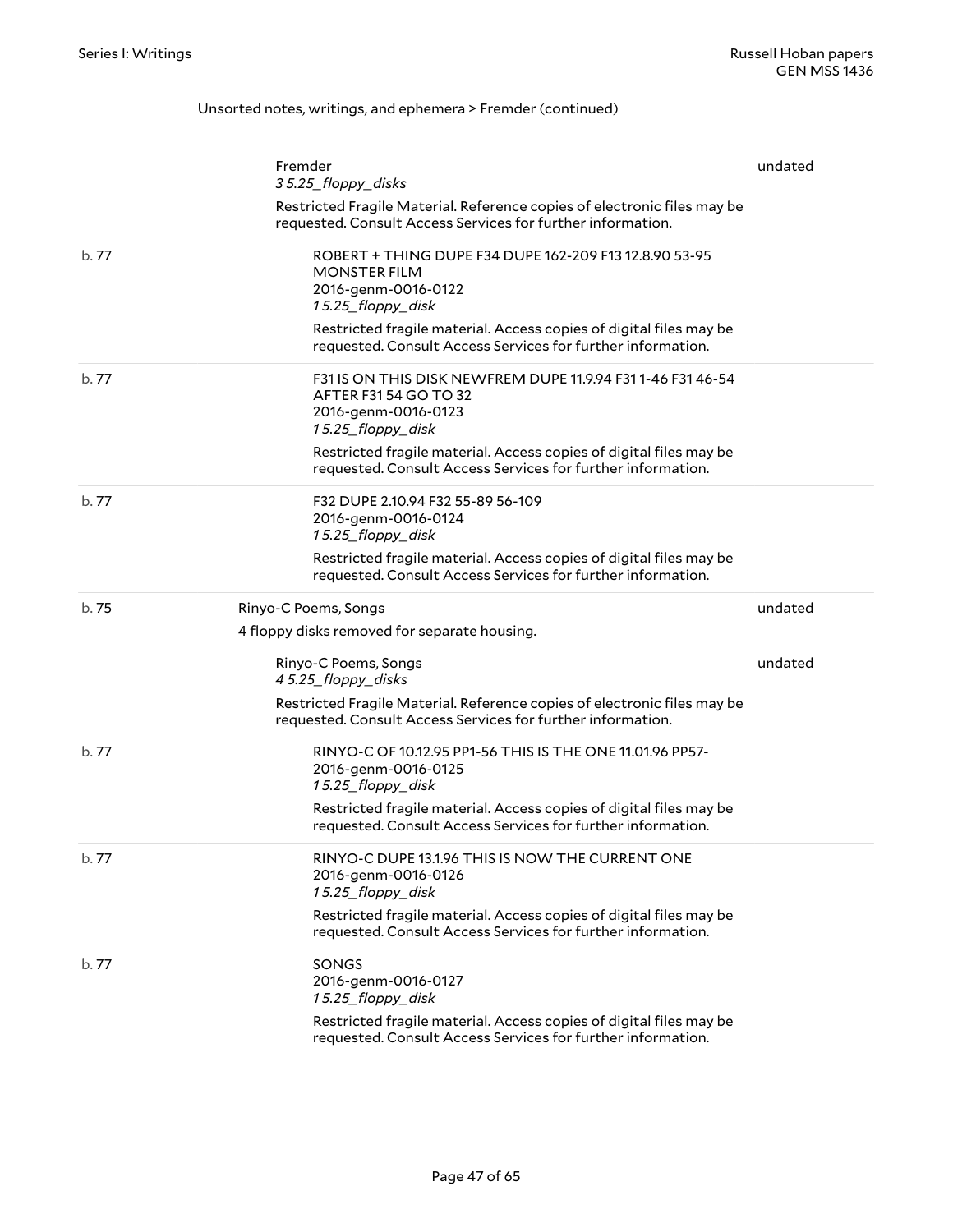Unsorted notes, writings, and ephemera > Rinyo-C Poems, Songs > Rinyo-C Poems, Songs (continued)

| b.77  | <b>SONGS DUPE</b><br>2016-genm-0016-0128<br>15.25_floppy_disk<br>Restricted fragile material. Access copies of digital files may be<br>requested. Consult Access Services for further information. |         |
|-------|----------------------------------------------------------------------------------------------------------------------------------------------------------------------------------------------------|---------|
| b. 75 | Fremder dupe                                                                                                                                                                                       | undated |
|       | 3 floppy disks removed for separate housing.                                                                                                                                                       |         |
|       | Fremder dupe<br>35.25_floppy_disks                                                                                                                                                                 | undated |
|       | Restricted Fragile Material. Reference copies of electronic files may be<br>requested. Consult Access Services for further information.                                                            |         |
| b. 77 | MASADA - MAUS REV. F34 205-208 ROBERT + THING 27.11.94<br>F34 162-207 F35 162-207 F35 208-209 CALL GIRL ARIOSTO R.<br><b>FREMSONES OTHER SIDE</b><br>2016-genm-0016-0129<br>15.25_floppy_disk      |         |
|       | Restricted fragile material. Access copies of digital files may be<br>requested. Consult Access Services for further information.                                                                  |         |
| b.77  | F32 1.10.94 55-89 FOR 90- GO TO F33 53-95 F13<br>2016-genm-0016-0130<br>15.25_floppy_disk                                                                                                          |         |
|       | Restricted fragile material. Access copies of digital files may be<br>requested. Consult Access Services for further information.                                                                  |         |
| b.77  | NEWFREM 9.9.94 F31 USE F31 PP 1-46 THIS SIDE USE PP47-54<br>THIS SIDE THEN GO TO F32<br>2016-genm-0016-0131<br>15.25_floppy_disk                                                                   |         |
|       | Restricted fragile material. Access copies of digital files may be<br>requested. Consult Access Services for further information.                                                                  |         |
|       | Electronic media<br>36 5.25_floppy_disks                                                                                                                                                           | undated |
|       | Restricted Fragile Material. Reference copies of electronic files may be<br>requested. Consult Access Services for further information.                                                            |         |
| b. 77 | SCHWARTZ 22.10.88 SCHWARTZ2 28.10.88 CALIBAN RODARK<br>12.01.87<br>2016-genm-0016-0132<br>15.25_floppy_disk                                                                                        |         |
|       | Restricted fragile material. Access copies of digital files may be<br>requested. Consult Access Services for further information.                                                                  |         |
| b. 77 | OWLWOMAN 5.1.88<br>2016-genm-0016-0133<br>15.25_floppy_disk                                                                                                                                        |         |
|       | Restricted fragile material. Access copies of digital files may be<br>requested. Consult Access Services for further information.                                                                  |         |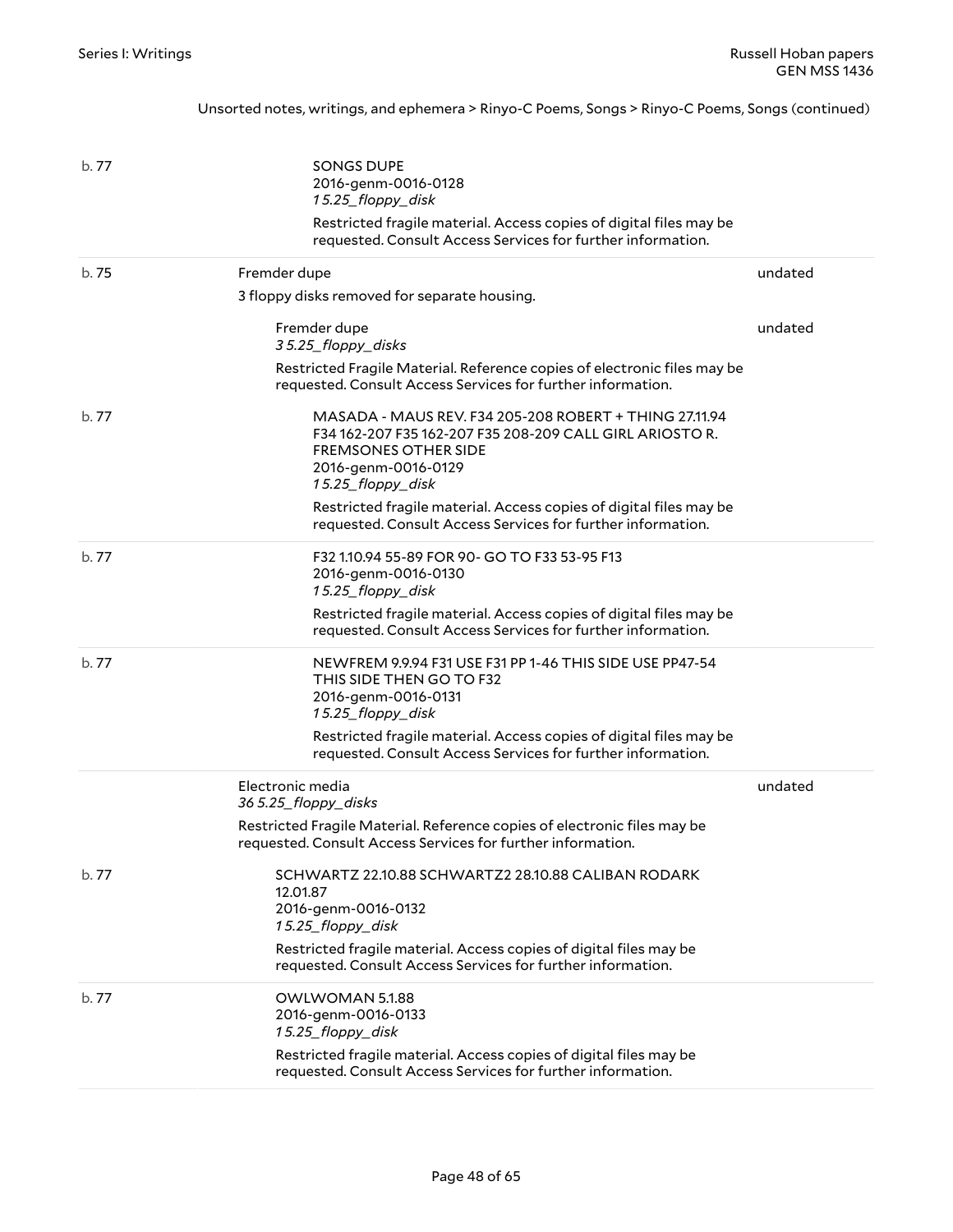| b. 77 | OWLNEW 15.4.88 B OWLNEW 15.4.88 A<br>2016-genm-0016-0134<br>15.25_floppy_disk<br>Restricted fragile material. Access copies of digital files may be<br>requested. Consult Access Services for further information.                                                  |
|-------|---------------------------------------------------------------------------------------------------------------------------------------------------------------------------------------------------------------------------------------------------------------------|
| b.77  | OWLWO MASTER 23.3.88 ROYAL EXCHANGE OWLWO MASTER<br>23.3.88<br>2016-genm-0016-0135<br>15.25_floppy_disk<br>Restricted fragile material. Access copies of digital files may be<br>requested. Consult Access Services for further information.                        |
| b.77  | LAY-BY 18.6.83 RW LETTERS<br>2016-genm-0016-0136<br>15.25_floppy_disk<br>Restricted fragile material. Access copies of digital files may be<br>requested. Consult Access Services for further information.                                                          |
| b.77  | NEWJOHN 26.2.88 DAGGER 7.10.88 SCORPION<br>2016-genm-0016-0137<br>15.25_floppy_disk<br>Restricted fragile material. Access copies of digital files may be<br>requested. Consult Access Services for further information.                                            |
| b.77  | MYTH, MONK ET AL 24.6.83 ORPHEUS CONVERSATION 25.10.83<br>2016-genm-0016-0138<br>15.25_floppy_disk<br>Restricted fragile material. Access copies of digital files may be<br>requested. Consult Access Services for further information.                             |
| b.77  | ISRAEL 13.5.84 SEMINAR IN SEQUENCE NEW REVISIONS 10.10.86<br>2016-genm-0016-0139<br>15.25_floppy_disk<br>Restricted fragile material. Access copies of digital files may be<br>requested. Consult Access Services for further information.                          |
| b. 77 | S5 20.2.90 JIMNOTES + PANTO_HORSE GODDESS THIS IS THE<br>LATEST THAT EVERYONE HAS.<br>2016-genm-0016-0140<br>15.25_floppy_disk<br>Restricted fragile material. Access copies of digital files may be<br>requested. Consult Access Services for further information. |
| b.77  | M31.5.90 M+C LINKS ETC.<br>2016-genm-0016-0141<br>15.25_floppy_disk<br>Restricted fragile material. Access copies of digital files may be<br>requested. Consult Access Services for further information.                                                            |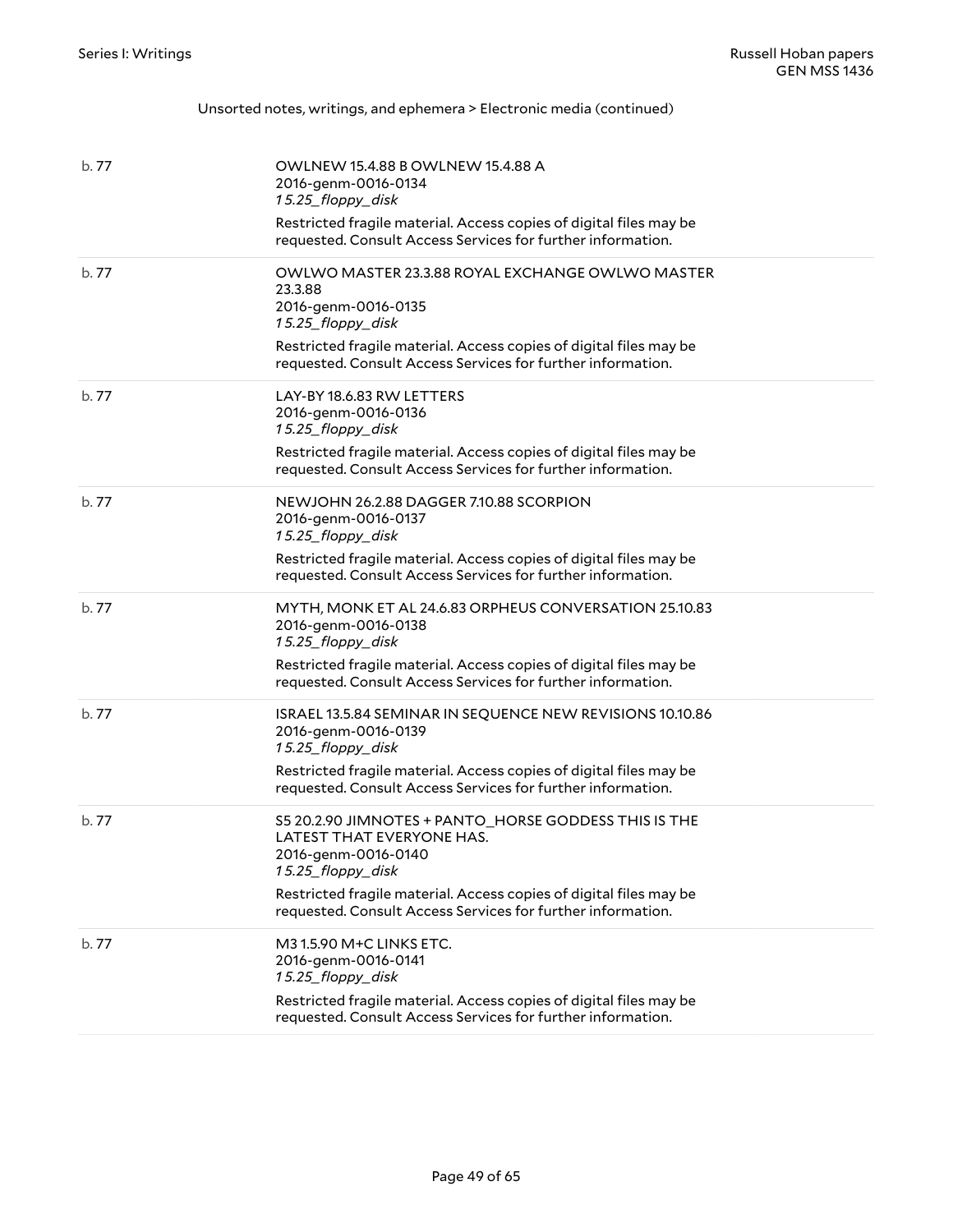| Unsorted notes, writings, and ephemera > Electronic media (continued) |  |
|-----------------------------------------------------------------------|--|
|-----------------------------------------------------------------------|--|

| b.77  | DAGGER - SCHWARTZ - OLIVER - RAVEN - DREAM WOMAN -<br>COLOUR OF LOVE GODDESS - KRISTALL - THERE - WORD PICS<br>2016-genm-0016-0142<br>15.25_floppy_disk<br>Restricted fragile material. Access copies of digital files may be<br>requested. Consult Access Services for further information.                  |
|-------|---------------------------------------------------------------------------------------------------------------------------------------------------------------------------------------------------------------------------------------------------------------------------------------------------------------|
| b.77  | DAGGER - SCHWARTZ - OLIVER - RAVEN - DREAM WOMAN -<br>COLOUR OF LOVE GODDESS - KRISTALL - THERE - WORD PICS<br><b>SPHINX</b><br>2016-genm-0016-0143<br>15.25_floppy_disk<br>Restricted fragile material. Access copies of digital files may be<br>requested. Consult Access Services for further information. |
| b.77  | MYTH TOWER TILL MONFORM-80 OCTOPUS MG RANDA INTERIM<br><b>DUPE</b><br>2016-genm-0016-0144<br>15.25_floppy_disk<br>Restricted fragile material. Access copies of digital files may be<br>requested. Consult Access Services for further information.                                                           |
| b.77  | OWLNEW 16.4.88 NORTH OWLNEW 16.4.88 SLEEPERS 51-53<br>2016-genm-0016-0145<br>15.25_floppy_disk<br>Restricted fragile material. Access copies of digital files may be<br>requested. Consult Access Services for further information.                                                                           |
| b.77  | TREATMENT + SYNOPSIS NORTH GREEN MTN DUPE 18.11.89<br>2016-genm-0016-0146<br>15.25_floppy_disk<br>Restricted fragile material. Access copies of digital files may be<br>requested. Consult Access Services for further information.                                                                           |
| b. 77 | VARIOUS CONV. 24.6.83 MONK MYTH OVERFLOW<br>2016-genm-0016-0147<br>15.25_floppy_disk<br>Restricted fragile material. Access copies of digital files may be<br>requested. Consult Access Services for further information.                                                                                     |
| b.77  | M <sub>2</sub> 5.3.89 MIRANDA 25.2.89 24-51 FINISHED 26.2.89<br>2016-genm-0016-0148<br>15.25_floppy_disk<br>Restricted fragile material. Access copies of digital files may be<br>requested. Consult Access Services for further information.                                                                 |
| b. 77 | M3 DUPE 1.5.90<br>2016-genm-0016-0149<br>15.25_floppy_disk<br>Restricted fragile material. Access copies of digital files may be<br>requested. Consult Access Services for further information.                                                                                                               |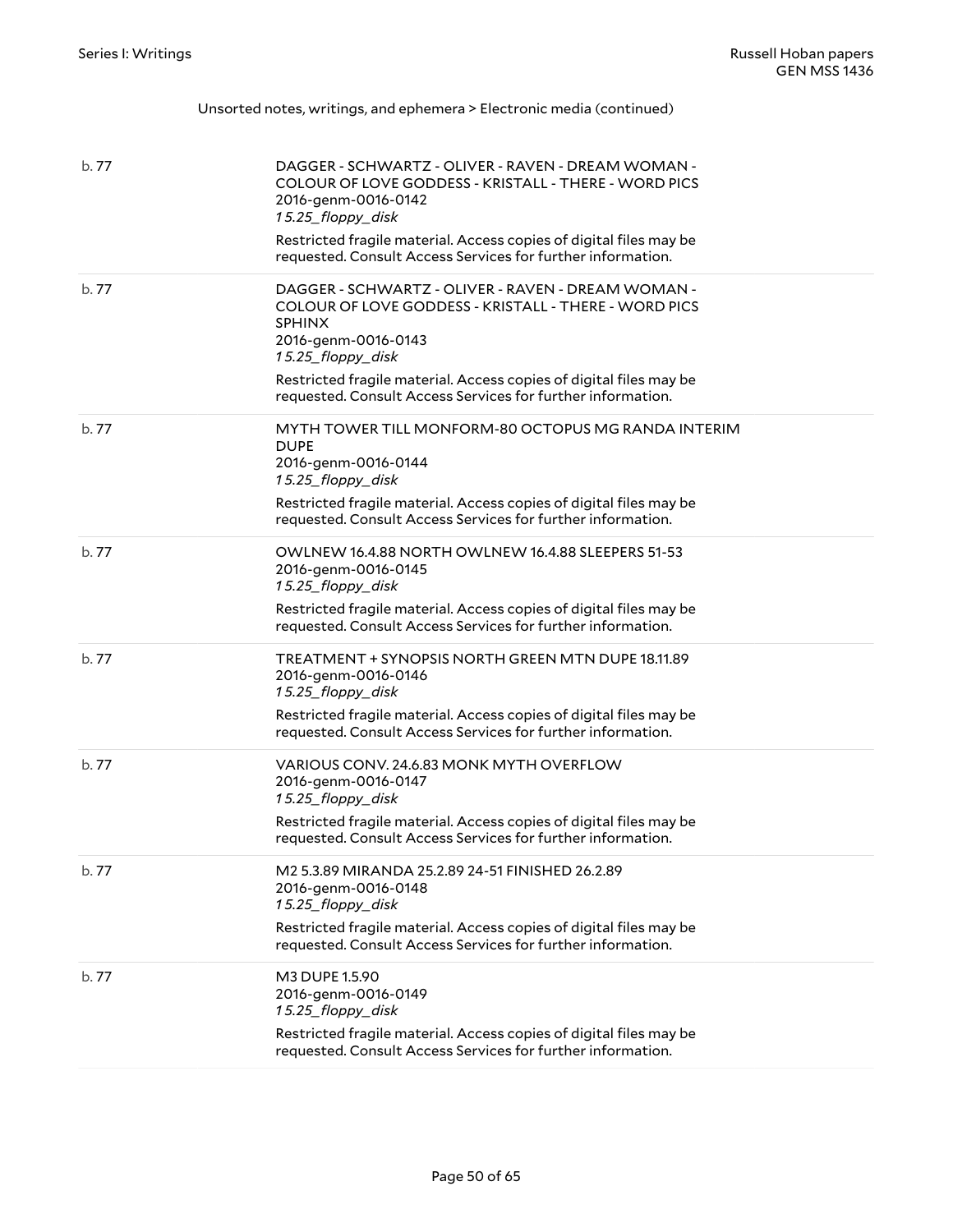| Unsorted notes, writings, and ephemera > Electronic media (continued) |  |  |  |
|-----------------------------------------------------------------------|--|--|--|
|                                                                       |  |  |  |

| b.77  | KROKNE 6.11.84 PP 44- EURYDICE 30.11.84 KROKJU 21.6.85 SYNOPSIS<br>2016-genm-0016-0150<br>15.25_floppy_disk<br>Restricted fragile material. Access copies of digital files may be<br>requested. Consult Access Services for further information.                            |
|-------|-----------------------------------------------------------------------------------------------------------------------------------------------------------------------------------------------------------------------------------------------------------------------------|
| b.77  | F13 INTERIM DUPE 03.10.90 HE-BERK<br>2016-genm-0016-0151<br>15.25_floppy_disk<br>Restricted fragile material. Access copies of digital files may be<br>requested. Consult Access Services for further information.                                                          |
| b.77  | RUNGELICA ETC. F33, 34 90-11.10.94 MAVAMET F33 IS 90-97 THEN<br>F34 F34 98-114 F34 115-161<br>2016-genm-0016-0152<br>15.25_floppy_disk<br>Restricted fragile material. Access copies of digital files may be<br>requested. Consult Access Services for further information. |
| b.77  | ALL ARIOSTO MATERIAL CALL GIRL THIS SIDE<br>2016-genm-0016-0153<br>15.25_floppy_disk<br>Restricted fragile material. Access copies of digital files may be<br>requested. Consult Access Services for further information.                                                   |
| b.77  | K22 DUPE 23.9.92 1975 PUBLICATIONS + BIO CURRENT 2ND MRSK<br>2016-genm-0016-0154<br>15.25_floppy_disk<br>Restricted fragile material. Access copies of digital files may be<br>requested. Consult Access Services for further information.                                  |
| b.77  | LITERARY DUPE NF-80 PUBLICATIONS + BIO 5-5-92<br>2016-genm-0016-0155<br>15.25_floppy_disk<br>Restricted fragile material. Access copies of digital files may be<br>requested. Consult Access Services for further information.                                              |
| b. 77 | DEADSY DOOR FREMDER 24.05.85 USE TIPS FOR PI EDITOR<br>2016-genm-0016-0156<br>15.25_floppy_disk<br>Restricted fragile material. Access copies of digital files may be<br>requested. Consult Access Services for further information.                                        |
| b.77  | OLD LETTERS PUBLICATIONS TEXT ON BOTH SIDES!<br>2016-genm-0016-0157<br>15.25_floppy_disk<br>Restricted fragile material. Access copies of digital files may be<br>requested. Consult Access Services for further information.                                               |
| b. 77 | RWIO 23.2.86<br>2016-genm-0016-0158<br>15.25_floppy_disk<br>Restricted fragile material. Access copies of digital files may be<br>requested. Consult Access Services for further information.                                                                               |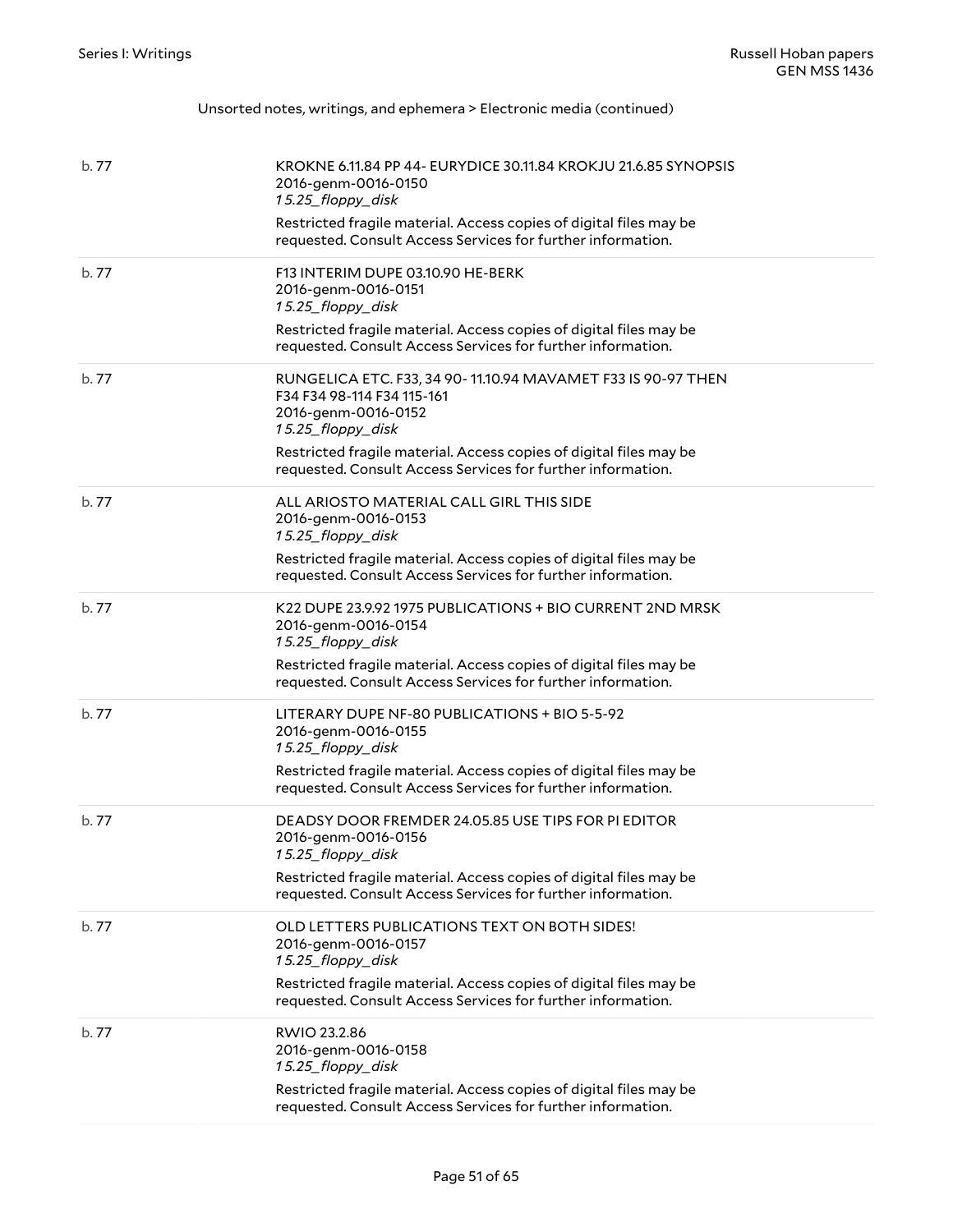| b.77  | WLYO 22.9.84 KROKNE 11.10.84 PP 1-43<br>2016-genm-0016-0159<br>15.25_floppy_disk<br>Restricted fragile material. Access copies of digital files may be<br>requested. Consult Access Services for further information.                                                       |
|-------|-----------------------------------------------------------------------------------------------------------------------------------------------------------------------------------------------------------------------------------------------------------------------------|
| b.77  | KROKNE 6.11.84 PP 44- EURYDICE 30.11.84 KROKJU 21.6.85 SYNOPSIS<br>2016-genm-0016-0160<br>15.25_floppy_disk<br>Restricted fragile material. Access copies of digital files may be<br>requested. Consult Access Services for further information.                            |
| b.77  | POSSIBLE NEED 6.5.88 JIM OUT-TAKES 1.7.88 SAX 28.3.89 STARLITE<br>23.09.86<br>2016-genm-0016-0161<br>15.25_floppy_disk<br>Restricted fragile material. Access copies of digital files may be<br>requested. Consult Access Services for further information.                 |
| b.77  | DRIVE 1. ORPHNEN 26.12.82 FROM 35 TO 48 HOTNEW 9.1.83 FROM 49<br><b>TO 51 FINAL 51-105</b><br>2016-genm-0016-0162<br>15.25_floppy_disk<br>Restricted fragile material. Access copies of digital files may be<br>requested. Consult Access Services for further information. |
| b.77  | FROM 18 TO 34 ORPHNEW 18.12.82 DRIVE 1. CURRENT 26.12.82 FINAL<br>106-156 ALSO P.102<br>2016-genm-0016-0163<br>15.25_floppy_disk<br>Restricted fragile material. Access copies of digital files may be<br>requested. Consult Access Services for further information.       |
| b.77  | DRIVE 1. HOTNEW2 25.1.83 FROM 52 TO 66 FINAL 01-50<br>2016-genm-0016-0164<br>15.25_floppy_disk<br>Restricted fragile material. Access copies of digital files may be<br>requested. Consult Access Services for further information.                                         |
| b. 77 | NEVSNU 15.12.88 NAVSNU 28.12.88<br>2016-genm-0016-0165<br>15.25 floppy disk<br>Restricted fragile material. Access copies of digital files may be<br>requested. Consult Access Services for further information.                                                            |
| b. 77 | MIRANDA 22.2.89 1-53 FINISHED 25.2.89 NOVSNV 24.4.89<br>2016-genm-0016-0166<br>15.25_floppy_disk<br>Restricted fragile material. Access copies of digital files may be<br>requested. Consult Access Services for further information.                                       |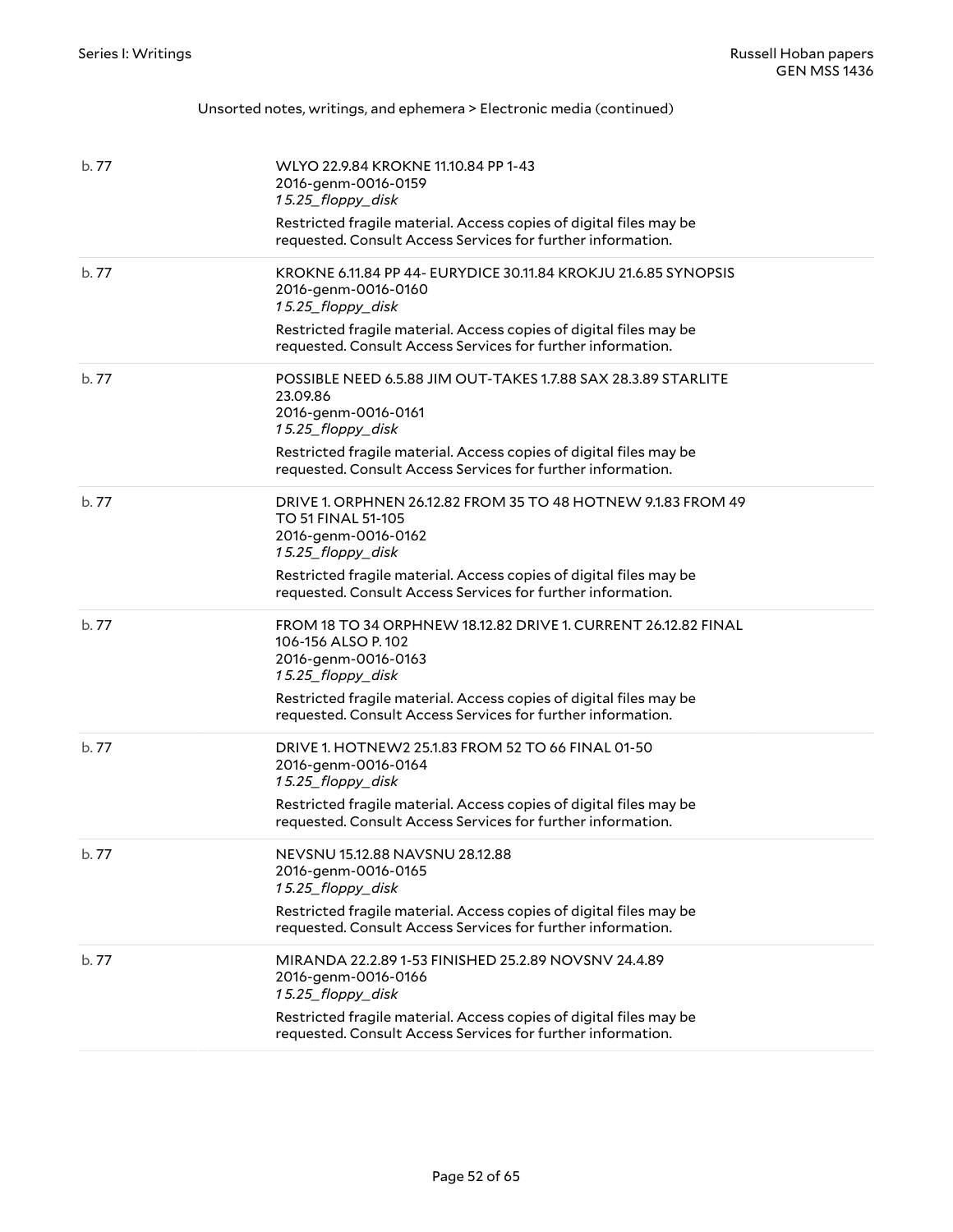|                                  | Unsorted notes, writings, and ephemera > Electronic media (continued)                                                                                                                                                                                                                                                                                                                   |             |
|----------------------------------|-----------------------------------------------------------------------------------------------------------------------------------------------------------------------------------------------------------------------------------------------------------------------------------------------------------------------------------------------------------------------------------------|-------------|
| b. 77                            | FORMAT-80 FDOS DESKJET 500<br>2016-genm-0016-0167<br>15.25_floppy_disk<br>Restricted fragile material. Access copies of digital files may be<br>requested. Consult Access Services for further information.                                                                                                                                                                             |             |
| $b.78$ , $III$<br>39002137186814 | Sea Thing [Effort] Najork music<br>1 Audiotape Reel; 1/4 inch; diameter 5 inches 01:02:16 Duration<br>$(HH:MM:SS.mmm)$ ()<br>Program was recorded at a very low level. Program distorted at times. High<br>amount of his is on the tape.<br>Restricted Fragile Material. Reference copies of Audiovisual material may be<br>requested. Consult Access Services for further information. | 1978 July   |
| b. 78                            | The Mouse and His Child<br>6 Audiotape Reels (reel to reel tapes)<br>Restricted Fragile Material. Reference copies of Audiovisual material may be<br>requested. Consult Access Services for further information.                                                                                                                                                                        | circa 1970s |
| $b.78$ , $III$<br>39002137186830 | Reel 1 of 6<br>1 Audiotape Reel; 1/4 inch; diameter 5 inches 00:13:16 Duration<br>(HH:MM:SS.mmm)<br>Audiovisual material. Restricted fragile. Reference copies may be<br>requested. Consult Access Services for further information.                                                                                                                                                    | undated     |
| $b.78$ , $III$<br>39002137186822 | Reel 2 of 6<br>1 Audiotape Reel; 1/4 inch; diameter 5 inches 00:12:27 Duration<br>(HH:MM:SS.mmm)<br>Audio, at times, sounds hollow or unclear. The tape breaks up at the<br>start.<br>Audiovisual material. Restricted fragile. Reference copies may be<br>requested. Consult Access Services for further information.                                                                  | undated     |
| $b.78$ , $III$<br>39002137186848 | Reel 3 of 6<br>1 Audiotape Reel; 1/4 inch; diameter 5 inches 00:12:31 Duration<br>(HH:MM:SS.mmm)<br>Audiovisual material. Restricted fragile. Reference copies may be<br>requested. Consult Access Services for further information.                                                                                                                                                    | undated     |
| $b.78$ , $III$<br>39002137186855 | Reel 4 of 6<br>1 Audiotape Reel; 1/4 inch; diameter 5 inches 00:12:52 Duration<br>(HH:MM:SS.mmm)<br>Audiovisual material. Restricted fragile. Reference copies may be<br>requested. Consult Access Services for further information.                                                                                                                                                    | undated     |
| $b.78$ , $III$<br>39002137186863 | Reel 5 of 6<br>1 Audiotape Reel; 1/4 inch; diameter 5 inches 00:12:18 Duration<br>(HH:MM:SS.mmm)<br>Audiovisual material. Restricted fragile. Reference copies may be<br>requested. Consult Access Services for further information.                                                                                                                                                    | undated     |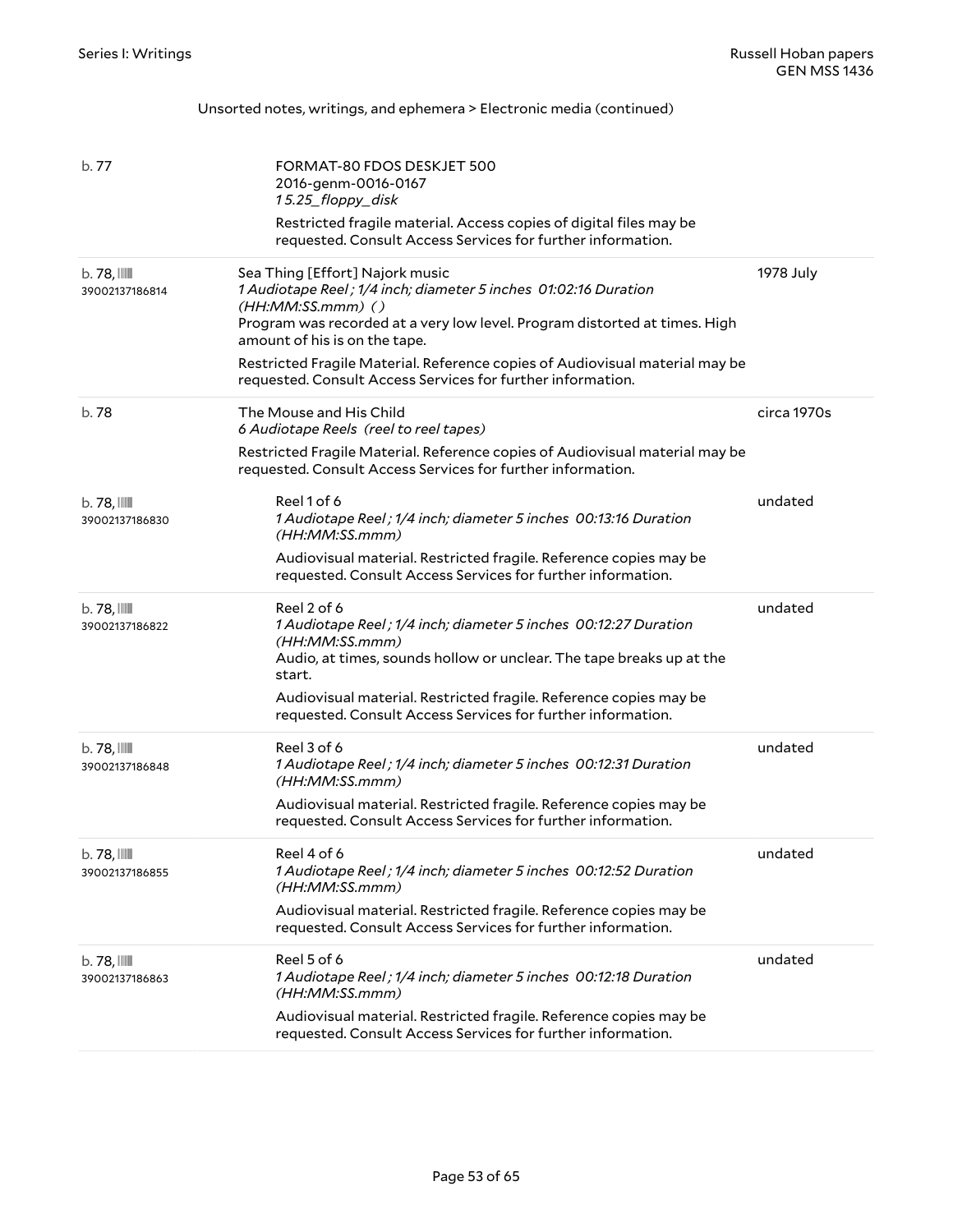#### Unsorted notes, writings, and ephemera > The Mouse and His Child (continued)

| $b.78$ , $III$<br>39002137186871 | Reel 6 of 6<br>1 Audiotape Reel; 1/4 inch; diameter 5 inches 00:12:51 Duration<br>(HH:MM:SS.mmm)<br>Audiovisual material. Restricted fragile. Reference copies may be<br>requested. Consult Access Services for further information.                                                 | undated             |
|----------------------------------|--------------------------------------------------------------------------------------------------------------------------------------------------------------------------------------------------------------------------------------------------------------------------------------|---------------------|
| $b.78$ , $III$<br>39002137186889 | Riddley Walker - cassette 2<br>1 Audiocassette 00:31:39 Duration (HH:MM:SS.mmm)<br>Program distorted at times. Static on the tape.<br>Audiovisual material. Restricted fragile. Reference copies may be requested.<br>Consult Access Services for further information.               | 1996 December<br>30 |
| $b.78$ , $111$<br>39002137186897 | Mrs. Bush's Story Time Bedtime for Frances<br>1 Audiocassette 00:25:05 Duration (HH:MM:SS.mmm)<br>Static on the tape.<br>Audiovisual material. Restricted fragile. Reference copies may be requested.<br>Consult Access Services for further information.                            | 1991                |
| b. 76                            | Some Episodes in the History of Miranda and Caliban--musical score                                                                                                                                                                                                                   | circa 1992          |
| b.83                             | On Teaching Art pamphlet                                                                                                                                                                                                                                                             | undated             |
| b.83                             | Pilgermann--notes                                                                                                                                                                                                                                                                    | circa 1981          |
| b.83                             | Kleinzeit--script                                                                                                                                                                                                                                                                    | undated             |
| b.83                             | Second Mrs. Kong--draft                                                                                                                                                                                                                                                              | 1993                |
| b.83                             | Soonchild--draft; Rosie's Magic Horse--draft                                                                                                                                                                                                                                         | 1990-2014           |
| b.83                             | Study of the Works of Russell Hoban                                                                                                                                                                                                                                                  | 1983                |
| b.84                             | Authorities Displaced in the Novels of Russell Hoban                                                                                                                                                                                                                                 | 1995                |
| b.84                             | Second Mrs. Kong--draft                                                                                                                                                                                                                                                              | 1993                |
| b.84                             | Angelica's Grotto--draft                                                                                                                                                                                                                                                             | 1998                |
| b. 84                            | Angelica's Grotto--draft                                                                                                                                                                                                                                                             | 1998                |
| b. 85                            | Audiovisual materials<br>6 Videocassettes (VHS) 11 Audiocassettes 1 Phonograph Record<br>Restricted Fragile Material. Reference copies of Audiovisual material may be<br>requested. Consult Access Services for further information.<br>1 compact disc removed for separate housing. | undated             |
|                                  | Compact disc<br>Restricted Fragile Material. Reference copies of electronic files may be<br>requested. Consult Access Services for further information.                                                                                                                              | undated             |
| b.86                             | Hoban/Biawestle The Second Mrs Kong BBCSO Act 1 cont: CD<br>2/3<br>2016-genm-0016-0054<br>$1CD-R$<br>Restricted fragile material. Access copies of digital files may be<br>requested. Consult Access Services for further information.                                               |                     |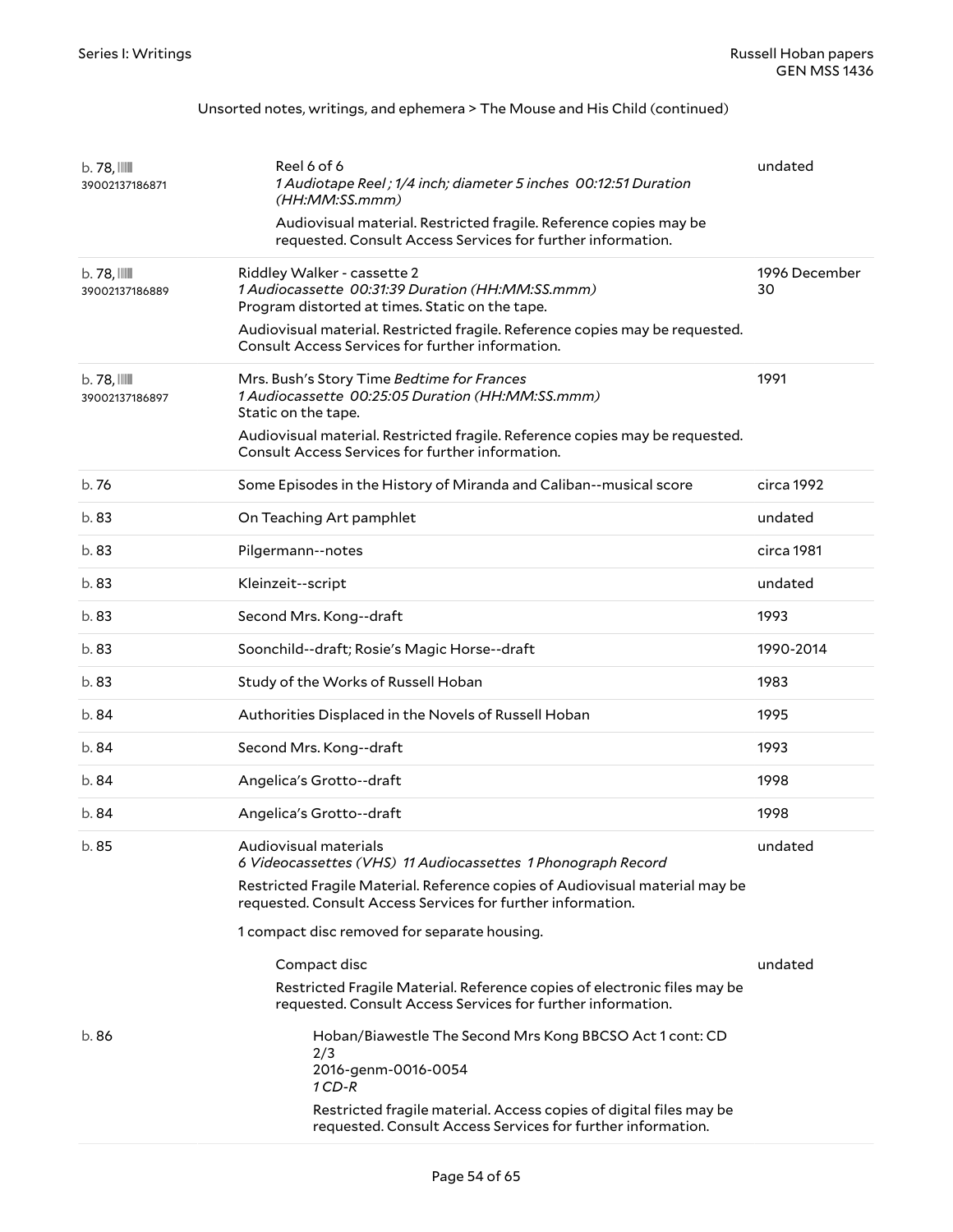#### Unsorted notes, writings, and ephemera > Audiovisual materials (continued)

| $b.85$ , $III$<br>39002137186640 | People of the Forest, reel 1<br>1 Videocassette (VHS) 00:56:21 Duration (HH:MM:SS.mmm)<br>Program ends at 55:19.<br>A timecode clock is present on the picture.<br>Audiovisual material. Restricted fragile. Reference copies may be<br>requested. Consult Access Services for further information.                                                                                                          | undated      |
|----------------------------------|--------------------------------------------------------------------------------------------------------------------------------------------------------------------------------------------------------------------------------------------------------------------------------------------------------------------------------------------------------------------------------------------------------------|--------------|
| $b.85$ , $III$<br>39002137186657 | People of the Forest, reel 2, with Hugo's narration<br>1 Videocassette (VHS) 00:55:25 Duration (HH:MM:SS.mmm)<br>Program ends at 54:20.<br>Timecode is visible on screen. Occasional dirt, dropouts, and scratches<br>are present. The frame's edge is visible at times.<br>Audiovisual material. Restricted fragile. Reference copies may be<br>requested. Consult Access Services for further information. | undated      |
| $b.85$ , $III$<br>39002137186665 | People of the Forest, reel 1, with Hugo narration<br>1 Videocassette (VHS) 00:57:08 Duration (HH:MM:SS.mmm)<br>Time code is visible on the picture.<br>Audiovisual material. Restricted fragile. Reference copies may be<br>requested. Consult Access Services for further information.                                                                                                                      | undated      |
| $b.85$ , $III$<br>39002137186673 | People of the Forest, reel 2<br>1 Videocassette (VHS) 00:54:21 Duration (HH:MM:SS.mmm)<br>Timecode is visible. Occasional scratches, dropouts and dirt are<br>visible. The frame's edge can also be seen at times. Program is silent<br>throughout the tape.<br>Audiovisual material. Restricted fragile. Reference copies may be<br>requested. Consult Access Services for further information.             | undated      |
| $b.85$ , $III$<br>39002137186681 | People of the Forest<br>1 Videocassette (VHS) 01:43:25 Duration (HH:MM:SS.mmm)<br>Timecode is present on the screen. Occasional dirt, scratches and<br>dropouts are present. The frame's edge is also visible.<br>Audiovisual material. Restricted fragile. Reference copies may be<br>requested. Consult Access Services for further information.                                                           | undated      |
| $b.85$ , $III$<br>39002137186699 | People of the Forest, rolls 1-5<br>1 Videocassette (VHS) 01:44:05 Duration (HH:MM:SS.mmm)<br>The time code is visible. Typical attributes of film transfer are present<br>including occasional scratches, dirt and dropouts. The frame's edge is<br>also visible.<br>Audiovisual material. Restricted fragile. Reference copies may be<br>requested. Consult Access Services for further information.        | undated      |
| $b.85$ , $III$<br>39002137186707 | The Ghost Horse of Genghis Khan<br>1 Audiocassette 00:14:20 Duration (HH:MM:SS.mmm)<br>Audiovisual material. Restricted fragile. Reference copies may be<br>requested. Consult Access Services for further information.                                                                                                                                                                                      | 1992 April 6 |
| $b.85$ , $III$<br>39002137186715 | "Telling Stories"<br>1 Audiocassette<br>Audiovisual material. Restricted fragile. Reference copies may be<br>requested. Consult Access Services for further information.                                                                                                                                                                                                                                     | undated      |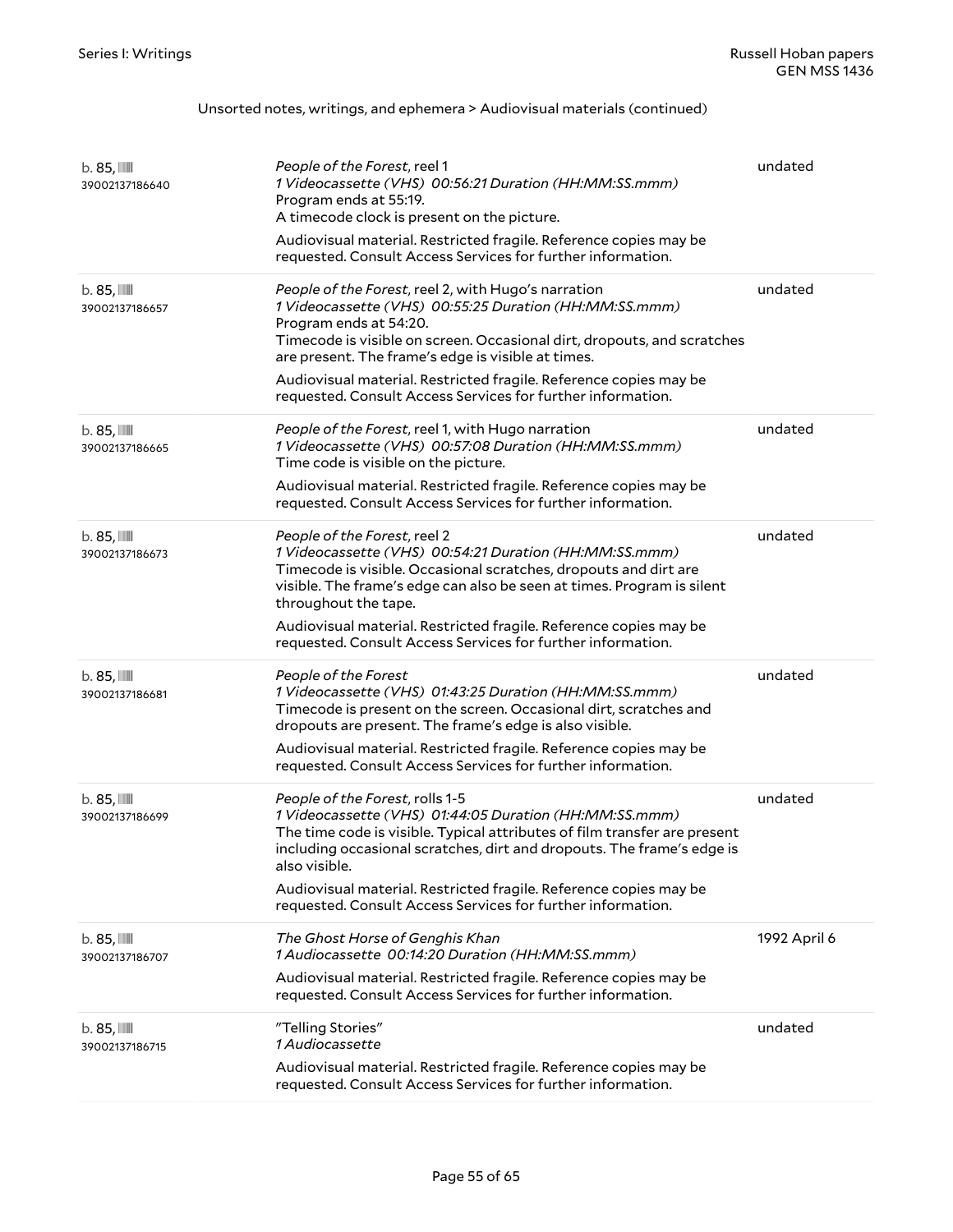#### Unsorted notes, writings, and ephemera > Audiovisual materials (continued)

| $b.85$ , $III$<br>39002137186723 | Like a Circle in a Spiral, Radio 3 reading<br>1 Audiocassette 00:19:17 Duration (HH:MM:SS.mmm)<br>Static can be heard.<br>Audiovisual material. Restricted fragile. Reference copies may be<br>requested. Consult Access Services for further information.                               | 1998 June 30         |
|----------------------------------|------------------------------------------------------------------------------------------------------------------------------------------------------------------------------------------------------------------------------------------------------------------------------------------|----------------------|
| $b.85$ , $III$<br>39002137186731 | <b>Perfect and Endless Circles</b><br>1 Audiocassette 00:48:40 Duration (HH:MM:SS.mmm)<br>Audiovisual material. Restricted fragile. Reference copies may be<br>requested. Consult Access Services for further information.                                                               | 1995 September<br>23 |
| $b.85$ , $III$<br>39002137186749 | The Marzipan Pig, Tim Curry<br>1 Audiocassette 00:23:37 Duration (HH:MM:SS.mmm)<br>Audio sounds, at times, hollow or unclear. Static can be heard.<br>Audiovisual material. Restricted fragile. Reference copies may be<br>requested. Consult Access Services for further information.   | undated              |
| $b.85$ , $III$<br>39002137186756 | The Mantis Woman<br>1 Audiocassette 00:14:00 Duration (HH:MM:SS.mmm)<br>Audiovisual material. Restricted fragile. Reference copies may be<br>requested. Consult Access Services for further information.                                                                                 | undated              |
| $b.85$ , $III$<br>39002137186764 | Call Girl<br>1 Audiocassette 00:13:23 Duration (HH:MM:SS.mmm)<br>There is a high amount of hiss.<br>Audiovisual material. Restricted fragile. Reference copies may be<br>requested. Consult Access Services for further information.                                                     | 1995 February 27     |
| $b.85$ , $III$<br>39002137186772 | Itchy Feet 4<br>1 Audiocassette 00:28:41 Duration (HH:MM:SS.mmm)<br>The program is distorted at times. Audio, at times, sounds hollow or<br>unclear.<br>Audiovisual material. Restricted fragile. Reference copies may be<br>requested. Consult Access Services for further information. | 1994 February<br>20  |
| $b.85$ , $III$<br>39002137186780 | Encounter, Words + Pictures<br>1 Audiocassette 00:55:27 Duration (HH:MM:SS.mmm)<br>Audiovisual material. Restricted fragile. Reference copies may be<br>requested. Consult Access Services for further information.                                                                      | undated              |
| $b.85$ , $III$<br>39002137186798 | <b>Private Passions</b><br>1 Audiocassette 00:58:37 Duration (HH:MM:SS.mmm)<br>Audiovisual material. Restricted fragile. Reference copies may be<br>requested. Consult Access Services for further information.                                                                          | 1998 November<br>14  |
| $b.85$ , $III$<br>39002137186806 | Bedtime For Frances, as read by Mrs. [Barbara] Bush<br>1 Audiocassette 00:21:30 Duration (HH:MM:SS.mmm)<br>Audiovisual material. Restricted fragile. Reference copies may be<br>requested. Consult Access Services for further information.                                              | 1992                 |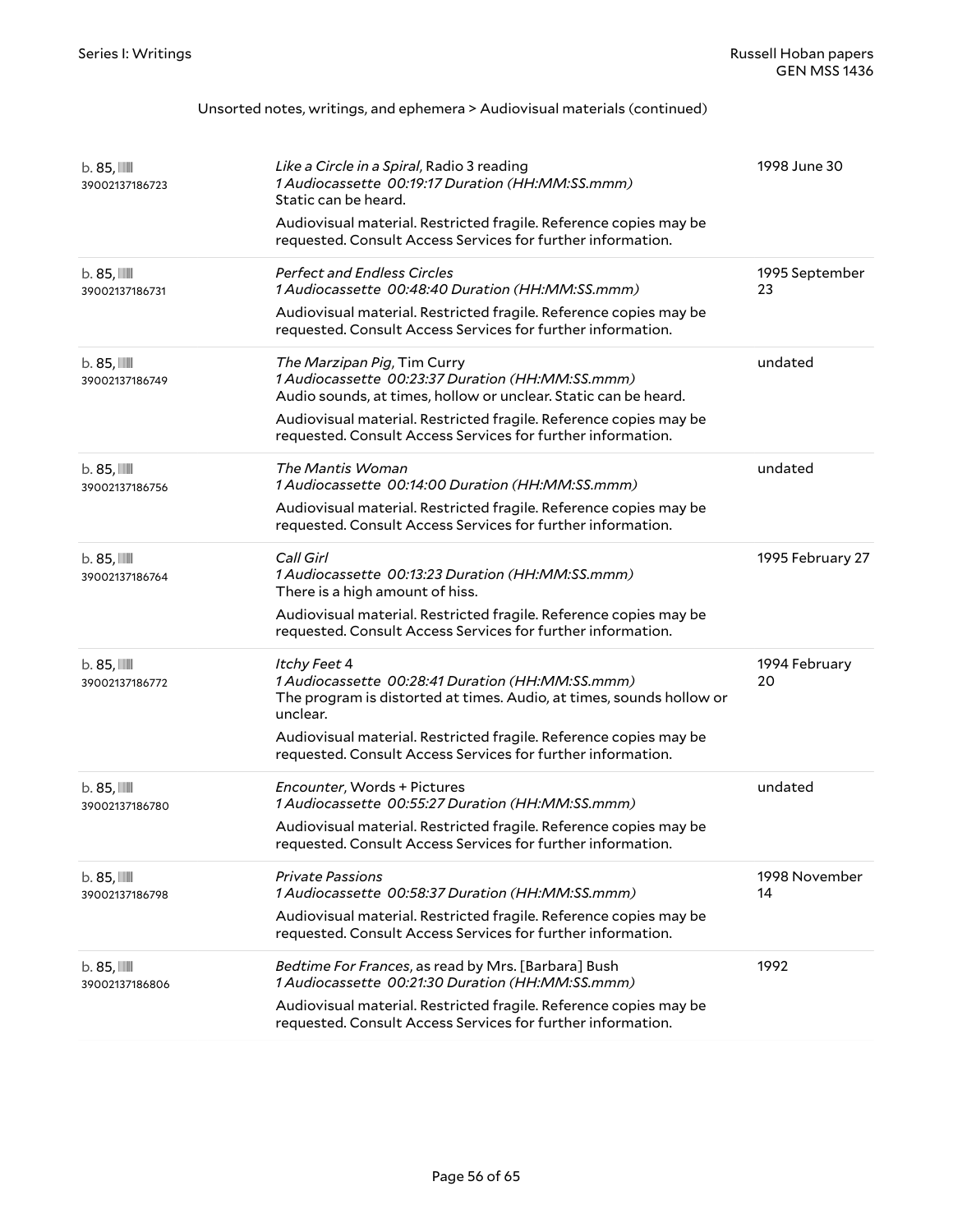#### Unsorted notes, writings, and ephemera (continued)

| $b.87$ (Art) | Apple IIe personal computer<br>1 Computer                                                                                                                                                                                                          | undated |
|--------------|----------------------------------------------------------------------------------------------------------------------------------------------------------------------------------------------------------------------------------------------------|---------|
|              | The Apple IIe is contained within its original carrying case. The keyboard<br>keys are imprinted with Arabic letters, either painted on or engraved. It's<br>possible these modifications are related to Russell Hoban's 1983 novel<br>Pilgermann. |         |
|              | Restricted Fragile Material. Reference copies of electronic files may be<br>requested. Consult Access Services for further information.                                                                                                            |         |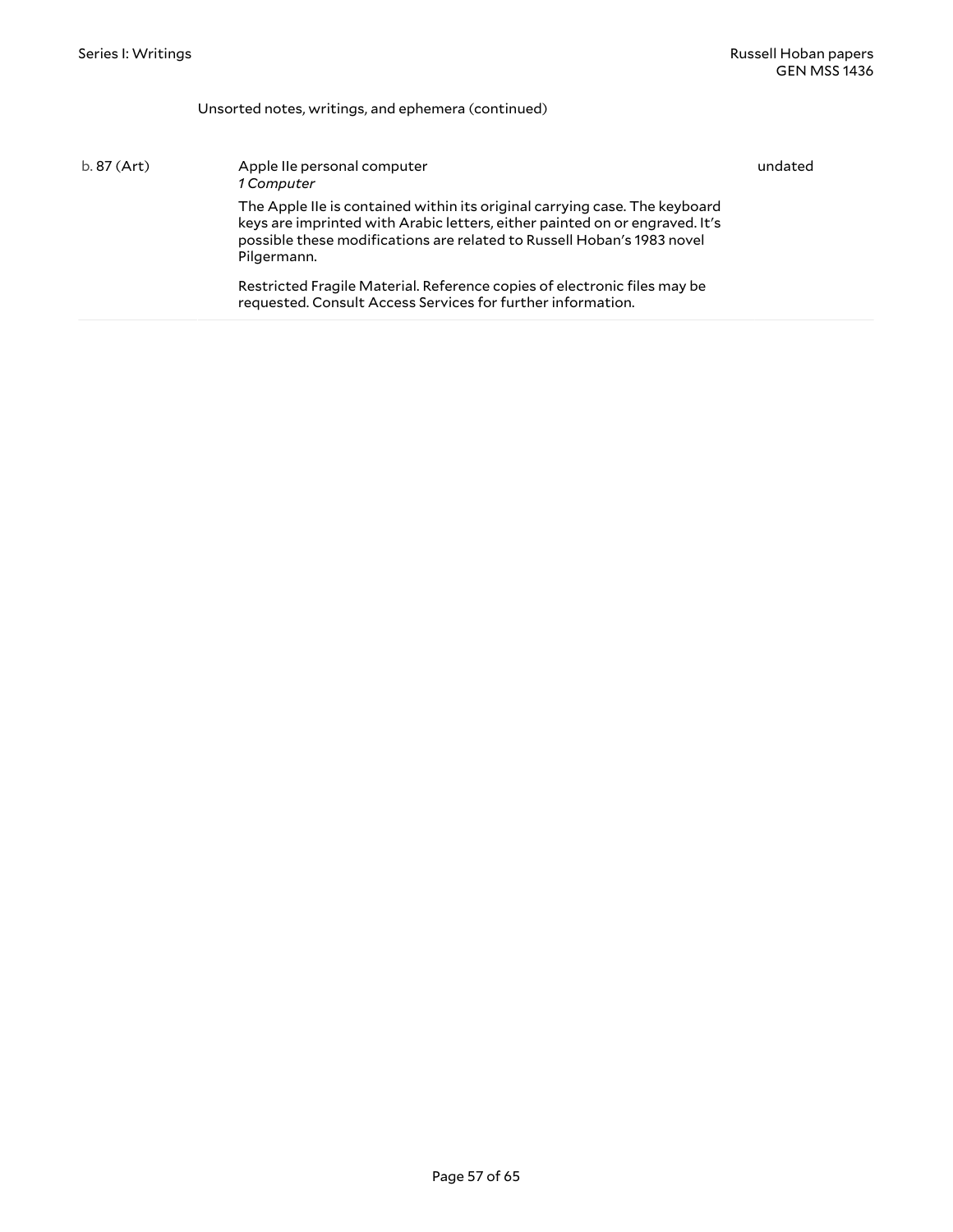## <span id="page-57-0"></span>**Series II: Correspondence, 1963-2003**

#### *1.25 linear feet (3 boxes)*

Contains correspondence between Russell Hoban and many other authors, composers, and creatives, along with ephemera sometimes included with the correspondence. The material documents personal and business relationships related to Russell Hoban.

Material within this series maintain the original physical organization found at time of acquisition with the exception of some oversized materials.

| b.16  | Postcard from Quentin Blake                                  | 2003          |
|-------|--------------------------------------------------------------|---------------|
| b.16  | Letters to the Times                                         | 1980          |
| b.16  | Letter to the Times about Harrison Birtwhistle               | undated       |
| b.16  | Invitation to the White House                                | 1991          |
| b.16  | Letter from Arvon course                                     | 1976          |
| b.16  | Letter protesting censorship                                 | 1971          |
| b.16  | Letter to Harper Row                                         | ca. 1964-1967 |
| b.16  | Correspondence with Dorothy Wood at Penguin                  | 1976-1977     |
| b.16  | Letters to Anthony Whitworth-Jones re: The Second Mrs. Kong" | 1995          |
| b.16  | Correspondence with Anthony Whitworth-Jones and others       | 1991-1992     |
| b.16  | Correspondence with Christopher Wilkins                      | 1984          |
| b.16  | Correspondence with Kaye Webb                                | 1975-1983     |
| b.16  | Correspondence with Brian Vickes                             | 1983          |
| b.16  | Correspondence with Ann and Anthony Waite                    | 1969-1970     |
| b. 16 | Correspondence with Peter Stothard                           | 1984-1985     |
| b.16  | Correspondence with Catherine Storr                          | 1969          |
| b.16  | Letter to Elizabeth Stabler                                  | 1971          |
| b.16  | Correspondence with Michael Sporn and John Rush              | 1988          |
| b.16  | Correspondence with Ilona Sekaer                             | 1989-2001     |
| b.16  | Correspondence with Sam Youd                                 | 1969-1975     |
| b. 16 | Correspondence with Ilona Sekaer                             | 1994          |
| b. 16 | Correspondence with Doreen Scott                             | 1994          |
| b.16  | Correspondence with John Rush                                | 1976-1986     |
| b.16  | Correspondence with Noel Rudolph                             | 1984-1985     |
| b.16  | Correspondence with Helen Roe                                | 1990-1996     |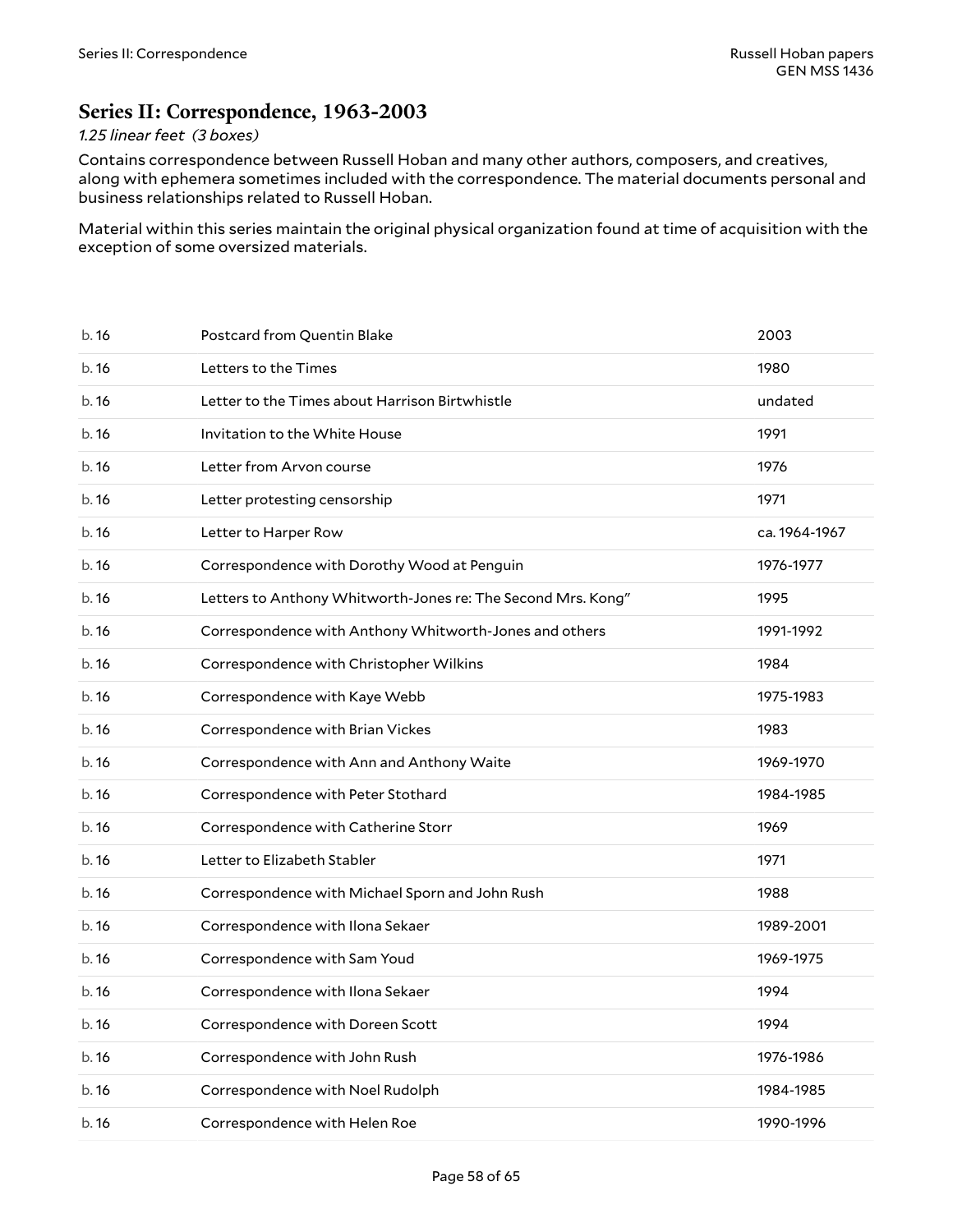| b.16  | Letter from Roderick Poole                   | 1992      |
|-------|----------------------------------------------|-----------|
| b.16  | Correspondence with Harold Pinter            | 1990      |
| b.16  | Correspondence with Sara Lou O'Connor        | 1985-1990 |
| b.16  | Correspondence with Ursula Nordstrom         | 1971-1972 |
| b. 17 | Correspondence with Ursula Nordstrom         | 1963-1969 |
| b.17  | Correspondence with Jane Nissen              | 1989      |
| b. 17 | Correspondence with Murray Braham            | 1984-1985 |
| b. 17 | Correspondence with Ferdinand Monjo          | 1964-1971 |
| b. 17 | Letter from Robert McNeer                    | 1993      |
| b. 17 | Correspondence with Fran Manushkin           | 1971-1972 |
| b. 17 | Correspondence with Larry McCafferty         | 1985      |
| b. 17 | Correspondence with Tom Maschler             | 1973-1983 |
| b.17  | Correspondence to David Maichin              | 1973      |
| b. 17 | Correspondence with Robert D. Looms          | 1975-1979 |
| b. 17 | Correspondence with Frances Lindley          | 1972      |
| b. 17 | Correspondence with Jonathan Lewis           | 1974      |
| b.17  | Correspondence with Arthur Levine and others | 1995-1996 |
| b. 17 | Letter from Kathleen Leverich                | 1976      |
| b. 17 | Correspondence with Barbara Lalieki          | 1971-1977 |
| b. 17 | Correspondence with Jacqueline Korn          | 1989      |
| b. 18 | Letter from Marianne Koch                    | 1983      |
| b. 18 | Correspondence with Lucy Ingrams             | 1998      |
| b. 18 | Correspondence with Bruce Hunter             | 1978-1991 |
| b. 18 | Correspondence with Richard T. Hoos          | 1993-1996 |
| b. 18 | Letters from Andrew Holmes                   | 1973      |
| b. 18 | Correspondence with Elizabeth Henry          | 1990-1991 |
| b. 18 | Correspondence with Sven Hartberger          | 1996      |
| b. 18 | Correspondence with David Gentleman          | 1970      |
| b. 18 | Letter to Ev Greenbaum                       | 1968      |
| b. 18 | Letters to Bob Fawcett                       | 1963      |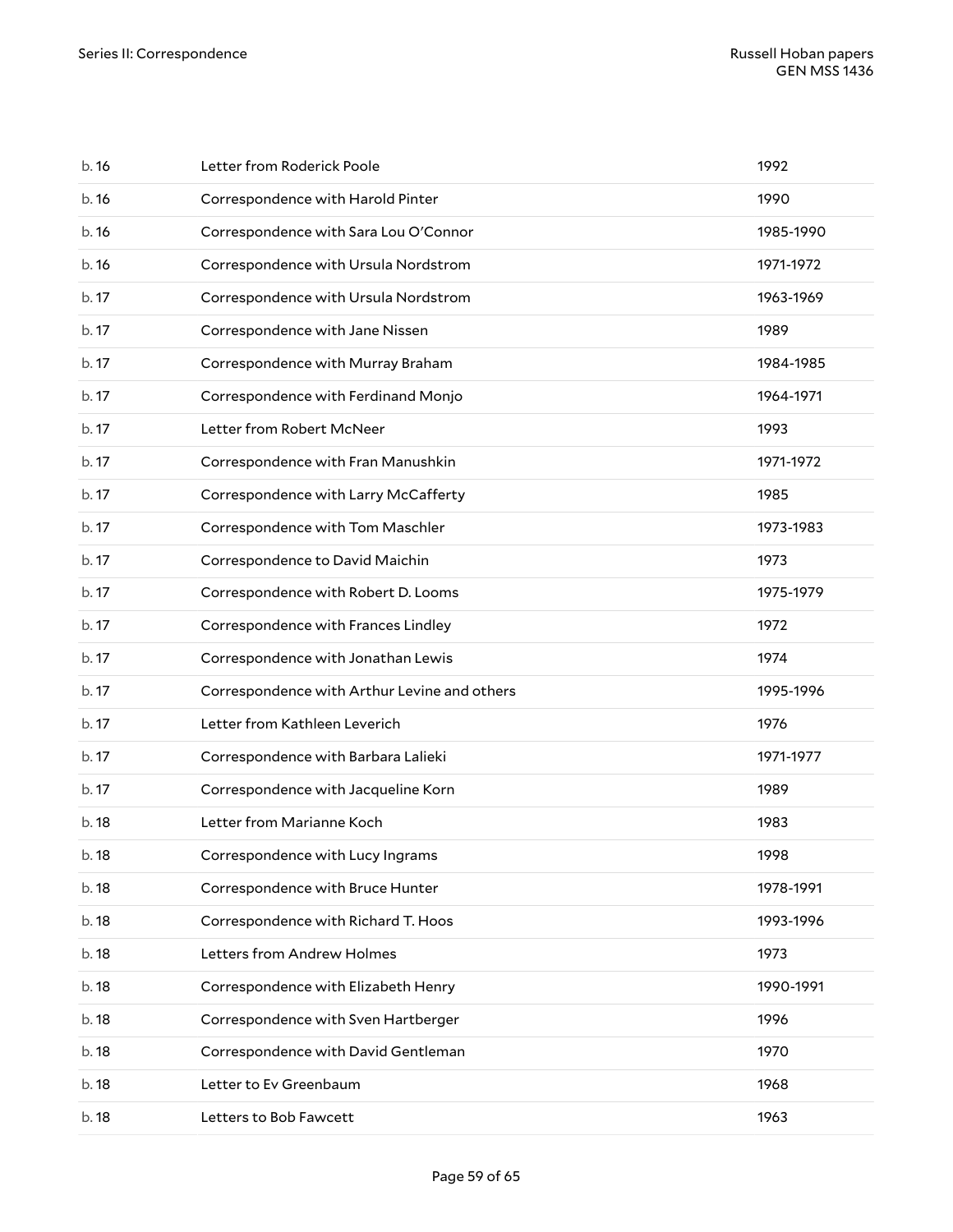| b.18  | Correspondence with Clifton Fadiman                 | 1971-1974 |
|-------|-----------------------------------------------------|-----------|
| b.18  | Correspondence with Harold Evans                    | 1976      |
| b.18  | Letter from Maura Dooley                            | 1985      |
| b.18  | Correspondence with Michael Dirda                   | 1998      |
| b.18  | Correspondence with Barbara A. Dicks                | 1971      |
| b.18  | Correspondence with Gilles de la Mare               | 1997-1998 |
| b.18  | Correspondence with Walt de Faria                   | 1976      |
| b.18  | Correspondence with Michael Croucher                | 1979      |
| b.18  | Letter to Marcus Crouch                             | 1969      |
| b.18  | Correspondence with Helen Creswell                  | 1970      |
| b.18  | Correspondence with Elizabeth Cree                  | 1995      |
| b.18  | Letter to Nicholas Clee                             | 2004      |
| b.18  | Letter to Marianne Carus                            | 1972      |
| b.18  | Correspondence with James Carter                    | 1996      |
| b. 18 | Correspondence with Dr. Peter Carr                  | 1990      |
| b.18  | Correspondence with Rosemary Carter                 | 1980      |
| b.18  | Correspondence with Andrew Bown                     | 1997      |
| b.18  | Correspondence with Ward Botsford                   | 1976      |
| b.18  | Correspondence with Lucy M. Boston                  | 1969      |
| b.18  | Correspondence with Quentin Baker                   | 1989-1997 |
| b.18  | Correspondence with Joan Ashworth                   | 1995      |
| b.18  | Correspondence with Gillon Aitken and Jeremy Payton | 1991-1993 |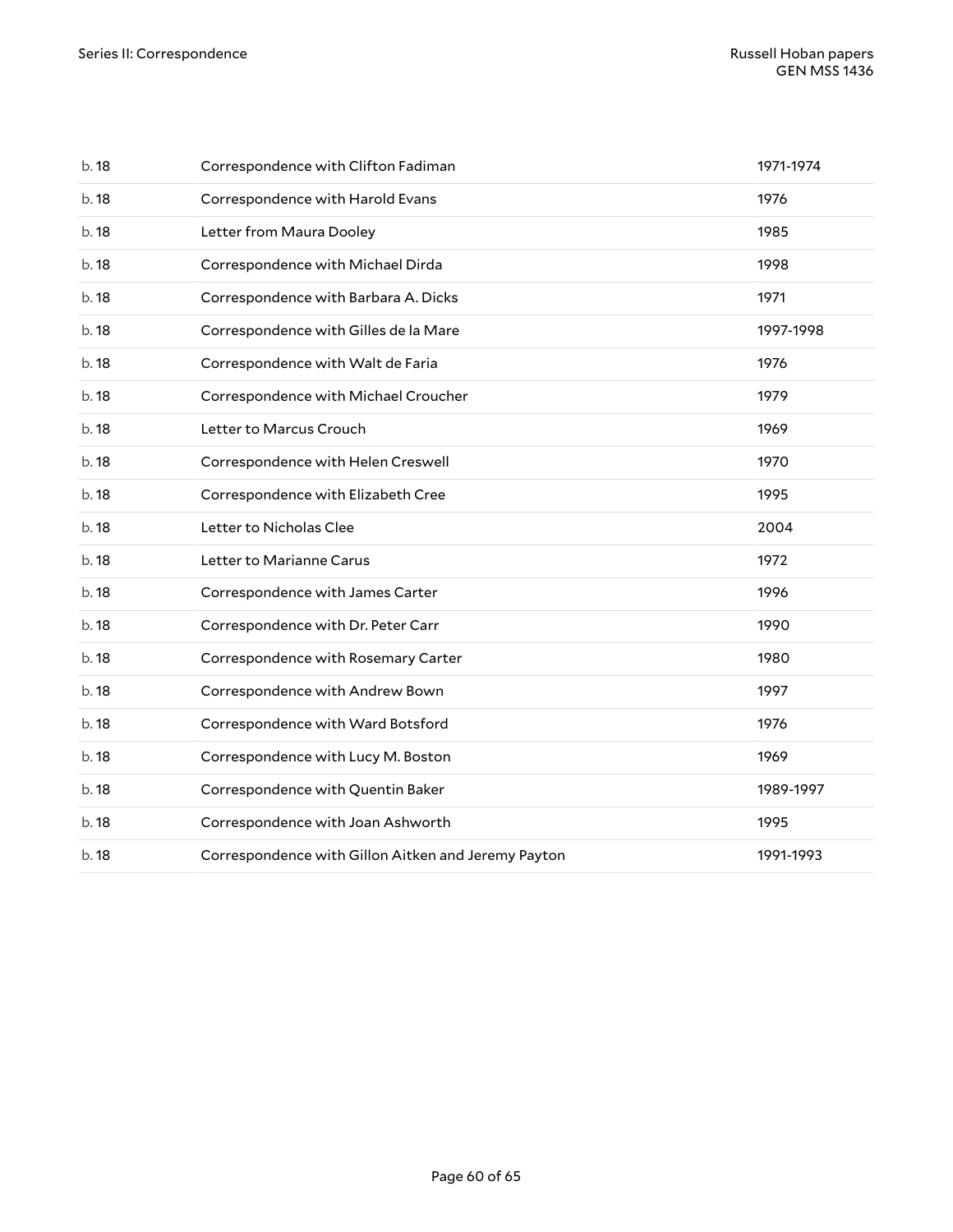## <span id="page-60-0"></span>**Series III: Writings on Russell and Lillian Hoban, 1964–1992**

*0.42 linear feet (1 box)*

Contains articles and other writings related to the lives and works of Russell Hoban and Lillian Hoban.

Material within this series maintain the original physical organization found at time of acquisition with the exception of some oversized materials.

| b.23 | Das Muster in Bewegung<br>German                                  | 1992       |
|------|-------------------------------------------------------------------|------------|
| b.23 | Das Muster in Bewegung<br>German                                  | 1992       |
| b.23 | Interview with Yvonne Studer                                      | 1991       |
| b.23 | "Literature in Altered Englishes"--dissertation by Franci Celoria | 1989       |
| b.23 | Study on Hoban's books for University of Zurich                   | 1989       |
| b.23 | "Is There Hope of Anything?"--dissertation by Geneve Van Osch     | 1987       |
| b.23 | "Fiction" magazine featuring Pilgermann Review                    | 1983       |
| b.23 | Hoban feature in People Weekly                                    | 1981       |
| b.23 | Harper and Row leaflet featuring Russell and Lillian Hoban        | circa 1969 |
| b.23 | Russell and Lillian Hoban biographies                             | circa 1964 |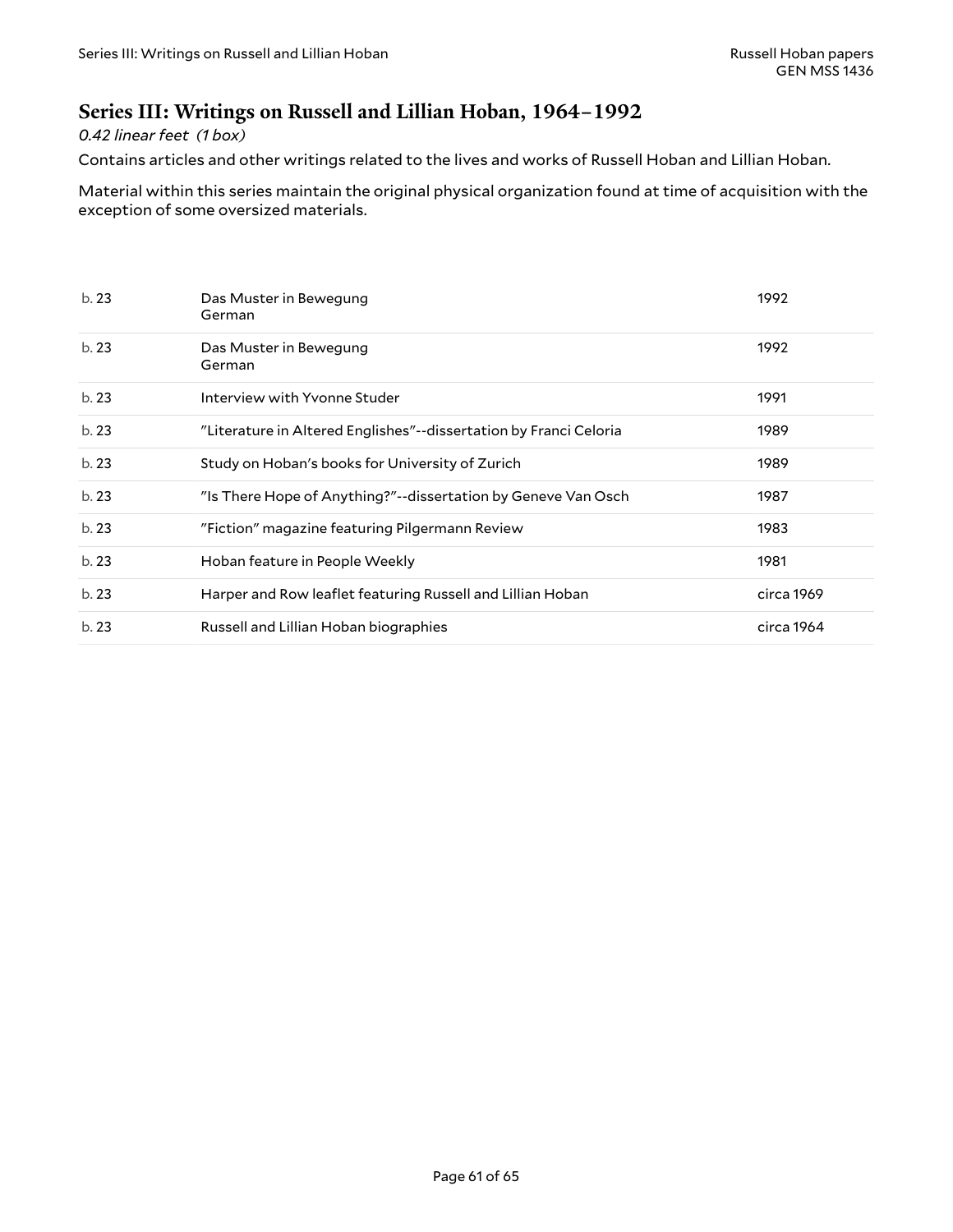### <span id="page-61-0"></span>**Series IV: Diaries, 1956–2005**

*4.33 linear feet (4 boxes)*

Contains calendar books annotated by Russell Hoban.

Material within this series maintain the original physical organization found at time of acquisition with the exception of some oversized materials.

| b.79  | Diary | 1956 |
|-------|-------|------|
| b.79  | Diary | 1957 |
| b.79  | Diary | 1958 |
| b.79  | Diary | 1959 |
| b.79  | Diary | 1960 |
| b.79  | Diary | 1961 |
| b.79  | Diary | 1963 |
| b.79  | Diary | 1964 |
| b.79  | Diary | 1965 |
| b.79  | Diary | 1966 |
| b.79  | Diary | 1967 |
| b.80  | Diary | 1968 |
| b.80  | Diary | 1969 |
| b.80  | Diary | 1970 |
| b.80  | Diary | 1971 |
| b.80  | Diary | 1972 |
| b.80  | Diary | 1973 |
| b.80  | Diary | 1975 |
| b.80  | Diary | 1976 |
| b.80  | Diary | 1977 |
| b.80  | Diary | 1978 |
| b. 80 | Diary | 1979 |
| b.80  | Diary | 1980 |
| b. 81 | Diary | 1981 |
| b. 81 | Diary | 1982 |
| b. 81 | Diary | 1983 |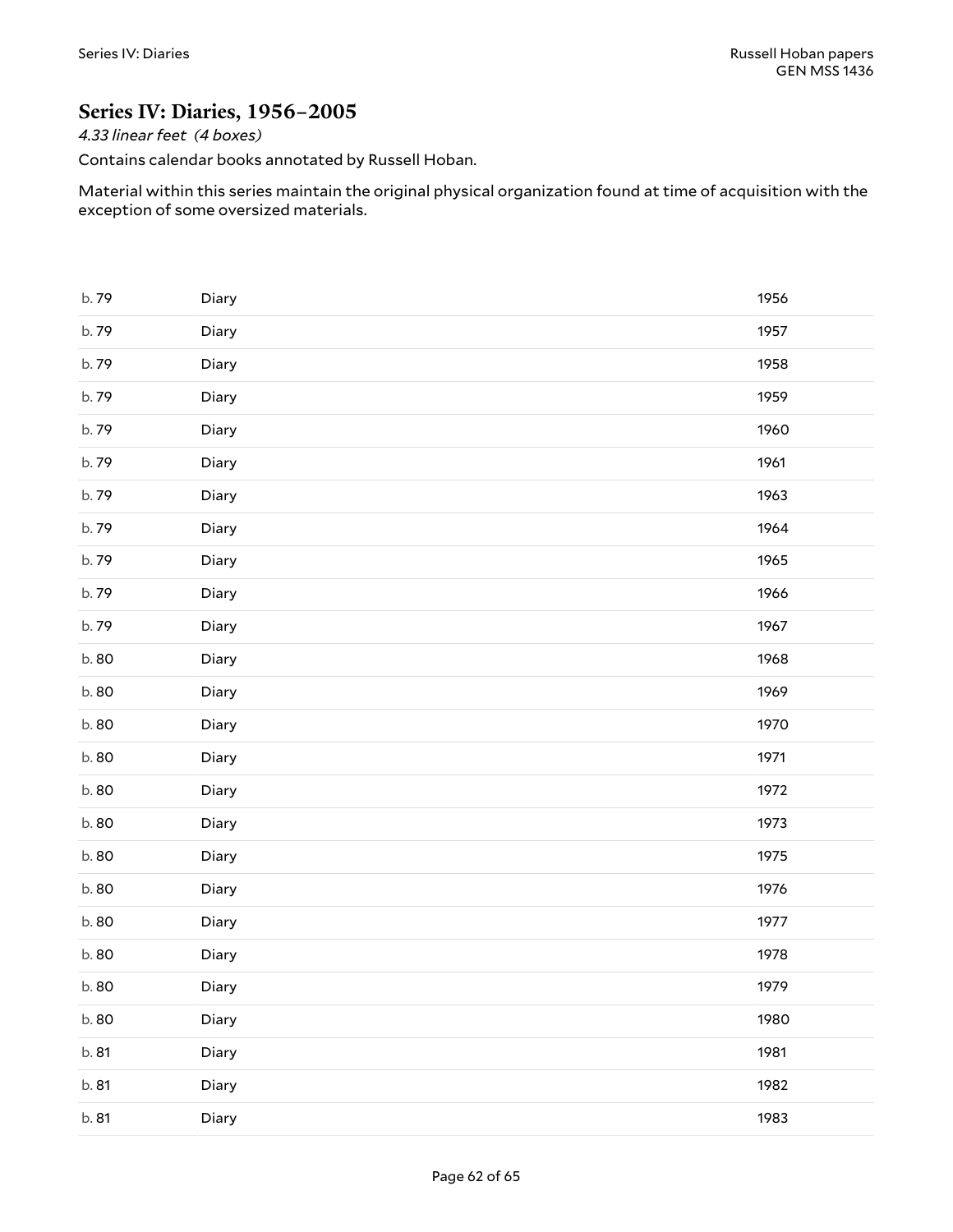| b. 81 | Diary | 1984 |
|-------|-------|------|
| b. 81 | Diary | 1985 |
| b. 81 | Diary | 1986 |
| b. 81 | Diary | 1987 |
| b. 81 | Diary | 1988 |
| b. 81 | Diary | 1989 |
| b. 81 | Diary | 1990 |
| b. 81 | Diary | 1991 |
| b. 81 | Diary | 1992 |
| b. 82 | Diary | 1993 |
| b. 82 | Diary | 1994 |
| b. 82 | Diary | 1995 |
| b. 82 | Diary | 1996 |
| b. 82 | Diary | 1997 |
| b. 82 | Diary | 1998 |
| b. 82 | Diary | 1999 |
| b. 82 | Diary | 2000 |
| b. 82 | Diary | 2001 |
| b. 82 | Diary | 2002 |
| b. 82 | Diary | 2005 |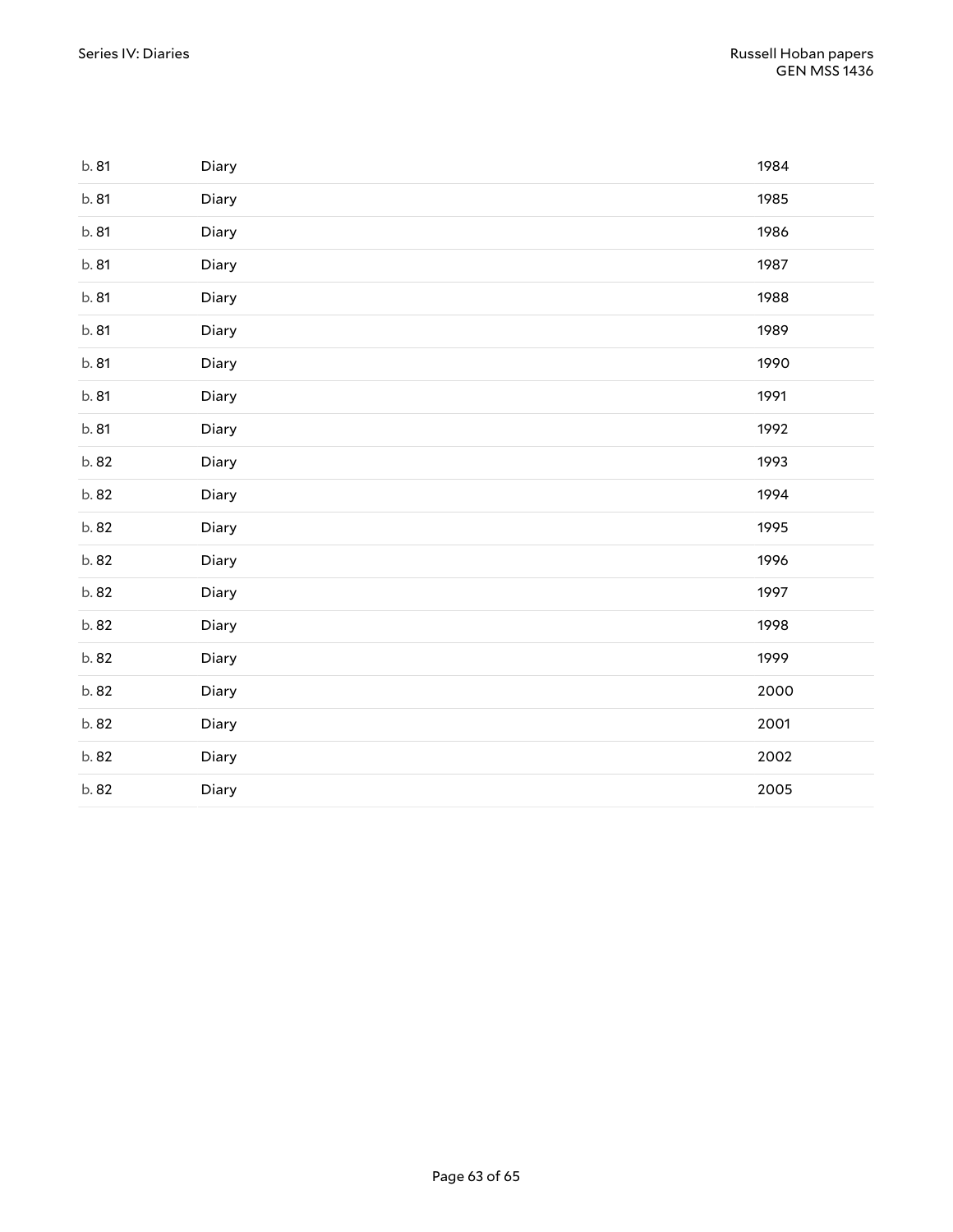### <span id="page-63-0"></span>**Series V: Artwork, circa 1952-1980**

*4.09 linear feet (4 boxes)*

Contains artwork created by Russell Hoban.

Material within this series maintain the original organization found at time of acquisition with the exception of some oversized materials.

| b. 60 | Assorted sketches                                                                                     | circa 1952-1980 |
|-------|-------------------------------------------------------------------------------------------------------|-----------------|
| b. 60 | Sketch of a man                                                                                       | undated         |
|       | b. 88 (Oversize) Paintings, sketches, and other artwork<br>14 Folders                                 | undated         |
|       | b. 89 (Oversize) Paintings, sketches, and other artwork<br>Artwork is inside a large black portfolio. | undated         |
| b.90  | Paintings, sketches, and other artwork<br>5 Folders                                                   | undated         |